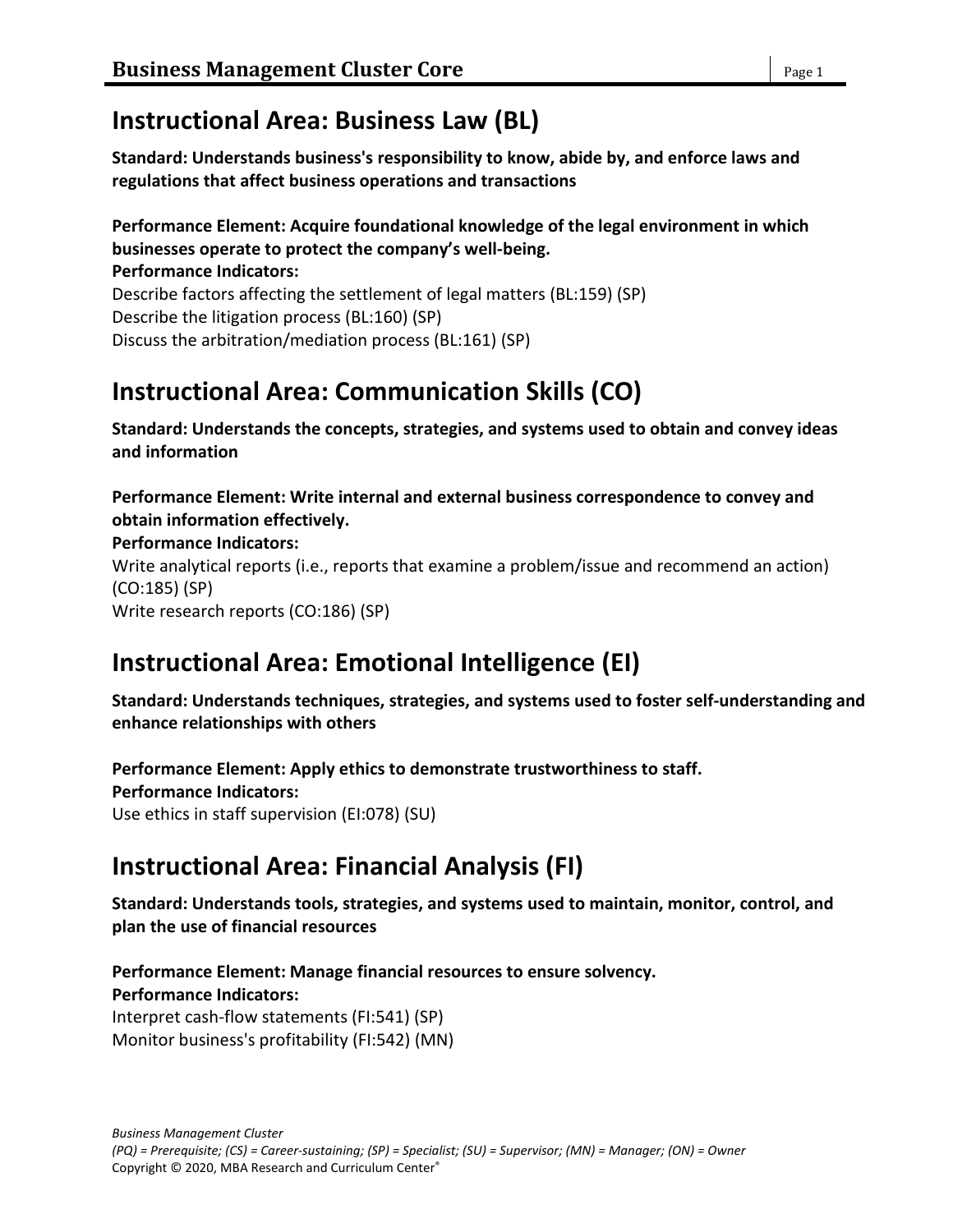# **Instructional Area: Information Management (NF)**

**Standard: Understands tools, strategies, and systems needed to access, process, maintain, evaluate, and disseminate information to assist business decision-making**

**Performance Element: Utilize information-technology tools to manage and perform work responsibilities.**

**Performance Indicators:** Utilize project-management software (NF:130) (SP)

#### **Performance Element: Utilize technology to support business strategies and operations. Performance Indicators:**

Adhere to data change best practices (NF:264) (SP)

# **Instructional Area: Operations (OP)**

**Standard: Understands the processes and systems implemented to monitor, plan, and control the day-to-day activities required for continued business functioning**

**Performance Element: Understand operation's role and function in business to value its contribution to a company.**

**Performance Indicators:**

Discuss legal considerations in operations (OP:339) (SP)

**Performance Element: Comply with security rules, regulations, and codes (e.g., property, privacy, access, confidentiality) to protect customer and company information, reputation, and image. Performance Indicators:**

Comply with strategies for protecting business' digital assets (e.g., website, social media, email, etc.) (OP:517) (SP)

Comply with strategies to protect digital customer data (e.g., information about customers, customers' credit-card numbers, passwords, customer transactions) (OP:518) (SP)

### **Performance Element: Implement purchasing activities to obtain business supplies, equipment, resources, and services.**

### **Performance Indicators:**

Describe types of purchase orders (OP:250) (CS) Discuss types of inventory (OP:336) (CS)

### **Performance Element: Determine technology security strategies needed to protect customer information and company image.**

### **Performance Indicators:**

Evaluate strategies for protecting business' digital assets (e.g., website, social media, email, etc.), customer data, and other protected information (OP:473) (MN) Develop strategies to protect digital data (OP:105) (MN)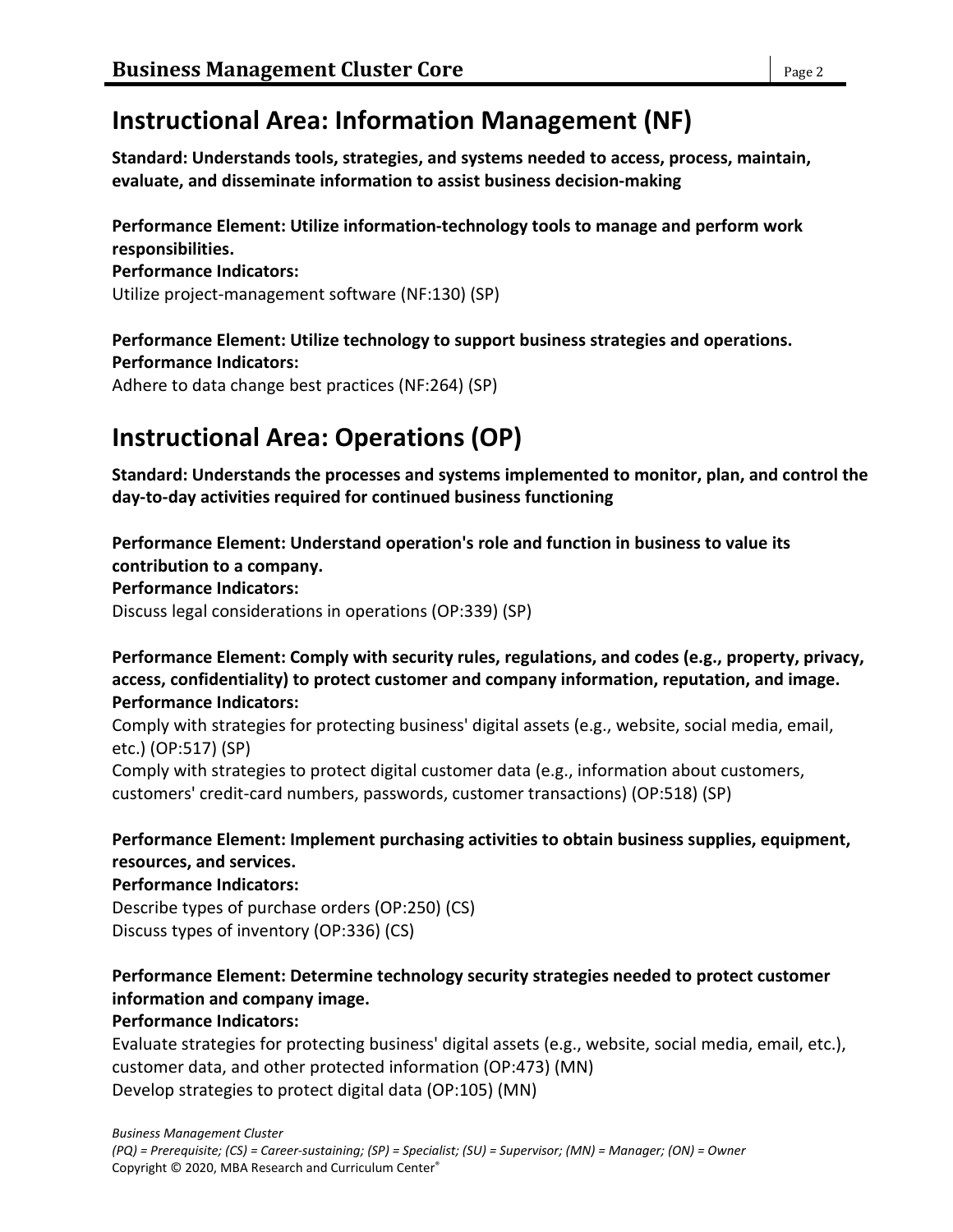# **Performance Element: Develop an understanding of business analysis to improve business functions and activities.**

#### **Performance Indicators:**

Discuss the nature of business analysis (OP:327) (SP) Discuss business process thinking and its impact (OP:474) (SP) Describe the factors that influence business process design (OP:475) (SP) Explain the causes of business process changes (OP:476) (SP)

### **Performance Element: Understand supply chain management role to recognize its need in business.**

### **Performance Indicators:**

Explain the impact of supply chain on business performance (e.g., value, customer satisfaction, business design, sustainability) (OP:477) (SP) Describe the impact of technology on supply chain management (OP:478) (SP) Describe supply chain networks (OP:479) (SP) Discuss global supply chain issues (OP:480) (SP) Discuss the nature of supply chain management (OP:303) (SP)

### **Performance Element: Manage purchasing activities to obtain the best service/product at the least cost.**

#### **Performance Indicators:**

Maintain vendor/supplier relationships (OP:241) (SP) Negotiate terms with vendors in business (OP:337) (SP)

# **Instructional Area: Professional Development (PD)**

**Standard: Understands concepts, tools, and strategies used to explore, obtain, and develop in a business career**

#### **Performance Element: Participate in career planning to enhance job-success potential. Performance Indicators:**

Discuss employment opportunities in business management and administration (PD:297, LAP-PD-297) (CS)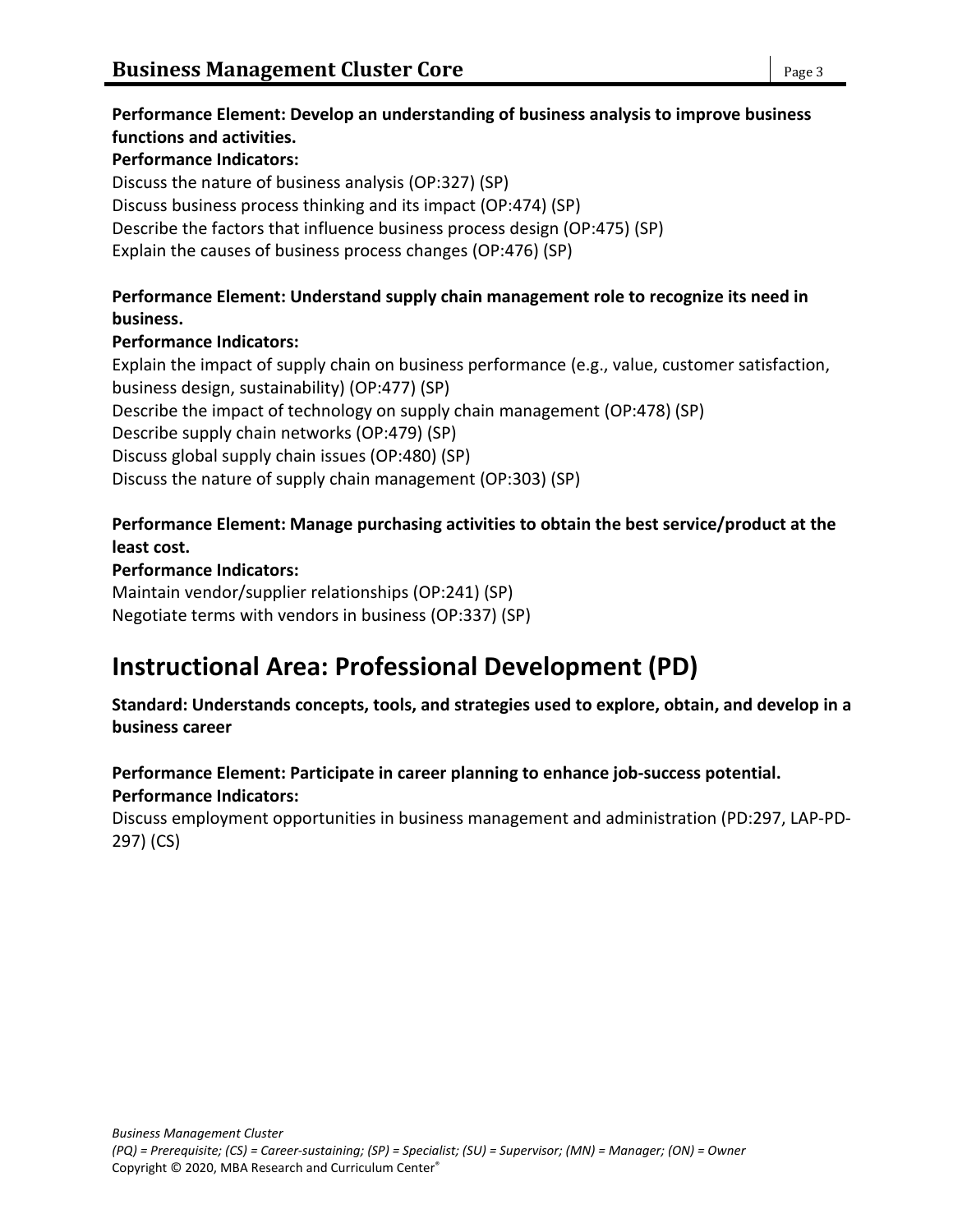# **Instructional Area: Strategic Management (SM)**

**Standard: Understands tools, techniques, and systems that affect a business's ability to plan, control, and organize an organization/department**

#### **Performance Element: Recognize management's role to understand its contribution to business success.**

#### **Performance Indicators:**

Discuss the nature of managerial planning (SM:063) (SP) Explain managerial considerations in organizing (SM:064, LAP-SM-064) (SP) Describe managerial considerations in staffing (SM:065, LAP-SM-065) (SP) Discuss managerial considerations in directing (SM:066, LAP-SM-066) (SP) Describe the nature of managerial control (control process, types of control, what is controlled) (SM:004, LAP-SM-400) (SP) Describe factors that influence management (SM:028) (MN)

### **Performance Element: Control an organization's/department's activities to encourage growth and development.**

#### **Performance Indicators:**

Set departmental policies (SM:092) (MN) Show the effect of departmental strategy on departmental goals/objectives (SM:093) (MN)

### **Performance Element: Adapt to and manage change within an organization to accomplish organizational objectives.**

#### **Performance Indicators:**

Describe relationship among innovation, learning, and change (SM:094) (CS) Explain the nature of change management (SM:095) (SP) Explain the change-management lifecycle (SM:096) (SP)

# **Instructional Area: Knowledge Management (KM)**

#### **Standard: Understands the systems, strategies, and techniques used to collect, organize, analyze, and share information known in an organization**

### **Performance Element: Acquire a foundational understanding of knowledge management to understand its nature and scope.**

#### **Performance Indicators:**

Explain the nature of knowledge management (KM:001, LAP-KM-001) (SP) Discuss the role of ethics in knowledge management (KM:002, LAP-KM-002) (SP) Explain the use of technology in knowledge management (KM:003) (SP) Explain legal considerations for knowledge management (KM:004) (SP)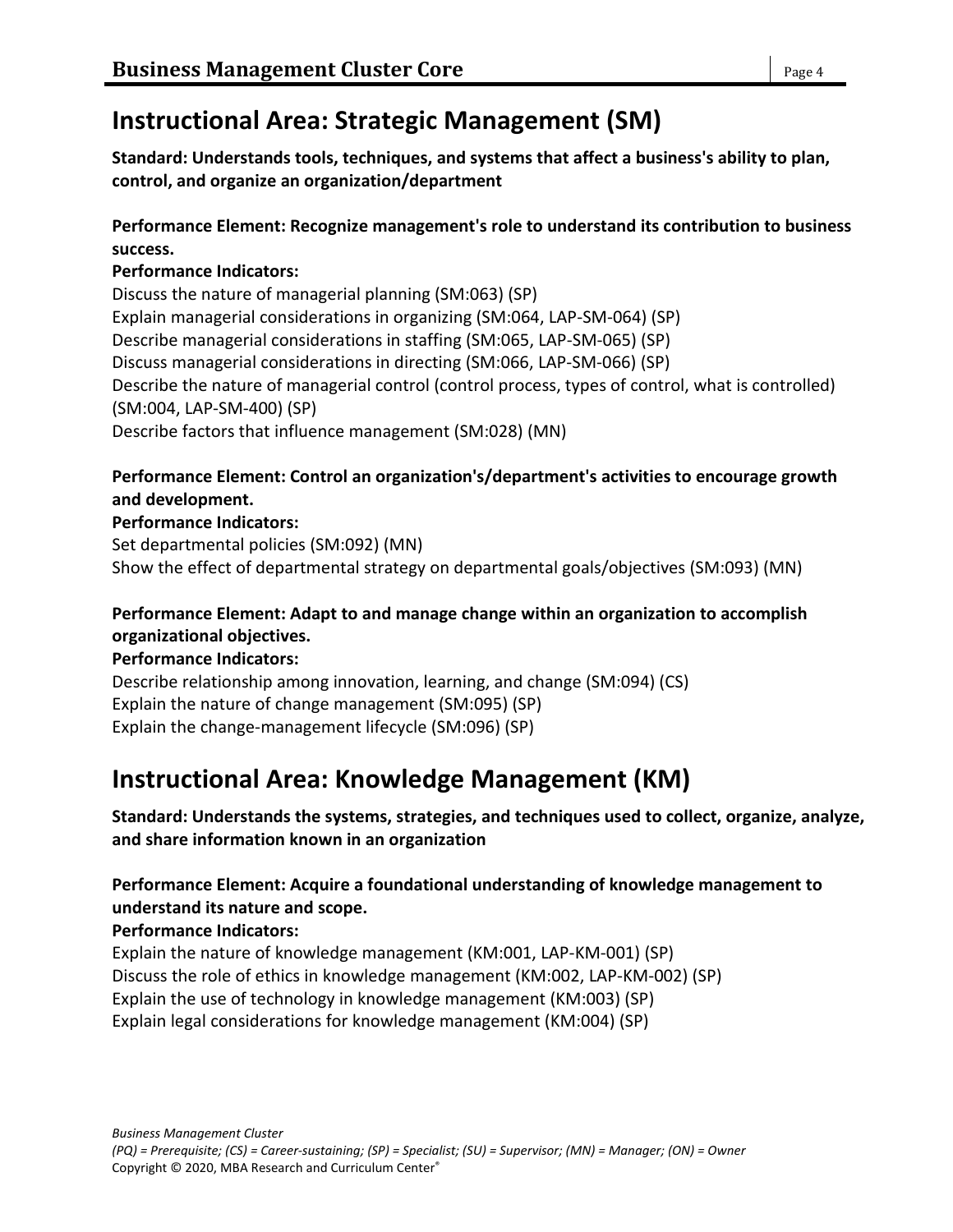# **Instructional Area: Project Management (PJ)**

**Standard: Understands tools, techniques, and systems that are used to plan, implement, monitor, and evaluate business projects**

**Performance Element: Utilize project management skills to start, run, and end projects. Performance Indicators:**

Initiate project (PJ:005) (SP) Prepare work breakdown structure (WBS) (PJ:006) (SP) Execute and control projects (PJ:009) (SP) Manage project team (PJ:007) (SP) Manage project schedule (PJ:010) (SP) Close project (PJ:008) (SP)

# **Instructional Area: Quality Management (QM)**

**Standard: Understands the need for standards and the strategies and techniques used to implement, monitor, and evaluate them**

# **Performance Element: Understand the role and function of quality management to obtain a foundational knowledge of its nature and scope.**

# **Performance Indicators:**

Explain the nature of quality management (QM:001, LAP-QM-001) (SP) Describe the nature of quality management frameworks (e.g., Six Sigma, ITIL, CMMI) (QM:002) (SP) Discuss the need for continuous improvement of the quality process (QM:003) (SP)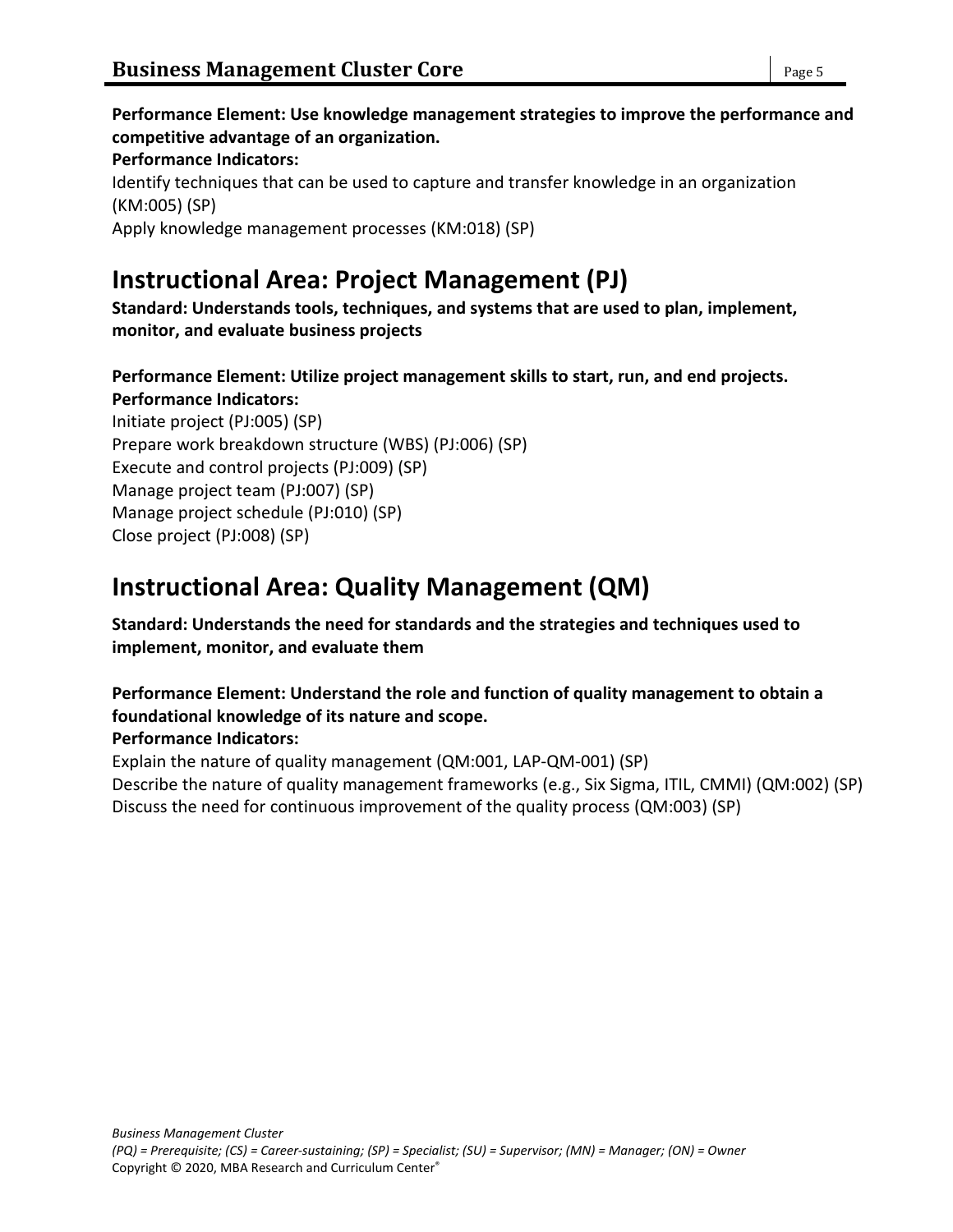# **Instructional Area: Risk Management (RM)**

**Standard: Understands risk-management strategies and techniques used to minimize business loss**

### **Performance Element: Acquire a foundational understanding of risk management to demonstrate knowledge of its nature and scope.**

**Performance Indicators:**

Explain the role of ethics in risk management (RM:041, LAP-RM-041) (SP) Describe the use of technology in risk management (RM:042) (SP) Discuss legal considerations affecting risk management (RM:043) (SP) Describe international considerations affecting risk management (RM:092) (SP)

# **Performance Element: Manage risks to protect a business's financial well-being.**

**Performance Indicators:** Identify departmental business risks (RM:093) (MN) Assess business risks (RM:094) (MN) Assess task risks (RM:095) (MN)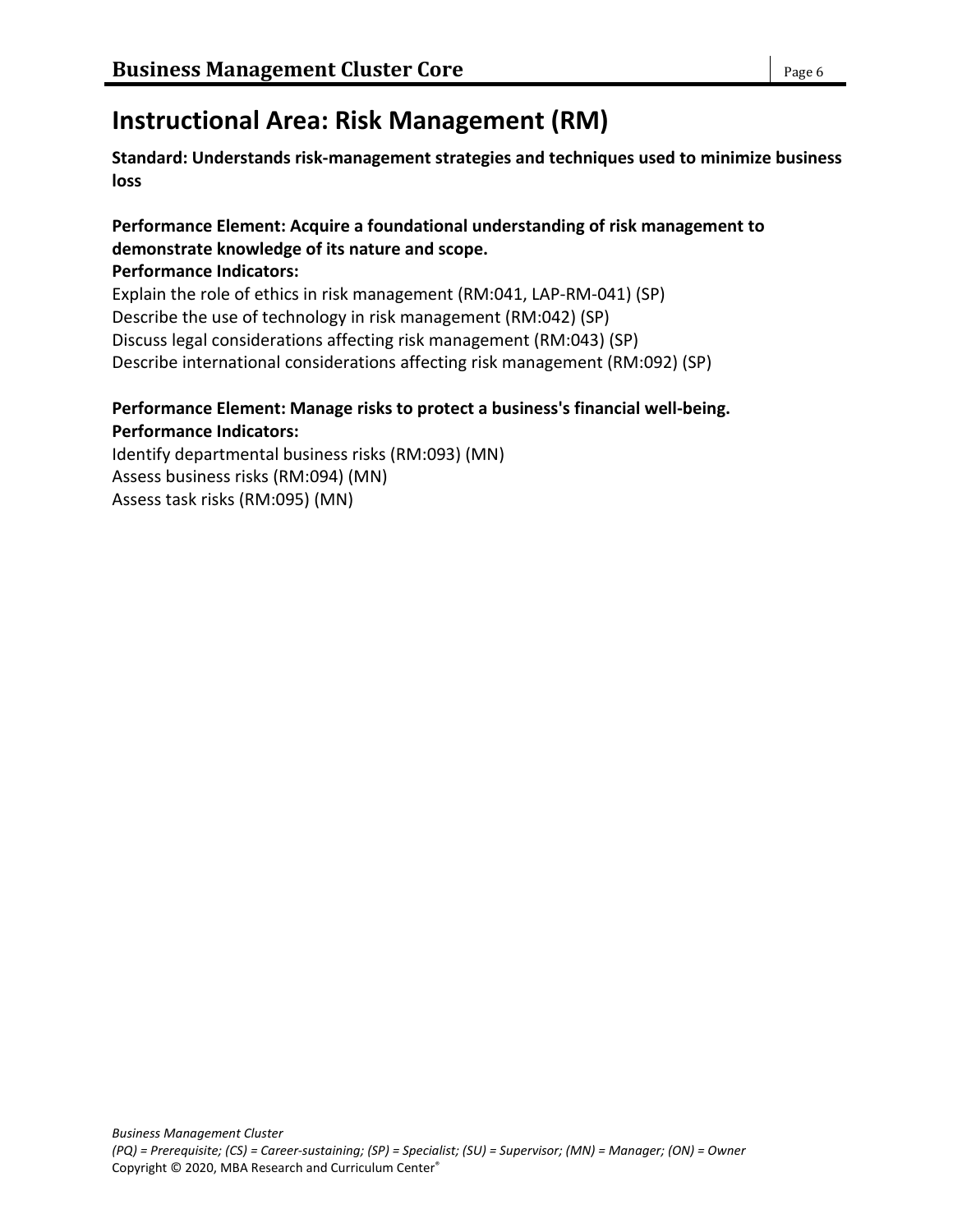# **Instructional Area: Communication Skills (CO)**

**Standard: Understands the concepts, strategies, and systems used to obtain and convey ideas and information**

### **Performance Element: Facilitate internal/external office communications to support work activities.**

### **Performance Indicators:**

Greet and direct visitors (CO:181) (CS) Take and relay messages (CO:182) (CS) Field telephone calls (CO:183) (CS) Arrange call-backs (CO:191) (CS) Screen telephone calls (CO:184) (CS)

#### **Performance Element: Communicate with staff to clarify workplace objectives. Performance Indicators:**

Adapt to communications styles (written, verbal, formal/informal) (CO:192) (CS)

# **Instructional Area: Emotional Intelligence (EI)**

**Standard: Understands techniques, strategies, and systems used to foster self-understanding and enhance relationships with others**

### **Performance Element: Apply ethics to demonstrate trustworthiness.**

### **Performance Indicators:**

Exercise confidentiality (EI:076) (CS)

### **Performance Element: Manage internal and external business relationships to foster positive interactions.**

### **Performance Indicators:**

Act as the office "gatekeeper" (EI:094) (CS) Initiate and facilitate social interactions in a business environment (EI:096) (SP) Handle the social and protocol aspects of business (EI:097) (SP) Maintain contact with key clients/customers (EI:098) (SP) Entertain customers at the office (EI:099) (SP) Act as the liaison between departments (EI:100) (SP) Manage office atmosphere (EI:101) (MN) Represent employer at meetings (EI:102) (MN)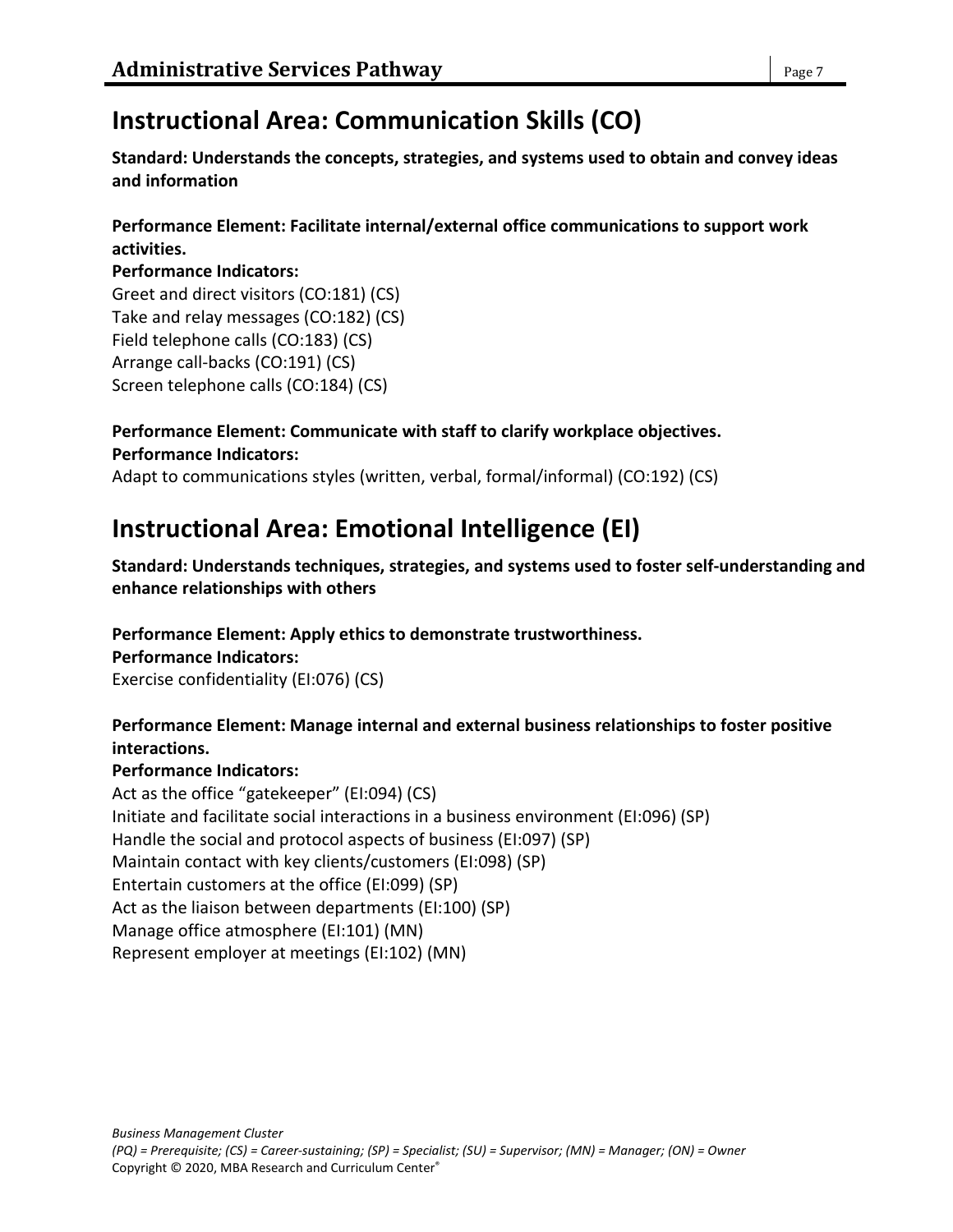# **Instructional Area: Financial Analysis (FI)**

**Standard: Understands tools, strategies, and systems used to maintain, monitor, control, and plan the use of financial resources**

#### **Performance Element: Implement accounting procedures to track money flow and to determine financial status.**

#### **Performance Indicators:**

Track expenses (FI:604) (SP) Track client billing (FI:605) (MN) Perform payroll duties (i.e., compile hours, write payroll checks, distribute checks) (FI:606) (MN) Determine the impact of types of transactions on company finances (FI:607) (MN)

#### **Performance Element: Maintain cash controls to track cash flow.**

**Performance Indicators:** Explain cash control procedures (e.g., signature cards, deposit slips, internal/external controls, cash clearing, etc.) (FI:113) (CS) Maintain petty-cash fund (FI:310) (SP) Arrange advance travel cash (FI:603) (SP) Manage purchasing cards (FI:778) (SP)

**Performance Element: Acquire fundamental knowledge of investment analysis and selection to make prudent investment decisions. Performance Indicators:**

Describe information that can be obtained from annual reports (FI:277) (SP)

# **Instructional Area: Human Resources Management (HR)**

**Standard: Understands the tools, techniques, and systems that businesses use to plan, staff, lead, and organize its human resources**

#### **Performance Element: Implement organizational skills to facilitate others' work efforts. Performance Indicators:** Handle logistics for expats (HR:505) (MN)

**Performance Element: Assist with staff growth and development to increase productivity and employee satisfaction. Performance Indicators:** Train staff on system usage (HR:430) (SU)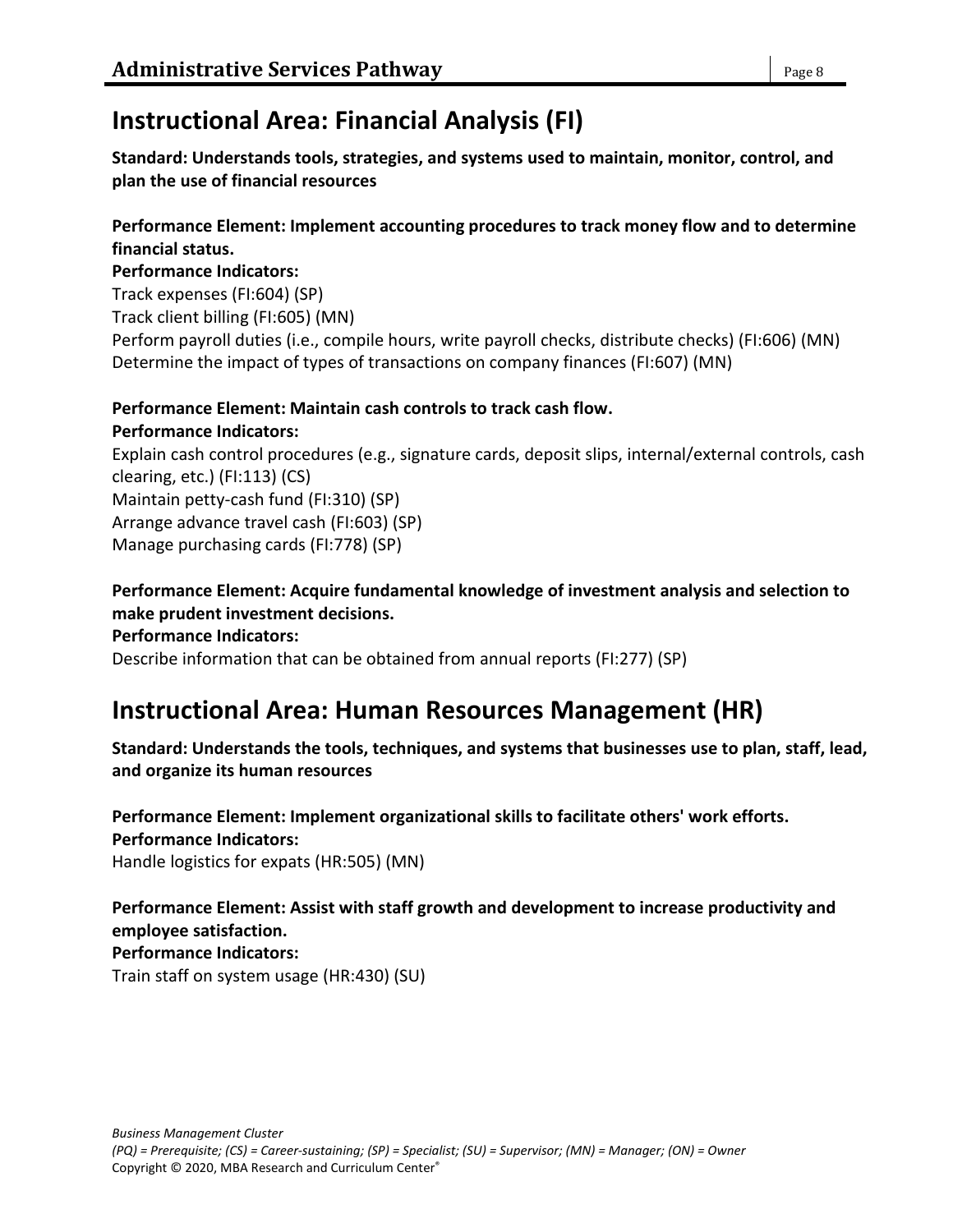# **Instructional Area: Information Management (NF)**

**Standard: Understands tools, strategies, and systems needed to access, process, maintain, evaluate, and disseminate information to assist business decision-making**

### **Performance Element: Utilize information-technology tools to manage and perform work responsibilities.**

### **Performance Indicators:**

Prepare expense report tools (NF:197) (SP) Demonstrate advanced web-search skills (NF:121) (SP) Demonstrate advanced word-processing skills (NF:122) (SP) Demonstrate advanced presentation applications (NF:123) (SP) Demonstrate advanced database applications (NF:124) (SP) Mine databases for information (NF:125) (SP) Demonstrate advanced spreadsheet applications (NF:126) (SP) Create a web page for business applications (NF:127) (SP) Manage website's content (NF:198) (SP) Prepare for cyber- and video-conferencing (NF:199) (SP) Capture text using OCR (optical character reader) software (NF:128) (SP) Use voice recognition technology to prepare documents (NF:129) (SP) Utilize imaging software (NF:131) (SP) Use accounting software (NF:200) (SP)

### **Performance Element: Perform scheduling functions to facilitate on-time, prompt completion of work activities.**

### **Performance Indicators:**

Create calendar/schedule (NF:164) (CS) Maintain appointment calendar (NF:165) (CS) Verify appointments (NF:166) (CS) Schedule appointments (NF:188) (SP) Prepare itinerary (NF:189) (SP) Arrange accommodations and entertainment for visitors (NF:190) (SP) Make travel arrangements (NF:167) (SP) Make meeting arrangements (NF:168) (SP)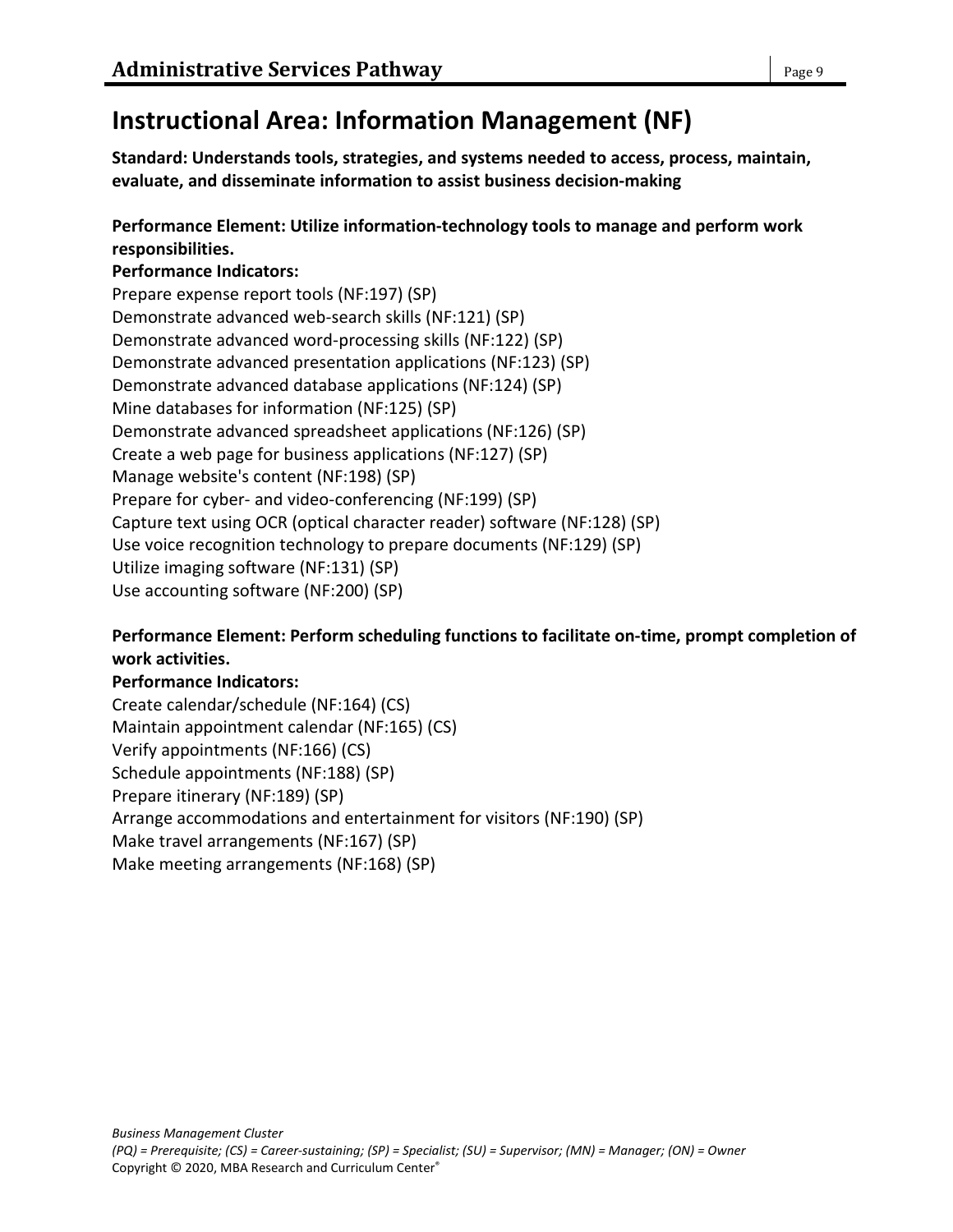#### **Performance Element: Prepare documentation to communicate with internal/external clients. Performance Indicators:**

Proofread documents (NF:180) (CS) Prepare company correspondence (NF:192) (CS) Prepare agendas (NF:194) (CS) Prepare materials for presentations (NF:195) (CS) Prepare reports (NF:181) (CS) Edit documents (NF:196) (SP) Prepare financial data (NF:182) (SP) Prepare RFPs (Request for Proposal) (NF:183) (MN)

#### **Performance Element: Manage business records to maintain needed documentation. Performance Indicators:**

Process customer orders (NF:169) (CS) Route orders (NF:170) (CS) File records electronically/manually (NF:171) (CS) Organize and maintain files (NF:172) (CS) Collect documentation needed to compile reports (NF:173) (CS) Track shipping practices (NF:174) (CS) Complete boss's expense reports after trips (NF:191) (SP) Set up filing system appropriate for media/documents being stored (NF:175) (SP) Control incoming/outgoing documentation process (NF:176) (SP) Develop retention system appropriate for media/documents being stored (NF:177) (SP) Archive information according to retention procedures (NF:178) (SP) Audit records periodically (NF:179) (MN)

# **Instructional Area: Operations (OP)**

**Standard: Understands the processes and systems implemented to monitor, plan, and control the day-to-day activities required for continued business functioning**

# **Performance Element: Utilize organizational skills to support business operations. Performance Indicators:**

Organize and track project resources (OP:357) (SP) Plan meetings (OP:233) (SP) Plan events (OP:358) (MN) Set up and coordinate conference (OP:359) (MN)

#### **Performance Element: Implement purchasing activities to obtain business supplies, equipment, resources, and services. Performance Indicators:**

Re-order/purchase office supplies (OP:360) (CS) Purchase office furniture/equipment (OP:361) (MN)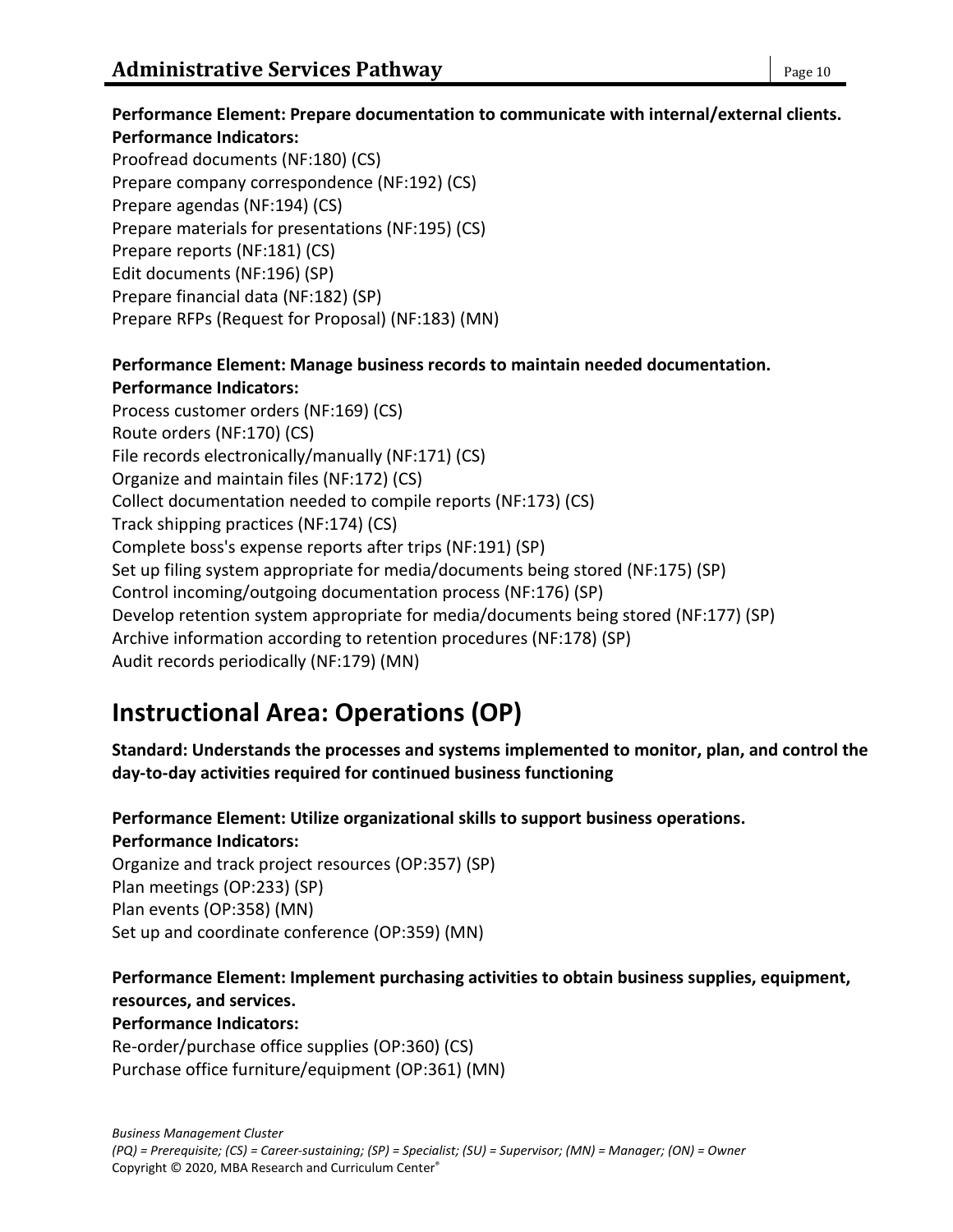#### **Performance Element: Implement quality-control processes to minimize errors and to expedite workflow.**

#### **Performance Indicators:**

Implement process improvement techniques (OP:362) (SP)

#### **Performance Element: Maintain work flow to enhance productivity. Performance Indicators:**

Assist with overflow work (OP:231) (CS) Support staff with assigned project-based work (OP:351) (CS) Chunk and sequence tasks for timely completion of job responsibilities (OP:352) (CS) Solve information flow problems (OP:353) (SP) Coordinate submission of proposals (OP:232) (SP) Manage work from multiple bosses (OP:356) (SP)

#### **Performance Element: Utilize office equipment to accomplish job assignments. Performance Indicators:**

Operate calculator (OP:197) (PQ) Operate copier (OP:198) (PQ) Operate printer (OP:199) (PQ) Operate fax machines (OP:200) (PQ) Operate postage meter (OP:201) (CS) Operate scanner (OP:202) (CS)

### **Performance Element: Perform routine/daily office assignments to support others and/or to maintain smooth office operations.**

**Performance Indicators:**

Code and enter data (OP:347) (CS) Open and distribute office mail/parcels (OP:348) (CS) Update mail/telephone directories (OP:349) (CS) Coordinate direct mailings (OP:350) (SP)

### **Performance Element: Troubleshoot problems with office equipment to make repairs and/or to obtain technical support.**

#### **Performance Indicators:**

Isolate and identify source of technical problem (OP:203) (CS) Follow manufacturer's written procedures to fix technical problem (OP:204) (CS) Obtain technical support services (OP:205) (CS)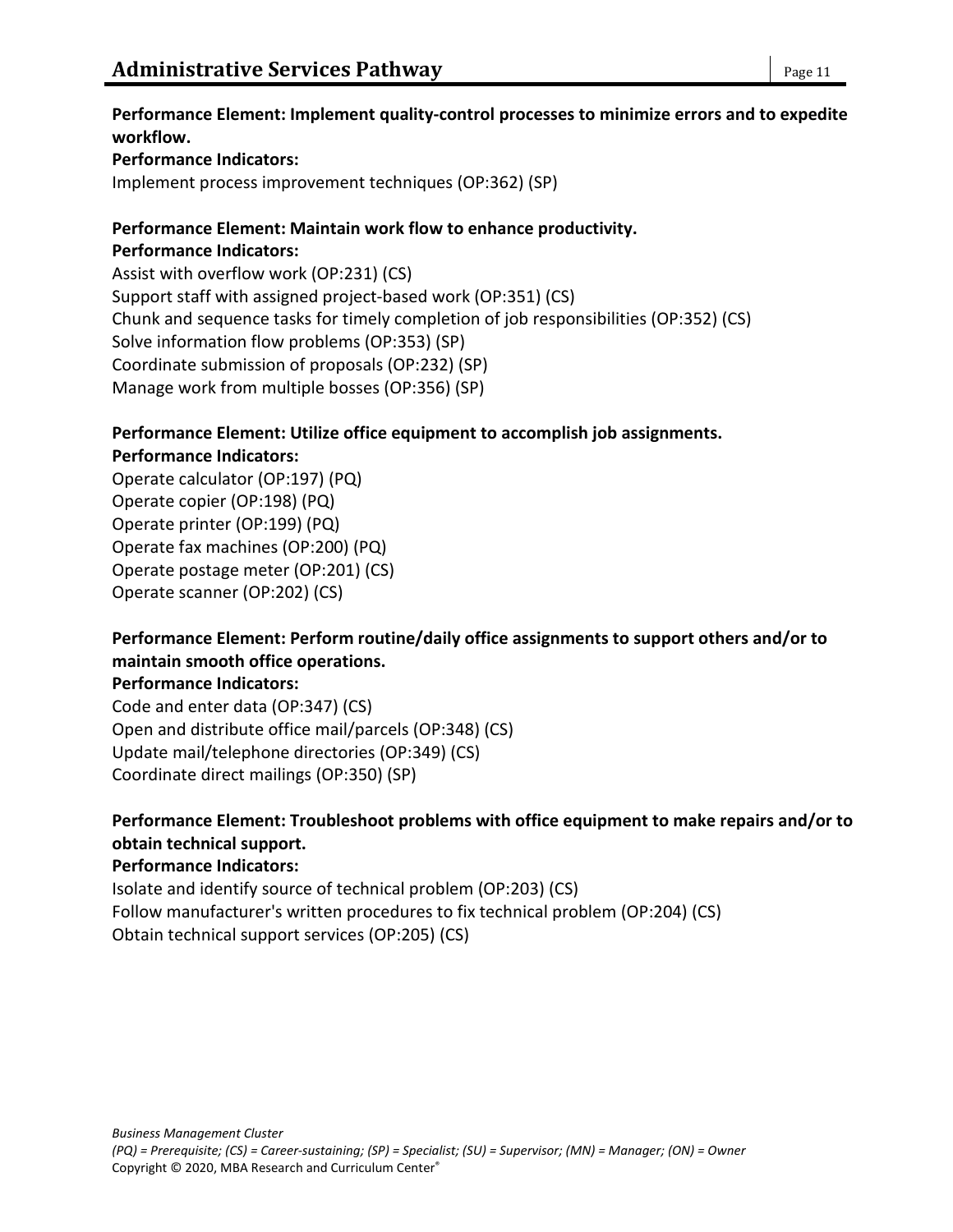#### **Performance Element: Abide by risk-management policies and procedures for technology to minimize loss.**

### **Performance Indicators:**

Adhere to technology safety and security policies (e.g., acceptable use policy, web page policies) (OP:206) (CS)

Apply ergonomic techniques to technology tasks (OP:207) (CS)

Adhere to laws pertaining to computer crime, fraud, and abuse (OP:208) (CS)

Follow procedures used to restart and recover from situations (e.g., system failure, virus infection) (OP:209) (CS)

Follow policies to prevent loss of data integrity (OP:210) (CS)

Adhere to organization's policies for technology use (OP:211) (CS)

# **Instructional Area: Professional Development (PD)**

**Standard: Understands concepts, tools, and strategies used to explore, obtain, and develop in a business career**

**Performance Element: Acquire self-development skills to enhance relationships and improve efficiency in the work environment.**

### **Performance Indicators:**

Explain professional responsibilities in administrative services (PD:178) (CS) Exhibit a professional image (PD:280) (CS)

Demonstrate effective organizational skills (PD:281) (CS)

Use advanced memory/recall methods (PD:282) (SP)

#### **Performance Element: Utilize critical-thinking skills to determine best options/outcomes. Performance Indicators:**

Anticipate boss's needs (PD:283) (SP) Confront difficult situations (PD:284) (SP)

### **Performance Element: Participate in career planning to enhance job-success potential. Performance Indicators:**

Explain career opportunities in administrative services (PD:183) (CS) Describe certifications in administrative services (PD:184) (CS)

# **Instructional Area: Knowledge Management (KM)**

**Standard: Understands the systems, strategies, and techniques used to collect, organize, analyze, and share information known in an organization**

# **Performance Element: Use knowledge management strategies to improve the performance and competitive advantage of an organization.**

### **Performance Indicators:**

*Business Management Cluster (PQ) = Prerequisite; (CS) = Career-sustaining; (SP) = Specialist; (SU) = Supervisor; (MN) = Manager; (ON) = Owner* Copyright © 2020, MBA Research and Curriculum Center® Take minutes of meetings (KM:008) (SP) Create and maintain a work station/procedures manual (KM:009) (MN)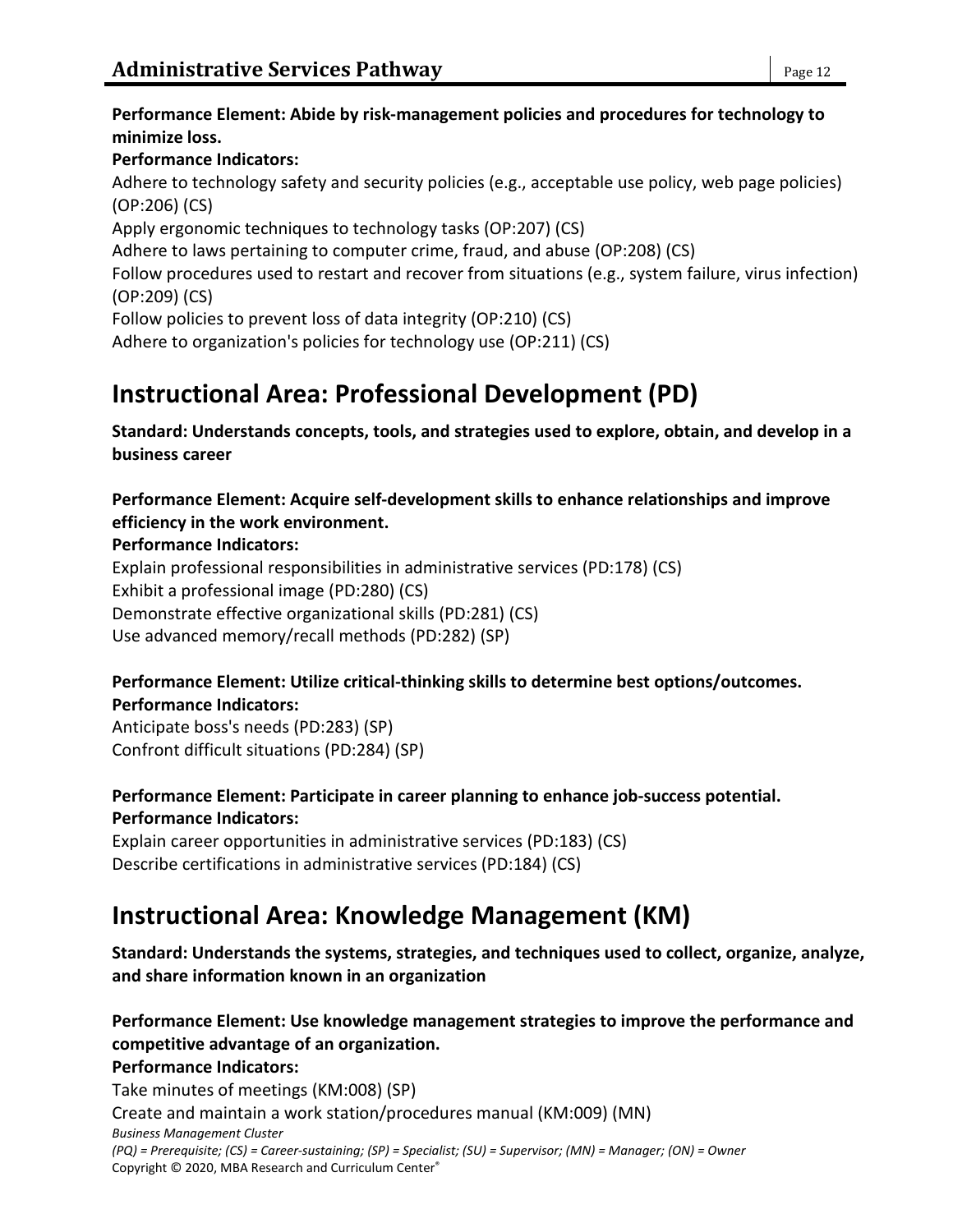# **Instructional Area: Financial Analysis (FI)**

**Standard: Understands tools, strategies, and systems used to maintain, monitor, control, and plan the use of financial resources**

#### **Performance Element: Implement suitable internal accounting controls to ensure the proper recording of financial transactions.**

#### **Performance Indicators:**

Explain the purpose of internal accounting controls (FI:343, LAP-FI-343) (SP)

# **Instructional Area: Information Management (NF)**

**Standard: Understands tools, strategies, and systems needed to access, process, maintain, evaluate, and disseminate information to assist business decision-making**

#### **Performance Element: Facilitate computer system operations to enhance usability. Performance Indicators:**

Explain issues involved in designing systems for different environments (NF:136) (SP) Explain usability engineering methods (NF:137) (SP) Support and maintain a multimedia website (NF:138) (SP)

### **Performance Element: Create and access databases to acquire information for business decisionmaking.**

### **Performance Indicators:**

Build data in a data warehouse (NF:142) (SP) Create a meaningful data set (NF:143) (SP) Manipulate data in the database management system (NF:144) (SP) Analyze company's data requirements (NF:145) (SP) Design a database to meet business requirements (NF:146) (SP) Identify database trends (NF:147) (SP)

### **Performance Element: Apply data mining methods to acquire pertinent information for business decision-making.**

### **Performance Indicators:**

Demonstrate advanced data mining techniques (NF:245) (SP) Discuss challenges associated with data mining (NF:246) (SP) Explain factors used to select the appropriate data mining technique (NF:247) (SP) Explain factors used to establish data mining rules (NF:248) (SP) Discuss the nature of mining unstructured data (NF:249) (SP) Integrate data mining (analytics) into business operations (NF:250) (MN)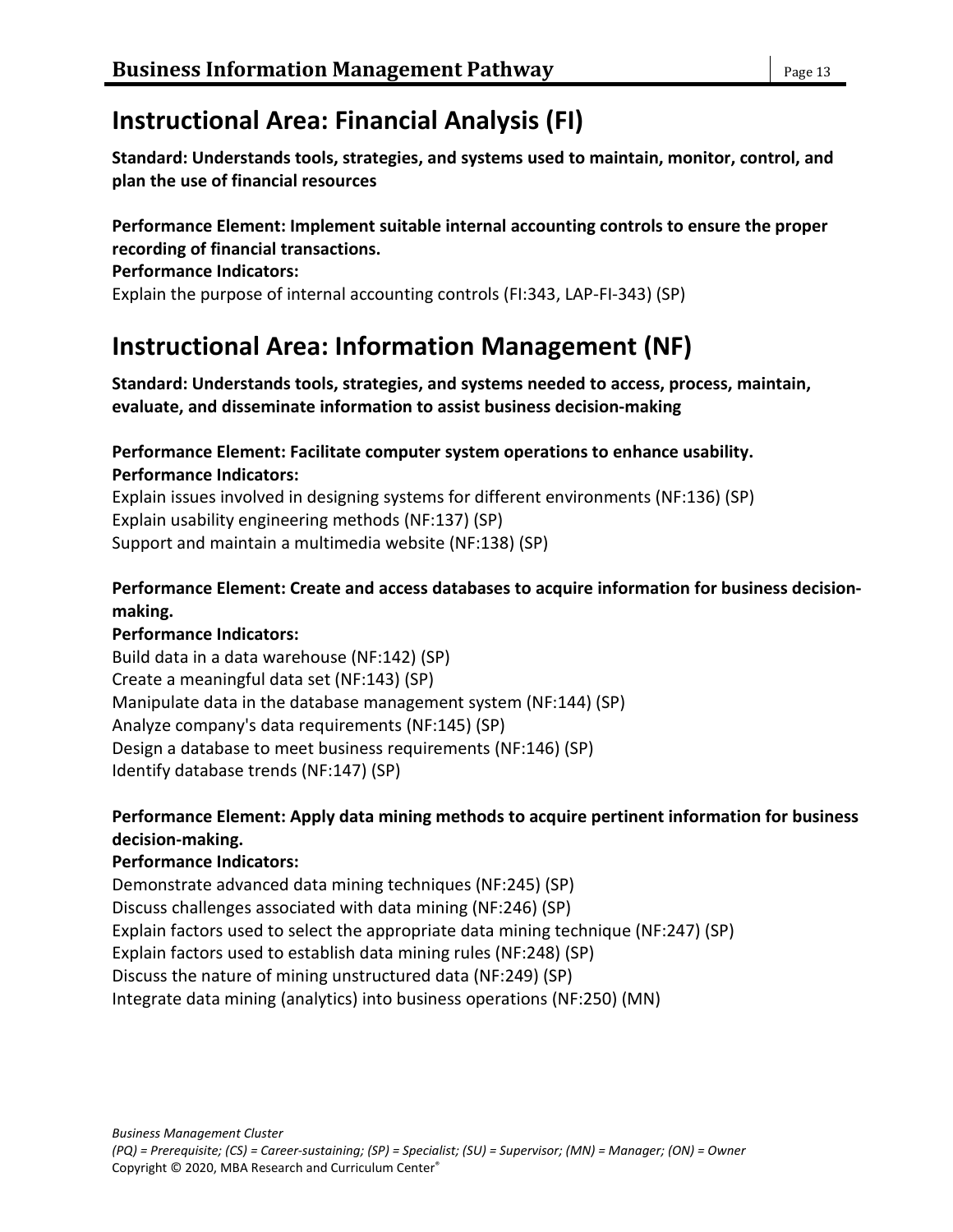#### **Performance Element: Utilize computer's operating system to manage and perform work responsibilities.**

### **Performance Indicators:**

Move files in the computer operating system (NF:153) (CS) Create directories (NF:154) (CS) Maintain data files in appropriate format (i.e., preserve, convert, or migrate) (NF:251) (CS) Utilize cloud computing applications (NF:252) (CS) Implement version control (NF:253) (SP) Explain the use of computer systems in problem solving (e.g., computer programs, scripts, algorithms, data structure) (NF:254) (SP) Explain how programming techniques are used to solve problems (e.g., paradigms, languages, attribute definition) (NF:255) (SP) Explain methods of constructing programs (NF:256) (SP)

### **Performance Element: Utilize technology to support business strategies and operations. Performance Indicators:**

Explain methods used to develop the technological infrastructure (NF:155) (SP) Explain the nature of enterprise-resource systems (NF:262) (SP) Identify management information requirements (NF:156) (SP) Evaluate data structures (NF:263) (SP) Discuss the nature of enterprise architecture (NF:157) (MN) Align technology with business needs (NF:158) (MN)

### **Performance Element: Apply statistical data analysis methods to aid in business data interpretation.**

### **Performance Indicators:**

Select confidence levels (NF:228) (SP) Test data for definitive relationships (NF:229) (SP) Test data for definitive associations (NF:230) (SP) Test data for meaningful differences (NF:231) (SP) Use statistical data inferences to draw preliminary conclusions (NF:232) (SP) Identify types of data analysis modeling techniques (NF:233) (SP) Apply mathematical data analysis modeling techniques (NF:234) (SP) Use data analysis software (NF:235) (SP)

### **Performance Element: Interpret research data into information for business decision-making. Performance Indicators:**

Explain the use of descriptive statistics in business decision making (NF:236) (SP) Interpret descriptive statistics for business decision making (NF:237) (SP) Interpret business data correlations (NF:238) (SP) Draw conclusions on the research question/issue (NF:239) (SP)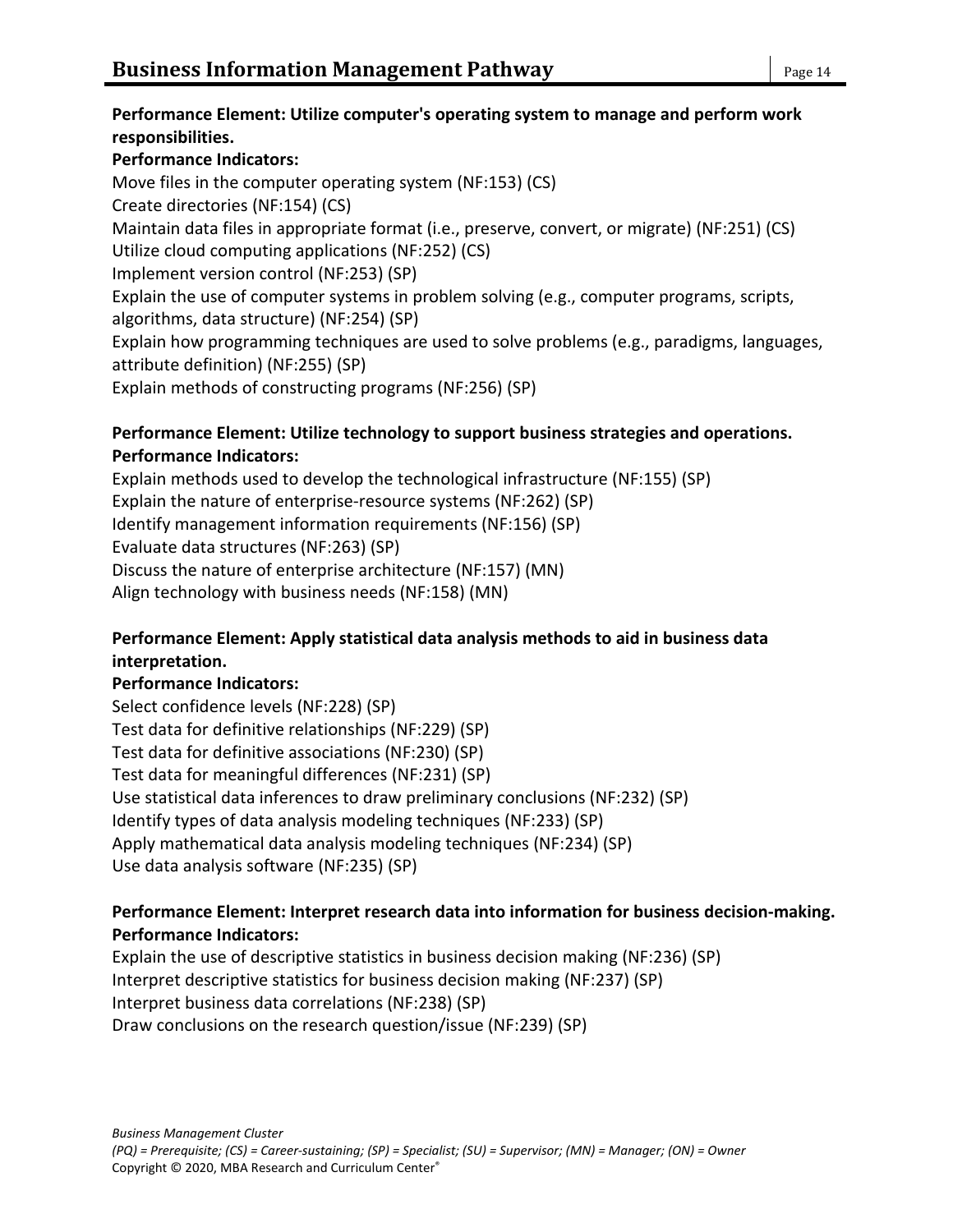### **Performance Element: Acquire data to facilitate issue identification and analysis. Performance Indicators:**

Describe methods of securely transmitting data (NF:243) (CS) Formulate data validation strategies and methods (e.g., system edits, reports, audits) (NF:244) (CS)

#### **Performance Element: Develop code to aid in data interpretation. Performance Indicators:**

Identify the scope of data (e.g., structured, unstructured, data types) (NF:257) (SP) Explain Boolean logic (NF:258) (SP) Write code that performs data analysis (e.g., mathematical operations, string operations, truth tables, operators, control structures, call functions) (NF:259) (SP) Write code to access data repositories (NF:260) (SP) Write code to create information categories for analysis (NF:261) (SP)

# **Instructional Area: Operations (OP)**

**Standard: Understands the processes and systems implemented to monitor, plan, and control the day-to-day activities required for continued business functioning**

### **Performance Element: Develop an understanding of business analysis to improve business functions and activities.**

### **Performance Indicators:**

Discuss the connection between business analysis and business process management (OP:328) (SP) Explain types of requirements (e.g., business, system, functional, nonfunctional) (OP:329) (SP)

### **Performance Element: Analyze business processes to improve business performance. Performance Indicators:**

Document business processes (OP:457) (SP) Identify the business process problem/issue (OP:458) (SP) Define data needs and limitations (e.g., data fields, constraints, assumptions, variations expectations) (OP:459) (SP) Identify data acquisition strategies (OP:460) (SP) Plan the requirements for data analysis (OP:330) (SP) Analyze business processes (e.g., measure efficiency, benchmark metrics) (OP:461) (SP) Recommend improvements to business processes (OP:462) (SP)

### **Performance Element: Implement suitable operational controls to achieve goals and minimize risk.**

### **Performance Indicators:**

Explain the purpose of operational controls (OP:463) (SP) Determine the components of operational control procedures for a business (OP:464) (MN) Maintain operational controls (OP:465) (MN)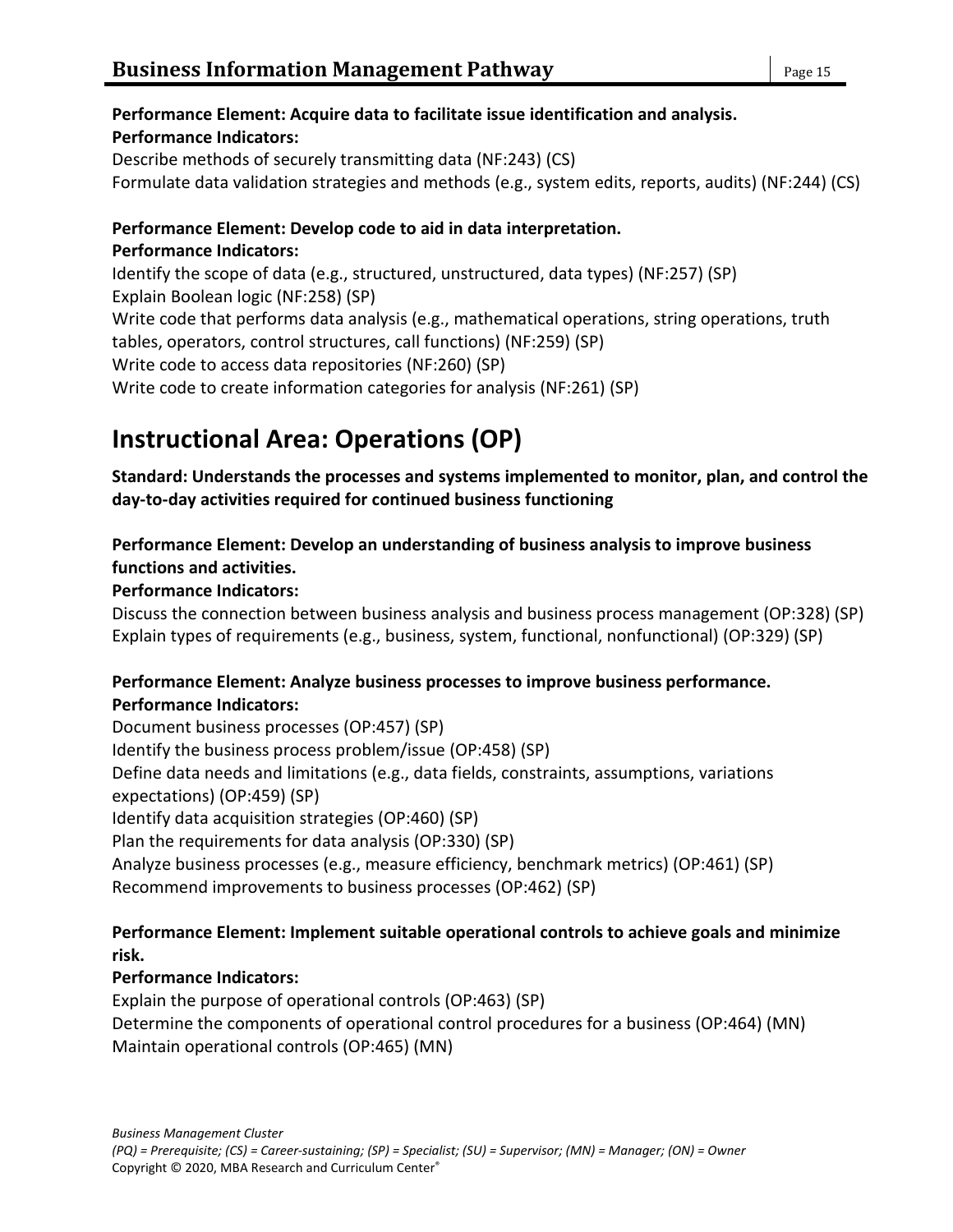# **Instructional Area: Professional Development (PD)**

**Standard: Understands concepts, tools, and strategies used to explore, obtain, and develop in a business career**

### **Performance Element: Acquire self-development skills to enhance relationships and improve efficiency in the work environment.**

**Performance Indicators:**

Explain professional responsibilities in business information management (PD:180) (SP) Discuss the role and responsibilities of project managers (PD:181) (SP) Describe the role and responsibilities of business analysts (PD:182) (SP)

### **Performance Element: Participate in career planning to enhance job-success potential. Performance Indicators:**

Explain career opportunities in business information management (PD:185) (SP) Describe certifications in business information management (PD:186) (SP) Identify continuing education courses or program available to enhance business information management skills (PD:343) (SP) Identify professional association opportunities in business information management (PD:344) (SP)

# **Instructional Area: Strategic Management (SM)**

**Standard: Understands tools, techniques, and systems that affect a business's ability to plan, control, and organize an organization/department**

**Performance Element: Coordinate information management and business management to aid in business planning.**

### **Performance Indicators:**

Explain the strategic role of information systems/information communication technology within an organization (SM:037) (SP)

Describe requirements for aligning information technology and business strategy to leverage data as a strategic asset (SM:079) (SP)

Determine risks and rewards of developing a strategic role for information systems/ information communication technology (SM:038) (MN)

Integrate information systems planning with business planning (SM:039) (MN)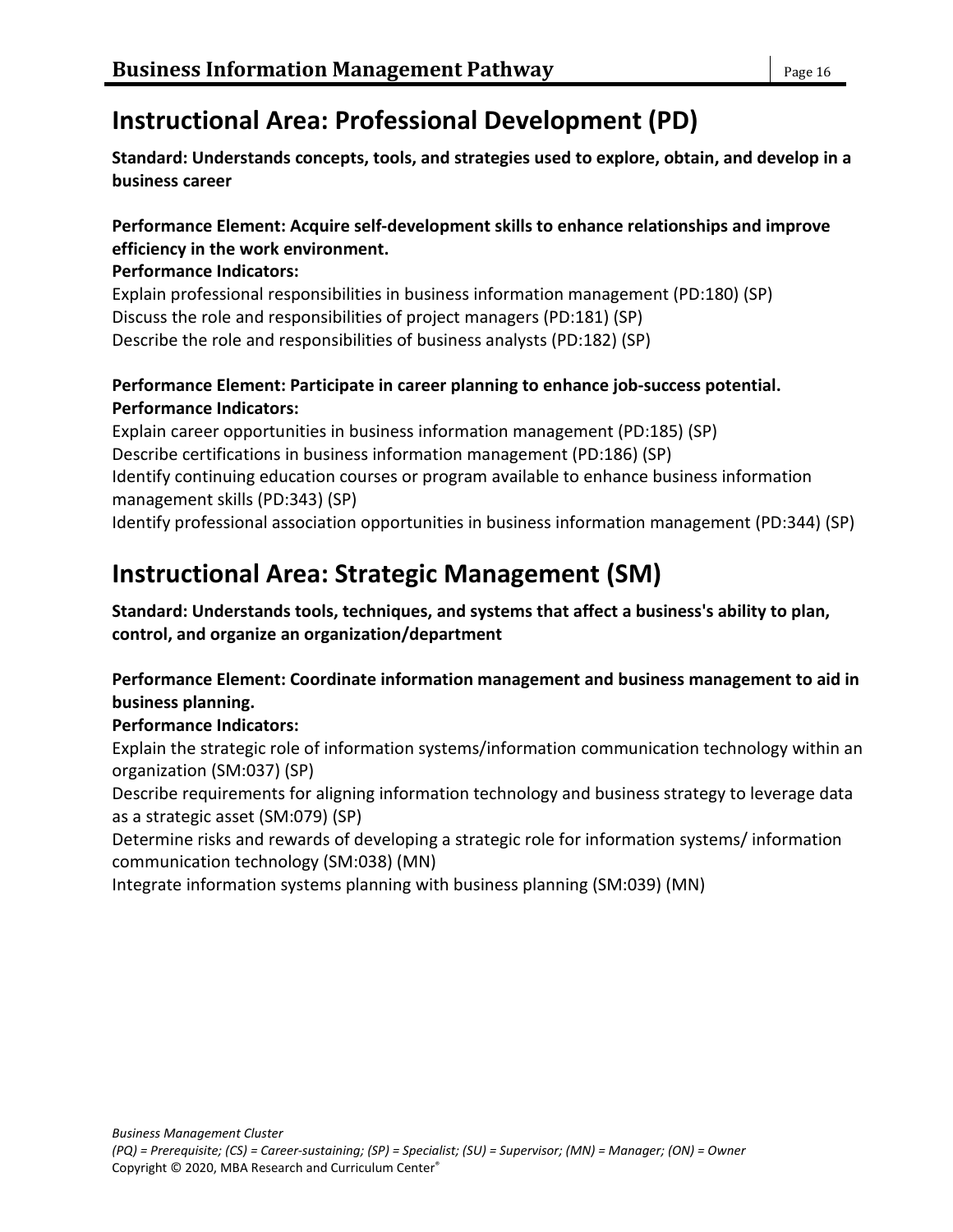# **Instructional Area: Knowledge Management (KM)**

**Standard: Understands the systems, strategies, and techniques used to collect, organize, analyze, and share information known in an organization**

### **Performance Element: Use knowledge management strategies to improve the performance and competitive advantage of an organization.**

**Performance Indicators:** Establish uniform definitions of data (KM:010) (SP) Create a reference tool (data dictionary) (KM:011) (SP) Explain enterprise search design principles (KM:012) (SP) Analyze content management structures (e.g., taxonomies, metadata, retention) (KM:013) (SP) Maintain knowledge management systems (KM:015) (SP) Update knowledge management systems (KM:016) (SP) Develop knowledge management strategies (KM:014) (MN)

# **Instructional Area: Quality Management (QM)**

**Standard: Understands the need for standards and the strategies and techniques used to implement, monitor, and evaluate them**

### **Performance Element: Manage quality to achieve organizational objectives. Performance Indicators:**

Discuss the implications of quality costs (QM:010) (SP) Test product/service for quality (QM:004) (SP) Calculate quality costs (e.g., prevention, appraisal, failure) (QM:011) (MN) Develop a plan/program for quality achievement (QM:005) (MN) Determine reliability factors impacting the quality of a product/service (QM:006) (MN) Develop continuous-improvement strategies (QM:007) (MN)

# **Instructional Area: Risk Management (RM)**

**Standard: Understands risk-management strategies and techniques used to minimize business loss**

### **Performance Element: Manage risk to protect a business's well-being. Performance Indicators:**

Discuss the nature of enterprise risk management (ERM) (RM:062) (SP) Discuss the nature of credit risk management (RM:064) (MN) Discuss reasons to integrate risk management into business operations (RM:055) (MN) Integrate risk management into business operations (RM:057) (MN)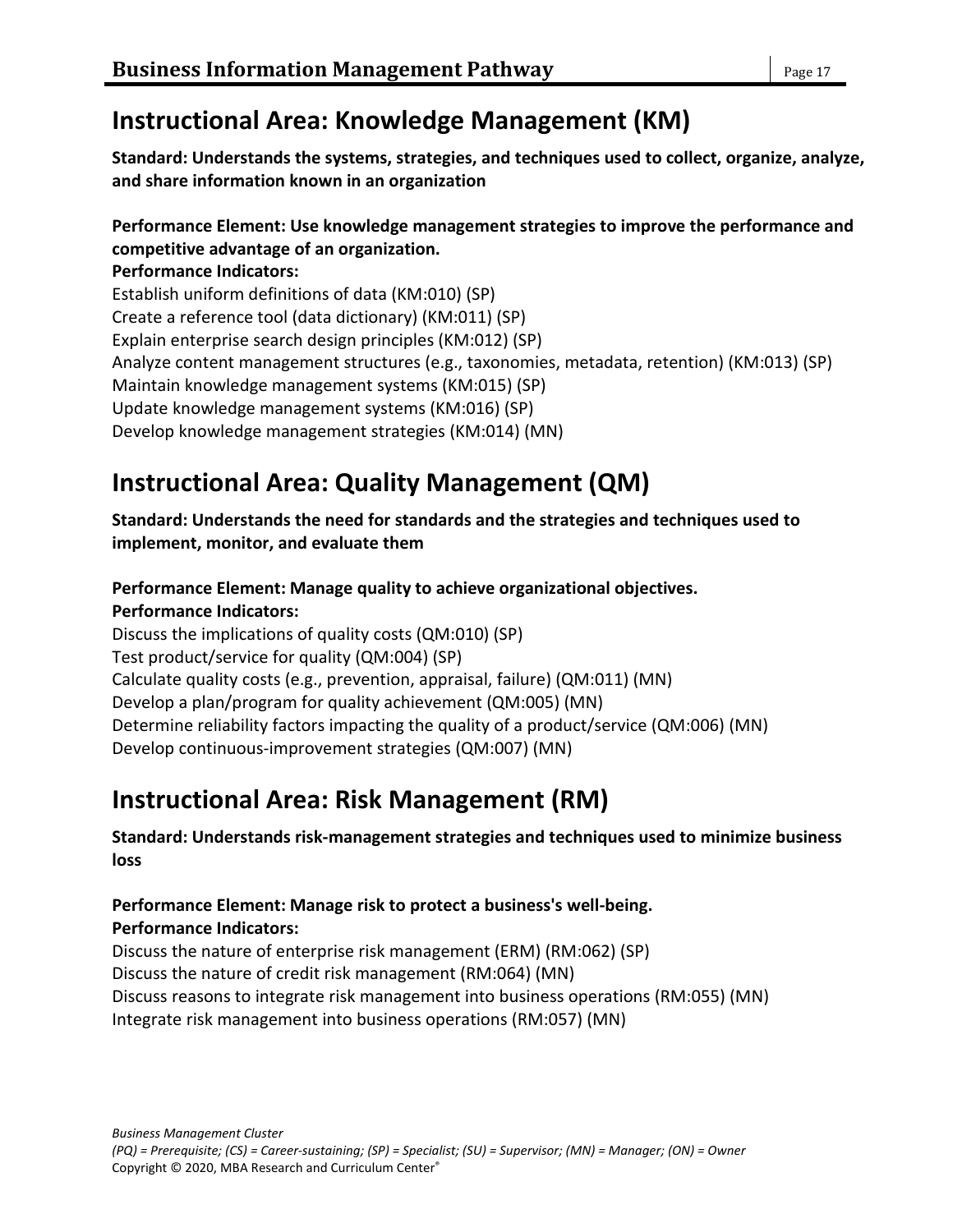# **Instructional Area: Business Law (BL)**

**Standard: Understands business's responsibility to know, abide by, and enforce laws and regulations that affect business operations and transactions**

#### **Performance Element: Apply knowledge of business contracts to establish business relationships. Performance Indicators:**

Discuss the nature of contract suspensions (BL:084) (SP) Explain the nature of contract terminations (BL:085) (SP) Issue a service/goods contract (BL:087) (MN)

# **Performance Element: Adhere to regulations for business expansion to meet government requirements and industry standards.**

#### **Performance Indicators:**

Follow domestic laws governing business expansion (BL:123) (MN) Follow laws governing global expansion (BL:124) (MN)

### **Performance Element: Understand government/legal activities that affect global trade to make business decisions.**

### **Performance Indicators:**

Explain regulations restricting customer trade (e.g., OFAC, FCPA, anti-bribery) (BL:156) (SP) Comply with export licensing regulations (BL:127) (SP) Obtain releases and clearances to export products (BL:128) (SP) Explain the nature of legal recourse in resolving global business disputes (BL:129) (MN)

### **Performance Element: Develop a compliance program to protect the company wellbeing. Performance Indicators:**

Explain the nature of a compliance program (BL:162) (SP) Develop policies/procedures to comply with regulatory requirements and self-regulatory guidelines (BL:150) (MN) Develop a compliance program (BL:132) (MN)

### **Performance Element: Resolve legal/regulatory issues to protect the company's well-being. Performance Indicators:**

Mediate disputes (BL:157) (MN) Negotiate settlement of legal and regulatory matters (BL:158) (MN)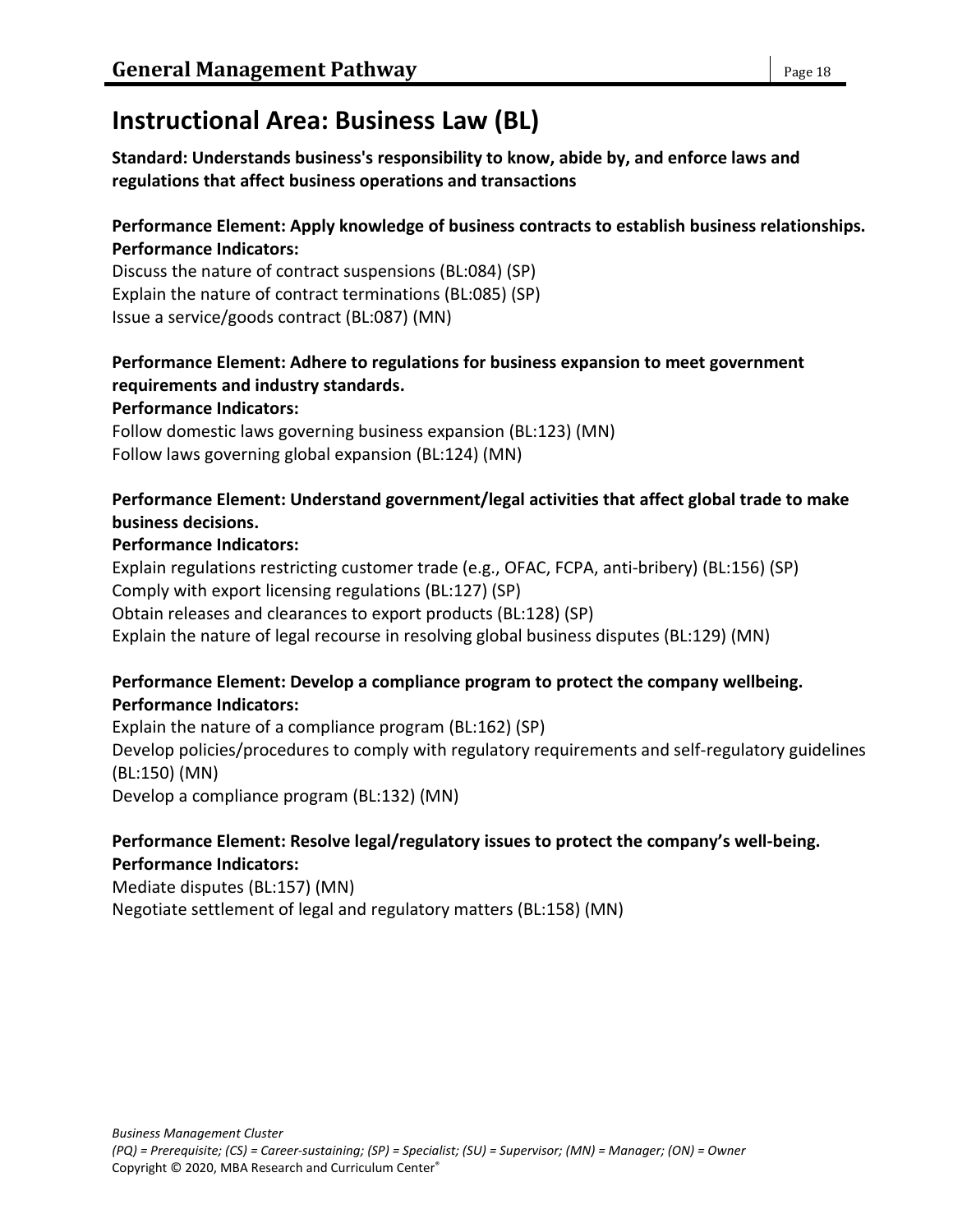# **Instructional Area: Communication Skills (CO)**

**Standard: Understands the concepts, strategies, and systems used to obtain and convey ideas and information**

**Performance Element: Write internal and external business correspondence to convey and obtain information effectively.**

#### **Performance Indicators:**

Repurpose content for social media (CO:210) (SP)

#### **Performance Element: Manage communications efforts to protect brand viability. Performance Indicators:**

Explain the nature of communications plans (CO:195) (SP) Implement a communications plan (CO:196) (SP) Monitor communications plan (CO:197) (SP) Develop communications plan (CO:198) (SP) Adjust communications plan (CO:199) (SP) Develop a crisis management plan (CO:200) (MN)

# **Instructional Area: Customer Relations (CR)**

**Standard: Understands the techniques and strategies used to foster positive, ongoing relationships with customers**

### **Performance Element: Foster positive relationships with customers to enhance sales. Performance Indicators:**

Develop social media strategy for customer service (CR:036) (MN) Determine customer acquisition and retention strategy (CR:037) (MN)

# **Instructional Area: Emotional Intelligence (EI)**

**Standard: Understands techniques, strategies, and systems used to foster self-understanding and enhance relationships with others**

**Performance Element: Apply ethics to demonstrate trustworthiness to staff. Performance Indicators:** Explain the nature of managerial ethics (EI:079) (MN)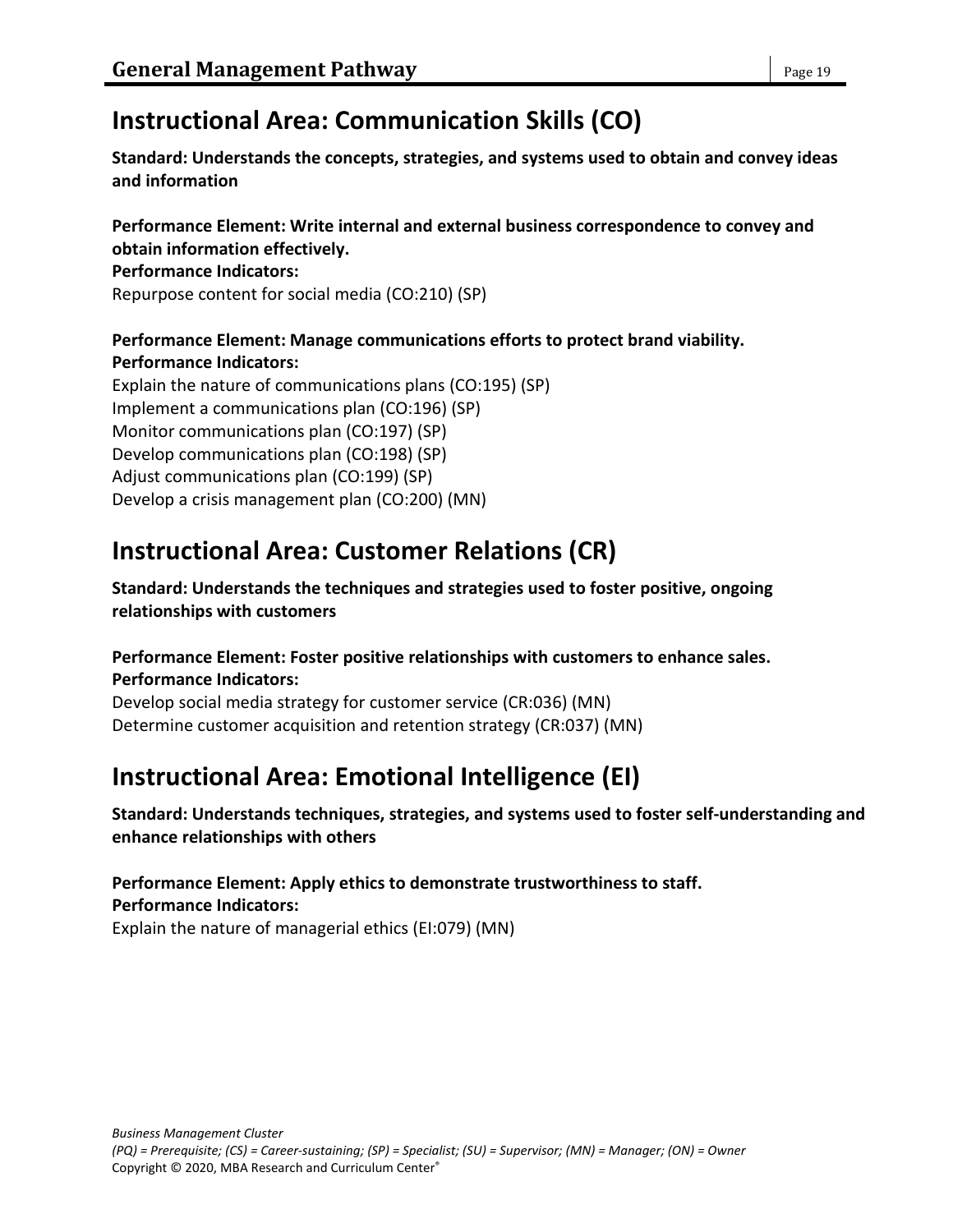### **Performance Element: Manage internal and external business relationships to foster positive interactions.**

### **Performance Indicators:**

Explain the impact of business customs and practices on global trade (EI:082) (SP) Describe the nature of business customs and practices in the North American market (EI:083) (SP) Explain the nature of business customs and practices in Western Europe (EI:084) (SP) Explain the nature of business customs and practices in Eastern Europe (EI:117) (SP) Explain the nature of business customs and practices in Latin America (EI:085) (SP) Describe the nature of business customs and practices in the Pacific Rim (EI:086) (SP) Discuss the nature of business customs and practices in the Middle East (EI:087) (SP) Explain the nature of business customs and practices in South Asia (EI:118) (SP) Describe the nature of business customs and practices in Northern Africa (EI:119) (SP) Discuss the nature of business customs and practices in Sub-Saharan Africa (EI:120) (SP)

# **Instructional Area: Financial Analysis (FI)**

**Standard: Understands tools, strategies, and systems used to maintain, monitor, control, and plan the use of financial resources**

**Performance Element: Understand the fundamentals of managerial accounting to aid in financial decision-making.**

### **Performance Indicators:**

Describe types of costs used in managerial accounting (e.g., direct cost, indirect cost, sunk cost, differential cost) (FI:658) (SP) Describe marginal analysis techniques and applications (FI:659) (SP)

Explain the nature of managerial accounting (FI:660) (SP)

Discuss the use of variance analysis in managerial accounting (FI:661) (SP)

### **Performance Element: Manage financial risks to protect a business's financial well-being. Performance Indicators:**

Assess accounting risks (FI:371) (MN) Assess fraud risk (FI:777) (MN)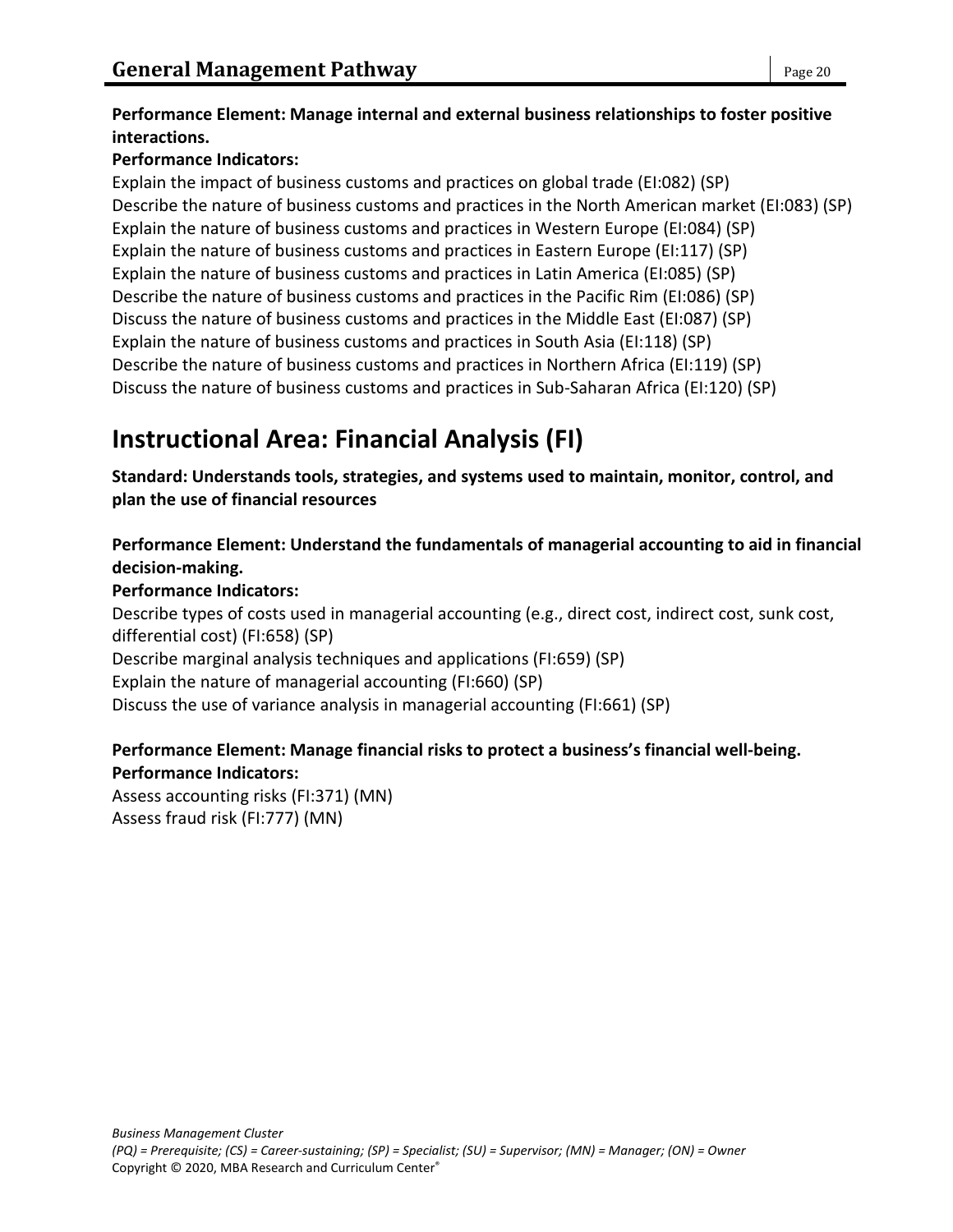# **Instructional Area: Human Resources Management (HR)**

**Standard: Understands the tools, techniques, and systems that businesses use to plan, staff, lead, and organize its human resources**

### **Performance Element: Determine staffing needs to minimize costs while maximizing business contribution.**

### **Performance Indicators:**

Describe the nature of human-resources planning (HR:490) (SU) Explain approaches to the identification of human resources in foreign markets (HR:491) (SU) Determine causes of staff turnover (HR:492) (MN)

### **Performance Element: Perform talent-development activities. Performance Indicators:**

Assist with leadership development of individuals (HR:509) (MN) Facilitate career development planning (HR:510) (MN) Participate in succession planning (HR:511) (MN)

#### **Performance Element: Control human resources management activities to maintain workforce standards.**

**Performance Indicators:**

Manage employee turnover (HR:512) (MN)

### **Performance Element: Build employer-employee relationships to foster productivity.**

#### **Performance Indicators:**

Mentor an employee (HR:514) (MN)

### **Performance Element: Understand staff issues/problems to enhance productivity and improve employee relationships.**

### **Performance Indicators:**

Explain labor-relations issues (HR:452) (SP) Discuss issues associated with workplace diversity (e.g., ethnic, generational, religious, gender) (HR:515) (SP)

# **Instructional Area: Operations (OP)**

**Standard: Understands the processes and systems implemented to monitor, plan, and control the day-to-day activities required for continued business functioning**

#### **Performance Element: Manage facilities to reduce costs and minimize social impact. Performance Indicators:**

Explain the nature of facilities management (OP:466) (SP) Design sustainability strategies (OP:467) (MN) Develop a real estate master plan (OP:468) (MN)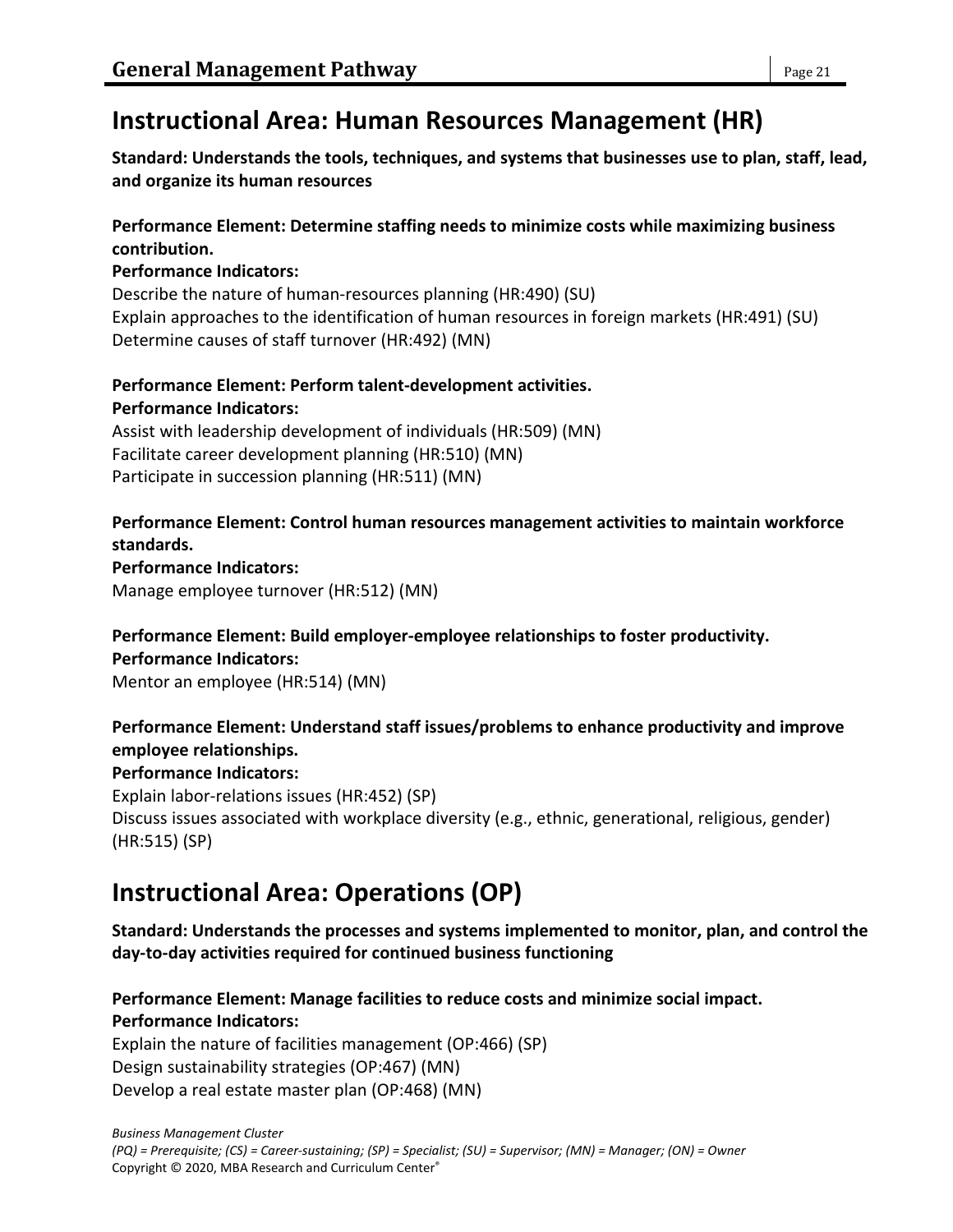Identify the factors that contribute to operational risk (e.g., insufficient training, lack of supervision, inadequate security, poor system design, poor HR policies) (OP:447) (SP) Discuss the nature of operational risk management (OP:448) (SP) Assess legal risks (OP:469) (MN) Evaluate speculative business risks (OP:470) (MN) Assess business's potential to expand into new markets (OP:471) (MN)

# **Instructional Area: Professional Development (PD)**

**Standard: Understands concepts, tools, and strategies used to explore, obtain, and develop in a business career**

**Performance Element: Explore professional development opportunities to enhance management skills.**

### **Performance Indicators:**

Identify continuing education courses or programs available to enhance management skills (PD:258) (SP)

Describe certifications for management professionals (e.g., American Management Association [AMA], American National Standards Institute [ANSI]) (PD:259) (SP)

Identify professional association opportunities for management professionals (e.g., educational opportunities, networking, conferences, newsletters, publications) (PD:260) (SP)

### **Performance Element: Adhere to a professional code of ethics to guide business decisions. Performance Indicators:**

Discuss factors to consider in developing a managerial code of ethics (PD:261) (MN) Utilize an established professional code of ethics (PD:262) (MN)

# **Instructional Area: Strategic Management (SM)**

**Standard: Understands tools, techniques, and systems that affect a business's ability to plan, control, and organize an organization/department**

**Performance Element: Recognize management's role to understand its contribution to business success.**

### **Performance Indicators:**

Discuss the nature of global management (SM:029) (MN) Explain management theories and their applications (SM:030) (MN) Explain motivation theories and their applications (SM:080) (MN) Explain expectation-setting processes and their application (SM:081) (MN)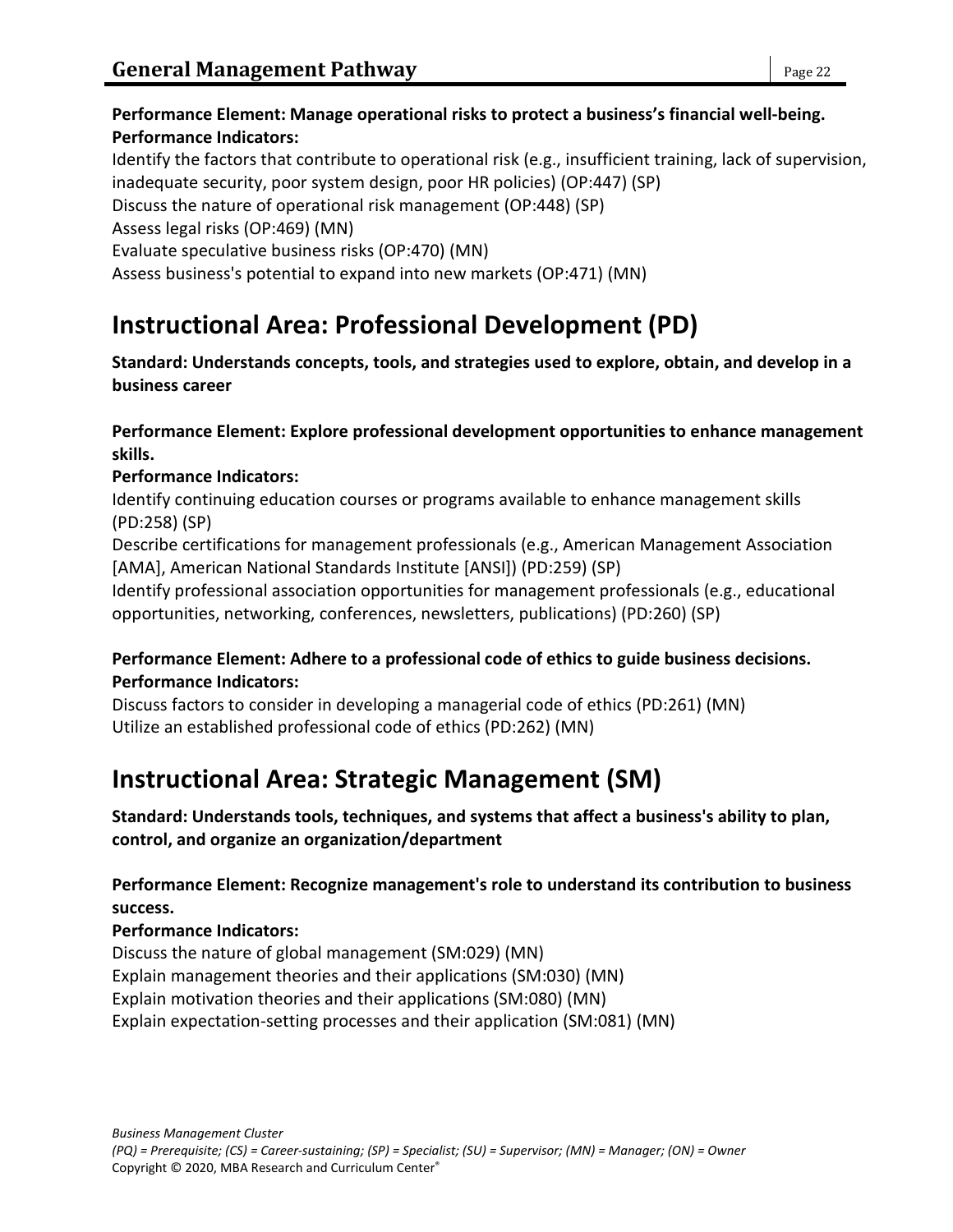### **Performance Element: Implement corporate social responsibility to achieve business objectives. Performance Indicators:**

Explain the nature of corporate social responsibility (SM:082) (SP) Monitor compliance with corporate social responsibility policies (SM:083) (SP) Measure corporate social responsibility impact (SM:084) (SP) Develop corporate social responsibility policies (SM:085) (MN) Develop corporate social responsibility strategy (SM:086) (MN)

### **Performance Element: Plan organization's/department's activities to guide and support decisionmaking and to ensure that staff focuses on the right priorities. Performance Indicators:**

Describe the strategic planning process in an organization (SM:040) (MN) Identify and set benchmarks for key performance indicators (SM:041) (MN) Develop strategies for achieving company vision (SM:042) (MN) Develop processes that can be used to improve business results (SM:045) (MN) Analyze exit plan options (SM:046) (ON) Develop company vision (SM:047) (ON) Determine business's overall global strategy (SM:048) (ON) Develop company's management plan (SM:049) (ON)

### **Performance Element: Design organizational structure to facilitate business activities. Performance Indicators:**

Describe organizational structures for managing foreign business activities (SM:031) (MN) Develop an organizational plan for human resources (SM:032) (MN) Develop an organizational strategy for foreign businesses (SM:033) (MN)

### **Performance Element: Control organization's/department's activities to monitor business activities and to make business decisions.**

# **Performance Indicators:**

Discuss the importance of the coordinating/controlling role in the business environment (SM:055) (MN)

Evaluate individual department's contribution to organizational effectiveness (SM:056) (MN) Apply benchmarking techniques (SM:057) (MN)

Interpret internal information for strategic planning (e.g., financial/accounting, marketing, operations, human resources, information technology, and individual employee data) (SM:058) (MN)

Assess company's strategic-planning processes (SM:059) (MN)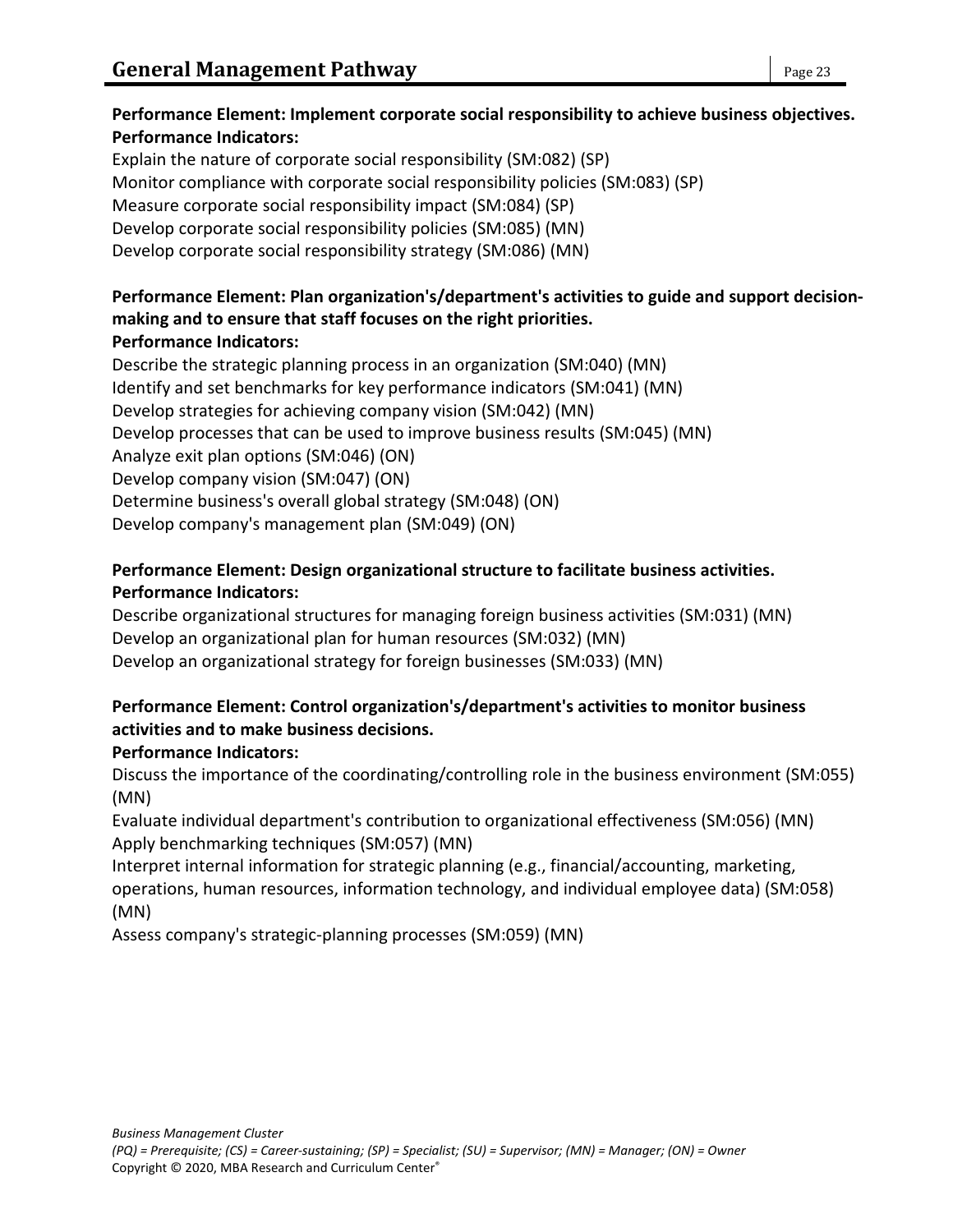**Performance Element: Adapt to and manage change within an organization to accomplish organizational objectives. Performance Indicators:** Explain the impact of organizational change on organizational development (SM:087) (SP) Describe strategies and approaches for leading change (SM:088) (SP) Assess change readiness (SM:089) (MN) Develop change management strategy (SM:090) (MN) Design change management programs (SM:091) (MN)

# **Instructional Area: Knowledge Management (KM)**

**Standard: Understands the systems, strategies, and techniques used to collect, organize, analyze, and share information known in an organization**

**Performance Element: Use knowledge management strategies to improve the performance and competitive advantage of an organization.**

**Performance Indicators:**

Identify ways to use crowdsourcing in business (KM:017) (SP)

# **Instructional Area: Quality Management (QM)**

**Standard: Understands the need for standards and the strategies and techniques used to implement, monitor, and evaluate them**

### **Performance Element: Manage quality to achieve organizational objectives.**

**Performance Indicators:**

Describe product standards' issues associated with global business (QM:008) (SP) Develop a plan/program for quality achievement (QM:005) (MN) Develop continuous-improvement strategies (QM:007) (MN)

# **Instructional Area: Risk Management (RM)**

**Standard: Understands risk-management strategies and techniques used to minimize business loss**

#### **Performance Element: Manage risk to protect a business's well-being. Performance Indicators:**

Discuss the nature of global risk (RM:065) (SP) Describe types of indicators used to manage business risk (e.g., key risk indicators, key performance indicators, key process indicators) (RM:088) (SP) Assess enterprise risk (RM:067) (MN) Develop risk-management plan (RM:090) (MN) Evaluate risk-management plan (RM:091) (MN) Select risk-management strategies (RM:089) (MN)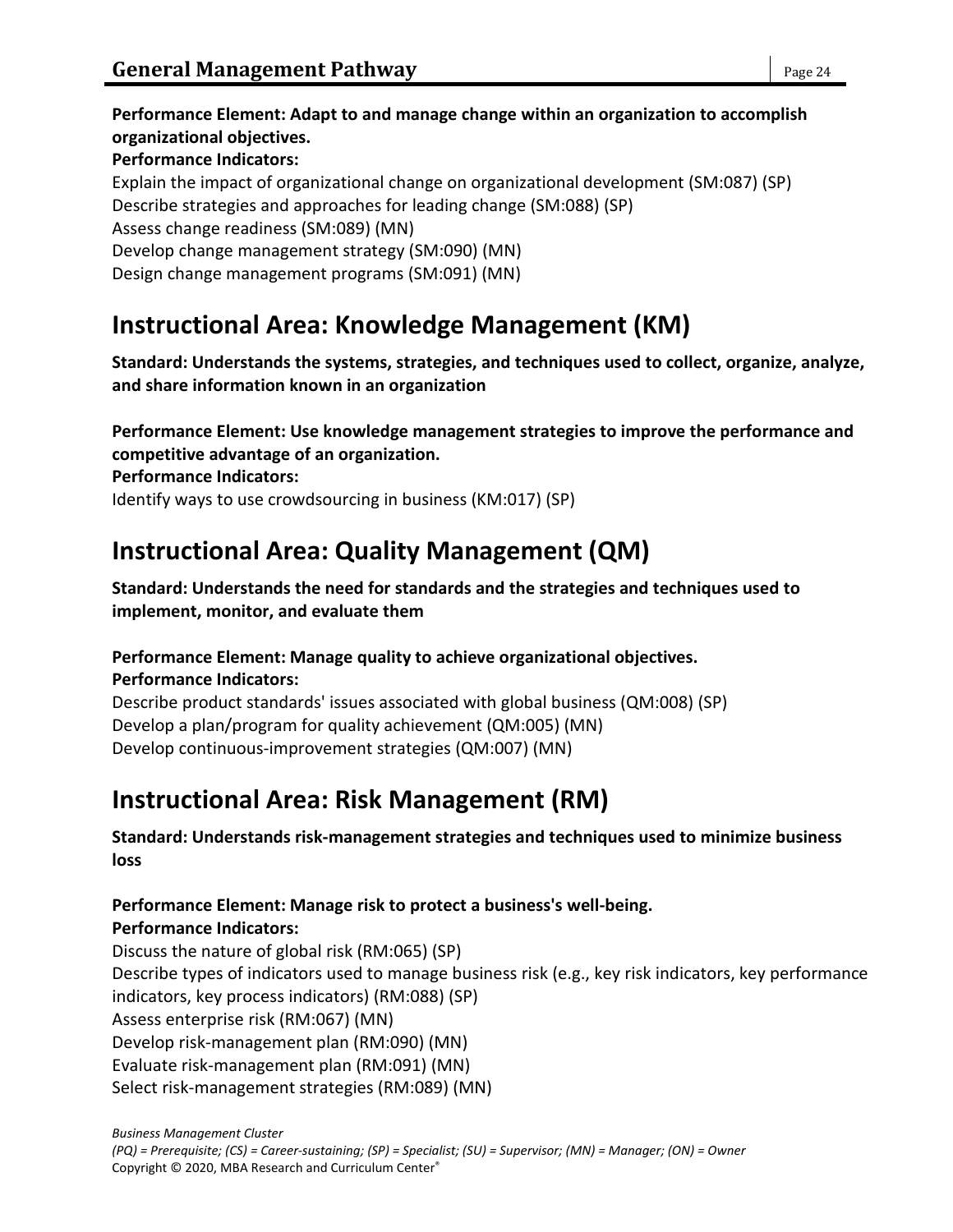# **Instructional Area: Business Law (BL)**

**Standard: Understands business's responsibility to know, abide by, and enforce laws and regulations that affect business operations and transactions**

### **Performance Element: Implement human-resources laws and regulations to ensure equitable treatment of employees and to meet government requirements.**

**Performance Indicators:** Explain unfair labor practices (BL:119) (SP) Comply with compensation and benefit laws (BL:120) (SP) Determine human resources management's legal responsibility in maintaining labor relations (BL:121) (MN) Participate in collective-bargaining process (BL:122) (MN)

# **Instructional Area: Communication Skills (CO)**

**Standard: Understands the concepts, strategies, and systems used to obtain and convey ideas and information**

**Performance Element: Write internal and external business correspondence to convey and obtain information effectively.**

**Performance Indicators:**

Repurpose content for social media (CO:210) (SP)

#### **Performance Element: Communicate with staff to clarify workplace expectations and benefits. Performance Indicators:**

Maintain confidentiality in dealing with personnel (CO:187) (SP)

Describe elements of a human resources management's communications program (CO:188) (SP) Communicate human resource strategies, plans, and policies to the workforce (CO:189) (MN)

# **Instructional Area: Emotional Intelligence (EI)**

**Standard: Understands techniques, strategies, and systems used to foster self-understanding and enhance relationships with others**

**Performance Element: Use communication skills to influence others.**

### **Performance Indicators:**

Negotiate benefit plan administration and improvements (e.g., reduced costs, better benefits) with carriers (EI:081) (MN)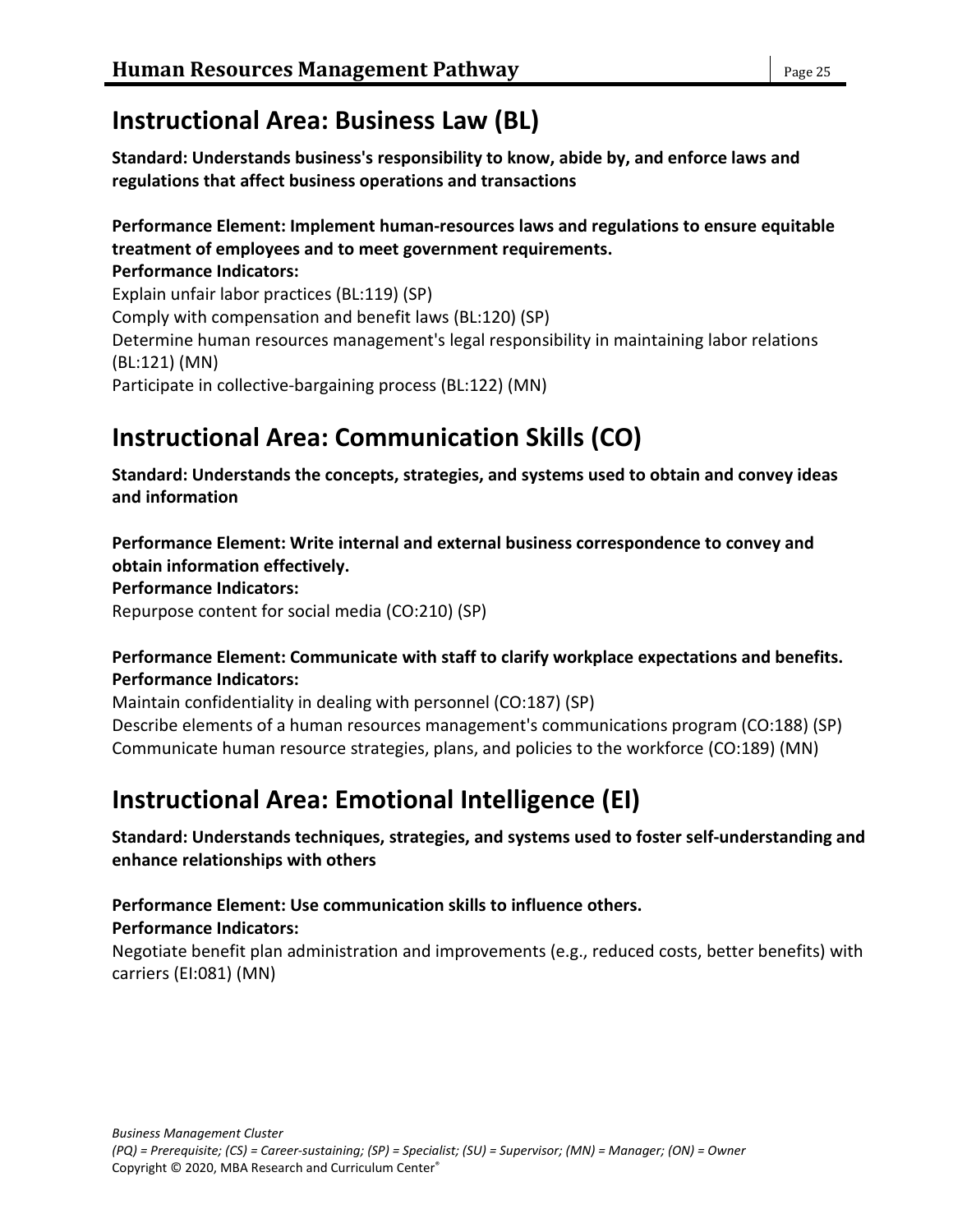# **Instructional Area: Financial Analysis (FI)**

**Standard: Understands tools, strategies, and systems used to maintain, monitor, control, and plan the use of financial resources**

### **Performance Element: Manage financial resources to maintain and evaluate human-resources expenses.**

### **Performance Indicators:**

Prepare and maintain human-resources development budget (FI:558) (MN) Conduct cost-benefit analysis of human-resources development program (FI:779) (MN) Determine HR's liabilities (FI:780) (MN)

# **Instructional Area: Human Resources Management (HR)**

**Standard: Understands the tools, techniques, and systems that businesses use to plan, staff, lead, and organize its human resources**

### **Performance Element: Understand human resources management models to demonstrate knowledge of their nature and scope.**

### **Performance Indicators:**

Explain human resources management functions (HR:413) (SP) Discuss factors that impact human resources management (e.g., availability of qualified employees, alternative staffing methods, employment laws/regulations, company policies/procedures, compensation and benefit programs, staff diversity, etc.) (HR:415) (SP) Explain factors to consider when hiring different categories of employees (e.g., interns, independent contractors, people with disabilities, seniors, non-US citizens) (HR:516) (MN)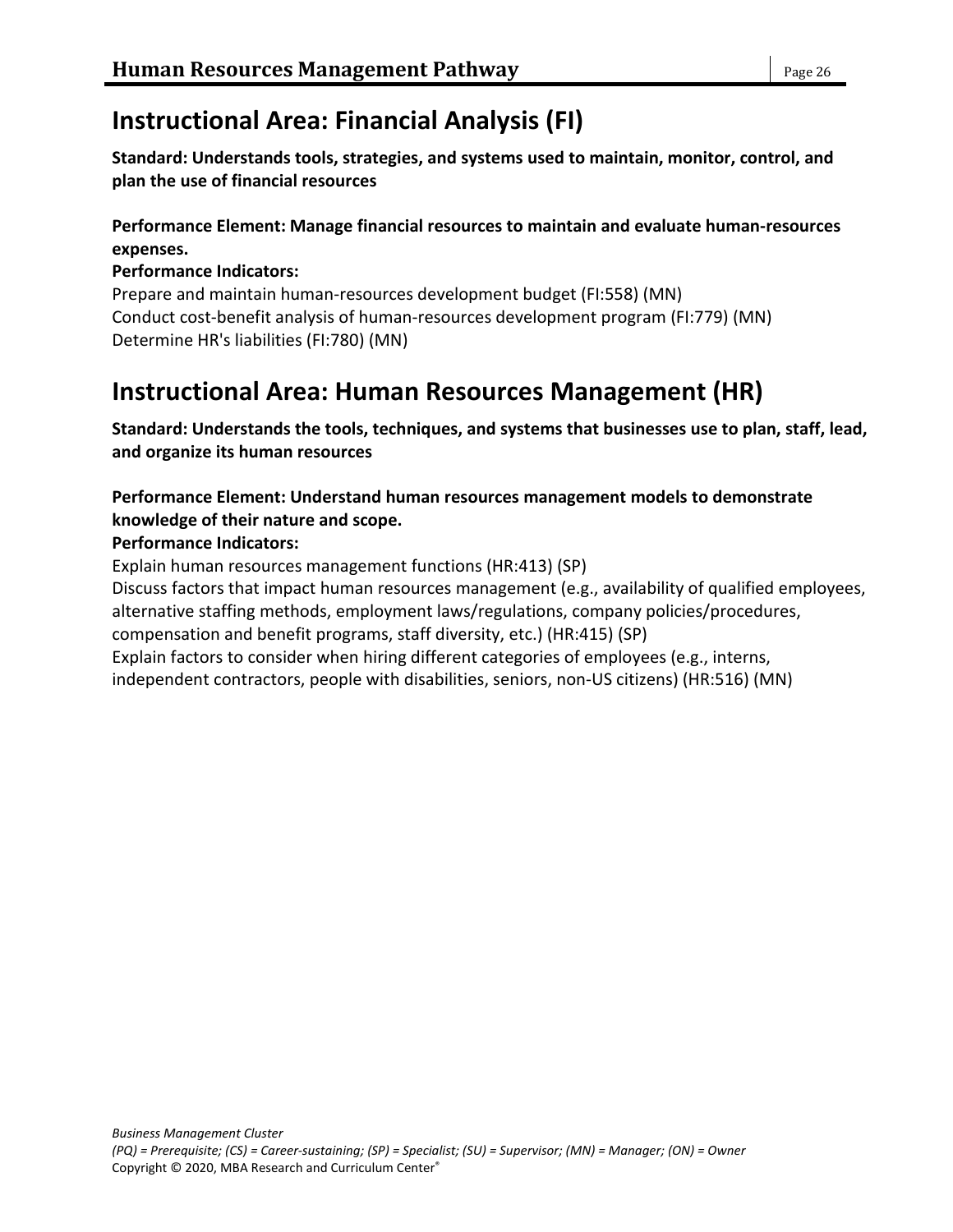### **Performance Element: Plan talent-acquisition activities to guide human resources management decision-making.**

### **Performance Indicators:**

Describe planning techniques used in the hiring process (e.g., succession planning, forecasting, etc.) (HR:416) (SP)

Evaluate the use of alternative staffing methods (e.g., outsourcing, telecommuting, etc.) (HR:417) (MN)

Develop/tailor job application forms/blanks (HR:517) (MN)

Develop job descriptions and profiles (HR:518) (MN)

Assess availability of qualified applicants (HR:418) (MN)

Classify jobs (HR:419) (MN)

Establish salary ranges (HR:519) (MN)

Choose employment tests to administer to job applicants (HR:520) (MN)

Establish employee-selection procedures (HR:420) (MN)

Develop hiring policies and procedures (HR:429) (MN)

Develop strategies to market the organization to potential employees (HR:421) (MN)

Write and post job announcements (HR:521) (MN)

Develop a staffing plan (HR:422) (MN)

### **Performance Element: Implement talent-acquisition activities to obtain qualified staff.**

### **Performance Indicators:**

Explain assessment methods used in the hiring process (HR:522) (SP) Explain contingency factors affecting job offer (e.g., background checks, drug tests, physical results, etc.) (HR:426) (SP) Track job applicants (HR:523) (SP) Administer and interpret employee selection tests (HR:423) (SP) Recruit new employees (HR:498) (SU) Investigate applicant's background (HR:524) (SU) Assess employees' potential for growth and development in the organization (HR:424) (MN) Make job offer (HR:425) (MN) Create a job offer/denial letter (HR:525) (MN)

### **Performance Element: Control talent-acquisition activities to improve efficiencies of human resources selection.**

### **Performance Indicators:**

Evaluate the effectiveness of recruitment sources (HR:427) (MN) Use staffing metrics to assess effectiveness of hiring decisions (e.g., cost benefit analysis, costs-perhire, selection ratios, adverse impact, etc.) (HR:428) (MN) Develop employee retention management plan (HR:526) (MN)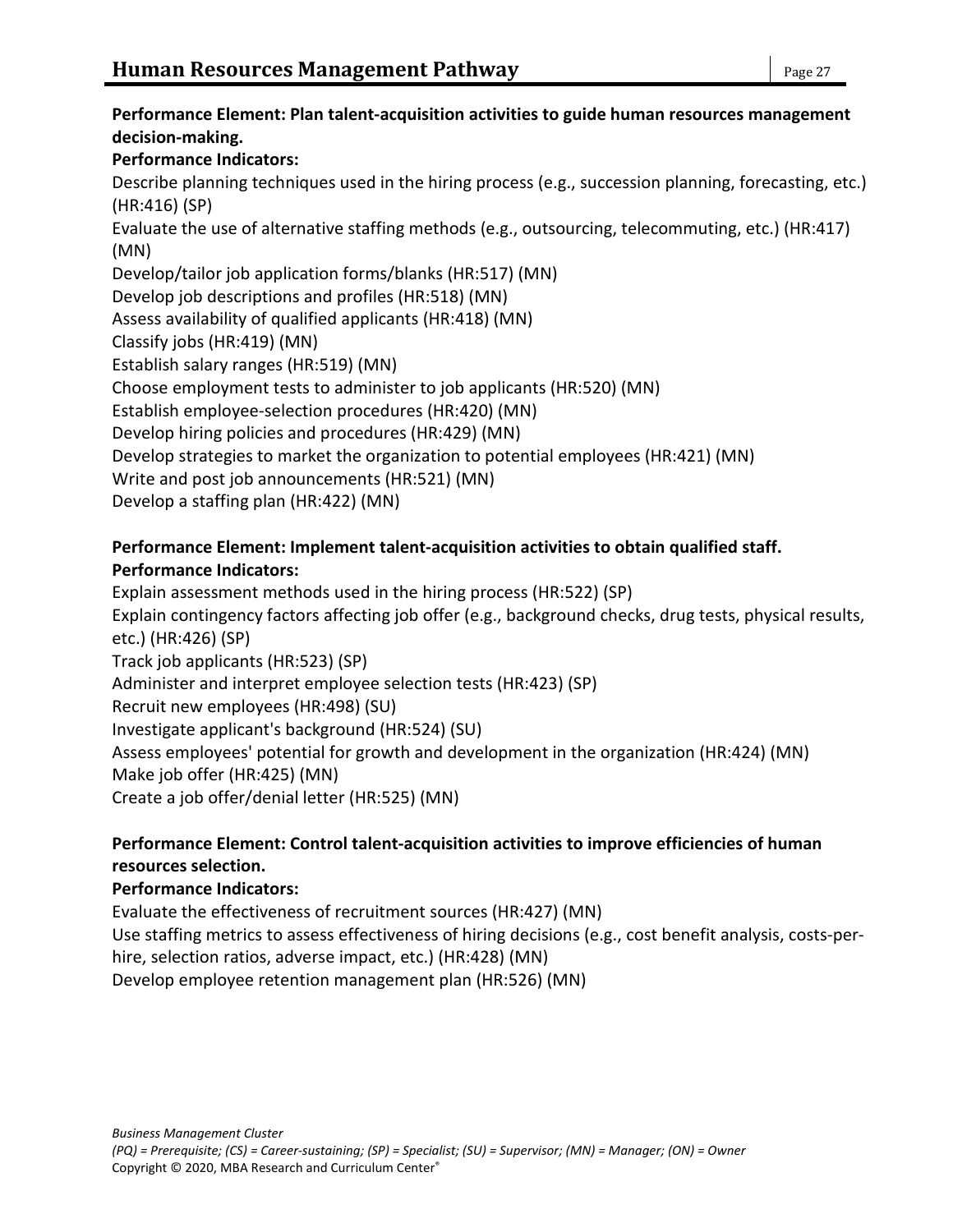# **Performance Element: Conduct on-boarding activities to facilitate employee start-up. Performance Indicators:**

Perform post-employment offer activities (HR:431) (SP) Explain the use of employment contracts (HR:432) (SP) Explain standard relocation practices (HR:433) (SP) Assist with employee relocation (HR:434) (SP) Describe expatriation and repatriation issues and practices (HR:435) (SP)

# **Performance Element: Determine employee-development needs to foster staff's growth and professional development.**

# **Performance Indicators:**

Assess employee skills (HR:438) (SP) Conduct task/process analysis (HR:439) (SP) Conduct gap and/or needs analysis to identify human-resources development needs (HR:443) (SP) Assess company's learning needs (HR:440) (SP)

# **Performance Element: Perform talent-development activities.**

# **Performance Indicators:**

Determine learning objectives (HR:527) (SP) Choose learning methods (HR:528) (SP) Write training activities (HR:441) (SP) Prepare a training plan (HR:529) (SP) Design a learning module (HR:530) (SP) Select experts for employee development (HR:442) (SP) Facilitate employee learning (HR:531) (SP) Evaluate learning (HR:532) (SP) Determine issues impacting human-resources development (e.g., organizational culture and policies, societal norms, etc.) (HR:444) (SP) Apply human-resources development theories (HR:445) (SP) Implement employee-development program (HR:446) (SP) Assist with leadership development of individuals (HR:509) (MN) Facilitate career development planning (HR:510) (MN) Develop training program (HR:447) (MN) Assist with development of a succession management system (HR:534) (MN)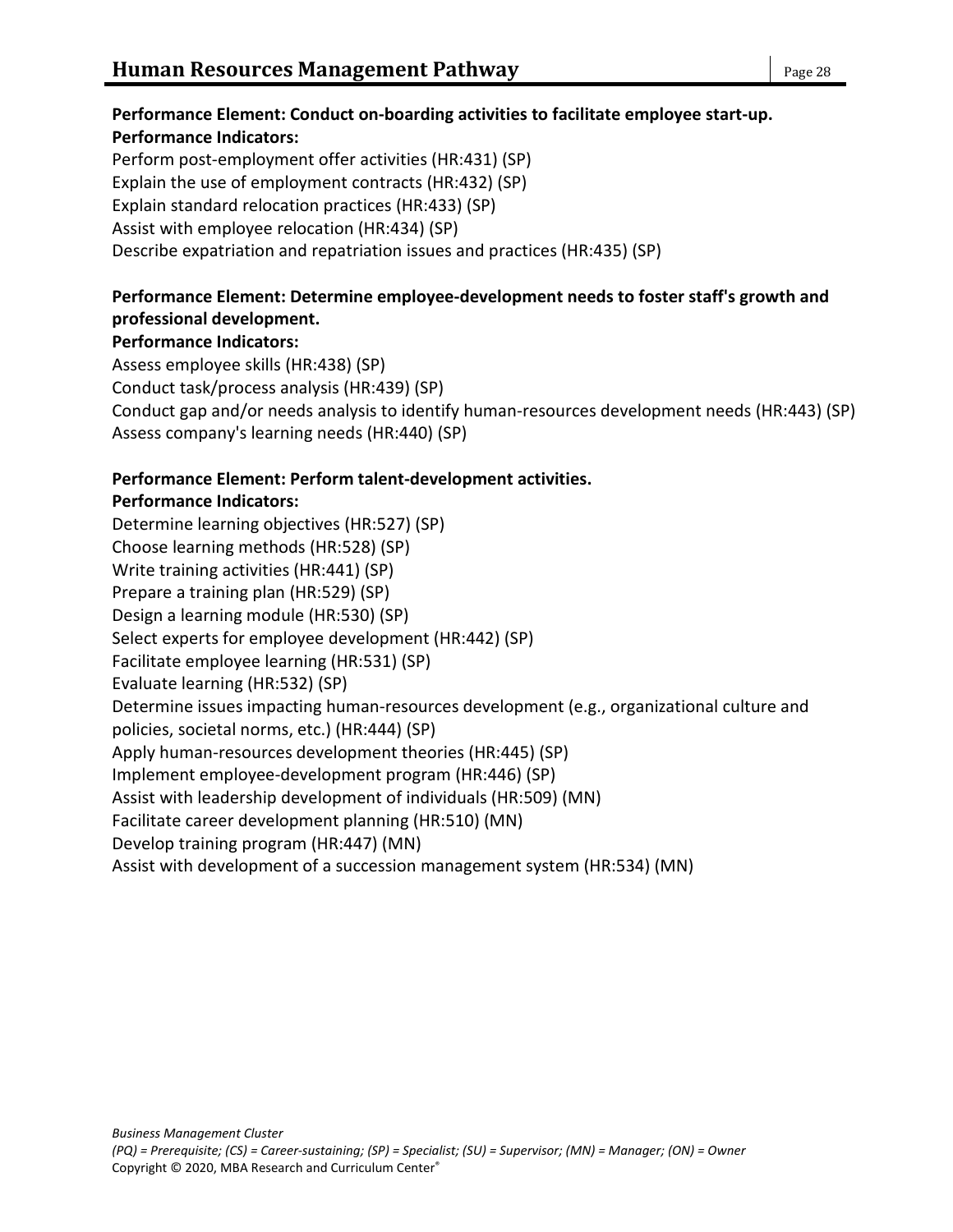### **Performance Element: Control human resources management activities to maintain workforce standards.**

# **Performance Indicators:**

Assist with establishment of work rules (HR:460) (SP) Implement informal performance appraisals (HR:461) (MN) Assist supervisors with performance appraisal tools (HR:462) (MN) Manage employee turnover (HR:512) (MN) Identify and implement HR best practices (HR:535) (MN) Develop written performance-management procedures (HR:463) (MN) Develop performance management system (HR:536) (MN) Establish a performance improvement plan (HR:537) (MN) Develop an employee handbook (HR:538) (MN) Develop human-resources management policy/procedure manual (HR:464) (MN)

### **Performance Element: Assess human resources management activities to improve their effectiveness.**

### **Performance Indicators:**

Evaluate impact of leadership development (HR:539) (MN) Evaluate effectiveness of new-employee orientation (HR:436) (MN) Assess effectiveness of training (HR:437) (MN) Assess human-resources development program effectiveness (HR:448) (MN) Conduct HR audit (HR:540) (MN)

### **Performance Element: Build employer-employee relationships to foster productivity. Performance Indicators:**

Mentor an employee (HR:514) (MN) Develop employee-relations programs (HR:451) (MN) Administer employee-retention plans (HR:541) (MN)

### **Performance Element: Assess employer-employee relationships to foster productivity. Performance Indicators:**

Assess effectiveness of employee-relations activities (HR:450) (SP) Evaluate employee engagement and commitment (HR:542) (MN)

### **Performance Element: Understand staff issues/problems to enhance productivity and improve employee relationships.**

### **Performance Indicators:**

Explain labor-relations issues (HR:452) (SP) Describe talent management issues associated with organizational changes (e.g., right-sizing, downsizing, talent relocation, organizational restructuring or redesign) (HR:543) (SP) Discuss issues associated with workplace diversity (e.g., ethnic, generational, religious, gender) (HR:515) (SP)

Describe out-placement procedures and activities used in layoffs (HR:453) (SP)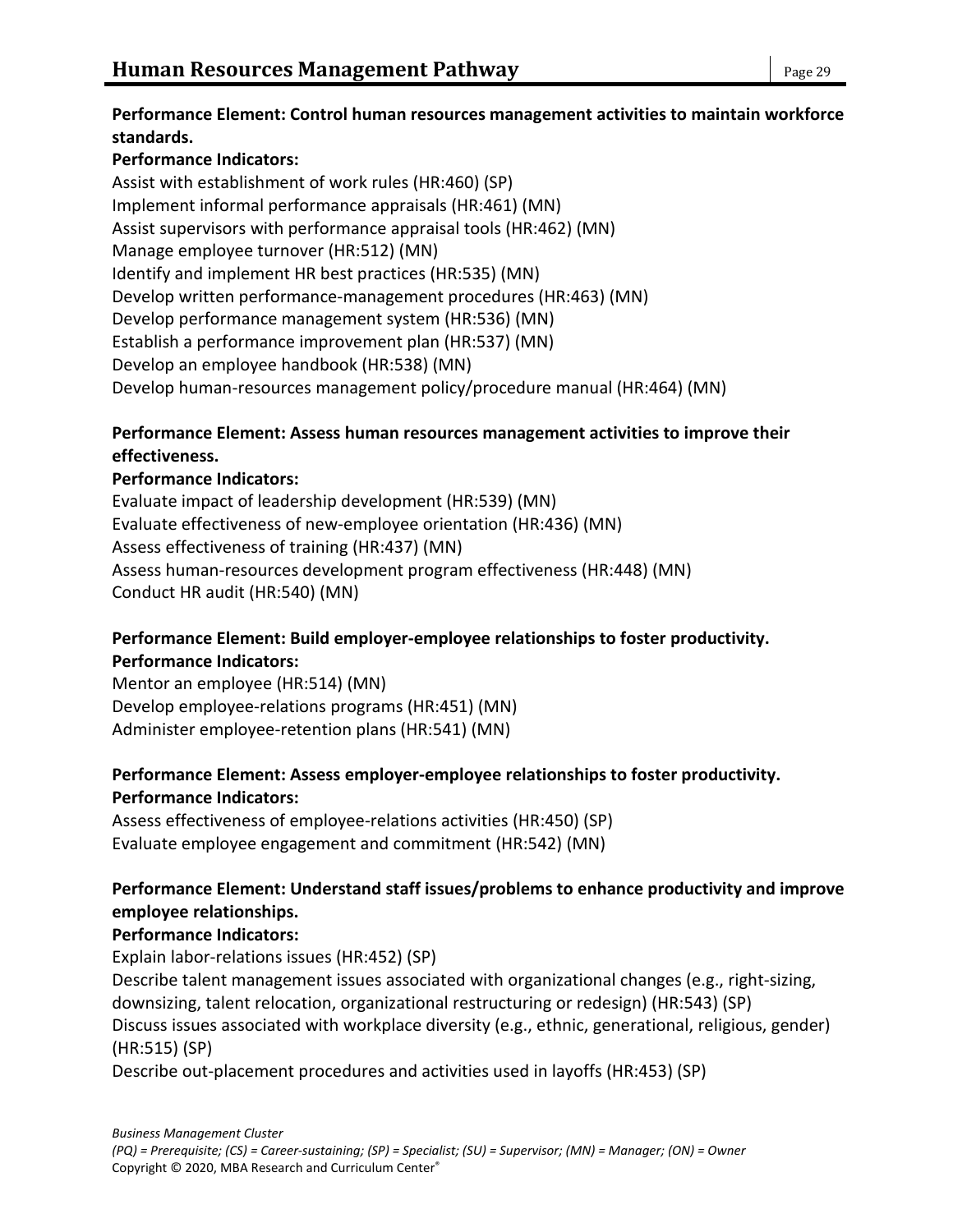### **Performance Element: Resolve staff issues/problems to enhance productivity and improve employee relationships.**

### **Performance Indicators:**

Document employee issues (e.g., reasonable suspicion, harassment, attendance) and recommend solutions (HR:454) (SP)

Manage employee issues (e.g., attendance, workplace harassment, workplace violence) (HR:544) (SU)

Resolve disputes internally (HR:545) (MN)

Participate in dispute resolution (HR:456) (MN)

Discipline employees (HR:455) (MN)

Determine the strategic importance of employee exit (HR:457) (MN)

Adhere to employment-at-will regulations (HR:458) (MN)

Downsize staff due to layoffs (HR:459) (MN)

Facilitate career transitions of employees (HR:546) (MN)

### **Performance Element: Understand total reward strategies.**

### **Performance Indicators:**

Explain the nature of benefit plans (e.g., health insurance, life insurance, educational assistance, health club membership, etc.) (HR:475) (SP) Explain the nature of fitness/wellness programs offered by businesses (HR:482) (SP) Explain the nature of retirement plans (HR:476) (SP) Explain components of total rewards system (HR:467) (SP) Discuss the nature of executive compensation (HR:469) (SP) Explain payroll functions (HR:465) (SP)

# **Performance Element: Administer total reward strategies.**

### **Performance Indicators:**

Manage flexible work arrangements (HR:547) (SP) Administer leave management procedures (HR:548) (SP) Administer employee fitness/wellness programs (HR:549) (SP) Arrange pension/retirement benefits for employees (HR:550) (SP) Determine overtime eligibility and pay (HR:551) (MN)

### **Performance Element: Design total rewards strategies to match management's goals and attract employees.**

**Performance Indicators:** Identify pay structures (HR:470) (MN) Determine pay grade of job (HR:471) (MN) Determine components of total rewards system (HR:468) (MN) Design a retirement plan (HR:478) (MN) Establish a benefits plan (HR:479) (MN) Create a market-based pay system (HR:466) (MN)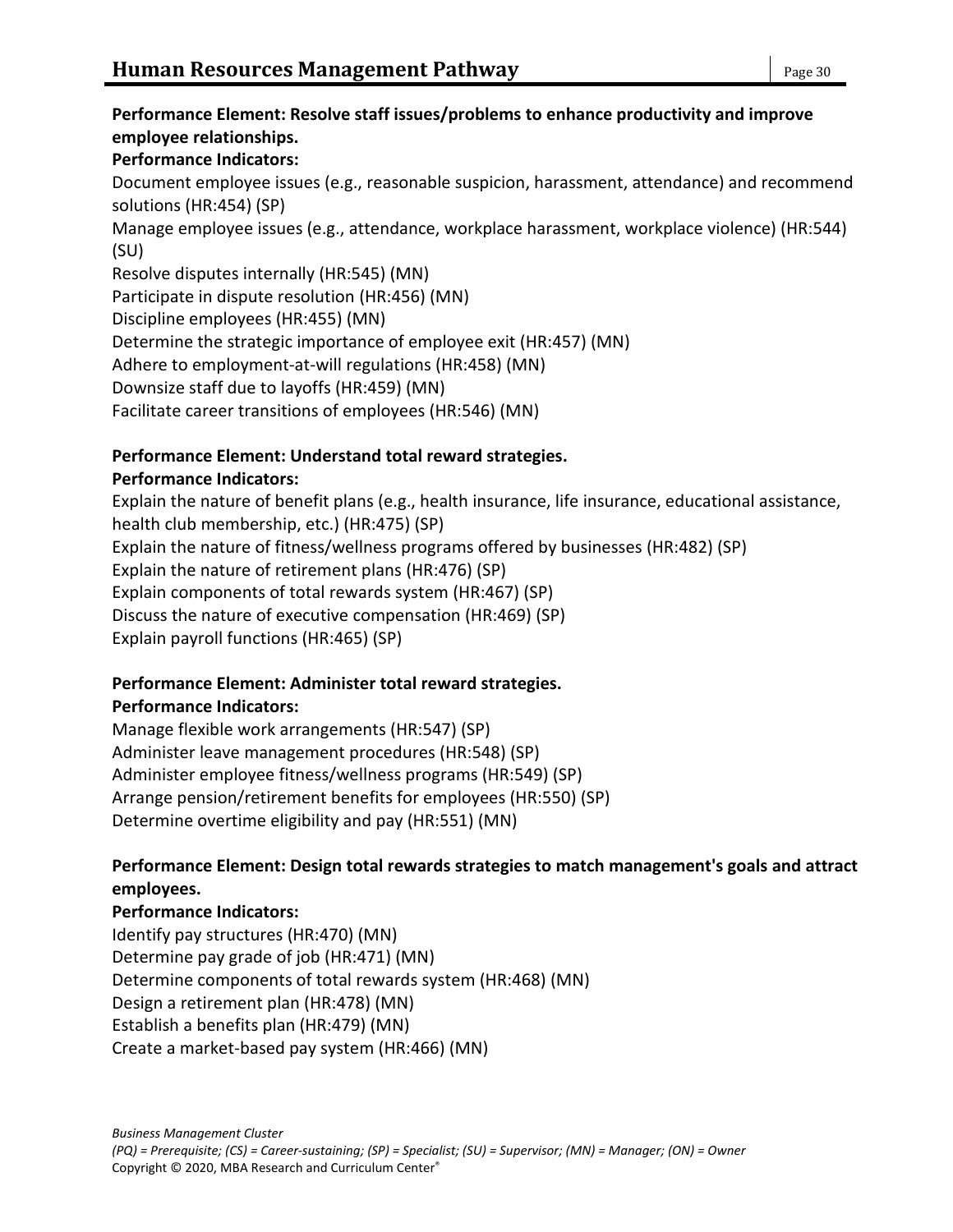### **Performance Element: Analyze total rewards strategies to meet employee expectations and to remain competitive with other employers. Performance Indicators:** Identify emerging compensation issues (HR:472) (SP) Explain methods that can be used to analyze total rewards programs (HR:480) (SP) Benchmark total rewards practices by successful organizations (HR:552) (SP) Conduct benefits need assessment (HR:477) (SP) Assess company's employee fitness/wellness program (HR:483) (SP) Evaluate benefits plan (HR:481) (MN) Analyze pay rates (HR:473) (MN)

Analyze pay equity (HR:553) (MN)

### **Performance Element: Develop and assess company's health and safety programs to ensure compliance and protect employees.**

### **Performance Indicators:**

Evaluate effectiveness of company's injury/occupational illness prevention programs (HR:485) (SP) Set up company's safety training program (HR:554) (MN) Set up company's injury/occupational illness prevention programs (HR:486) (MN)

### **Performance Element: Contribute to organizational development to change the beliefs, attitudes, values, and structure of organizations so that they can better adapt to new technologies, markets, and challenges.**

### **Performance Indicators:**

Explain the nature of organizational development (HR:487) (SP)

Apply organizational-development theories (HR:488) (MN)

Leverage workplace diversity and inclusion to achieve organizational objectives (HR:555) (MN) Evaluate human resources management's contribution to organizational effectiveness (HR:489) (MN)

Handle HR requirements for a merger or acquisition (HR:556) (MN)

# **Instructional Area: Information Management (NF)**

### **Standard: Understands tools, strategies, and systems needed to access, process, maintain, evaluate, and disseminate information to assist business decision-making**

### **Performance Element: Maintain business records to facilitate business operations. Performance Indicators:**

Verify new hire's employment eligibility (NF:269) (SP) Process immigration-related records (NF:270) (SP) Administer worker's compensation claim (NF:271) (SP) Process OSHA documentation (NF:272) (SP) Complete new hire documentation and reporting (NF:273) (SP) Build a chain of evidence to demonstrate value of human resource management (NF:274) (MN)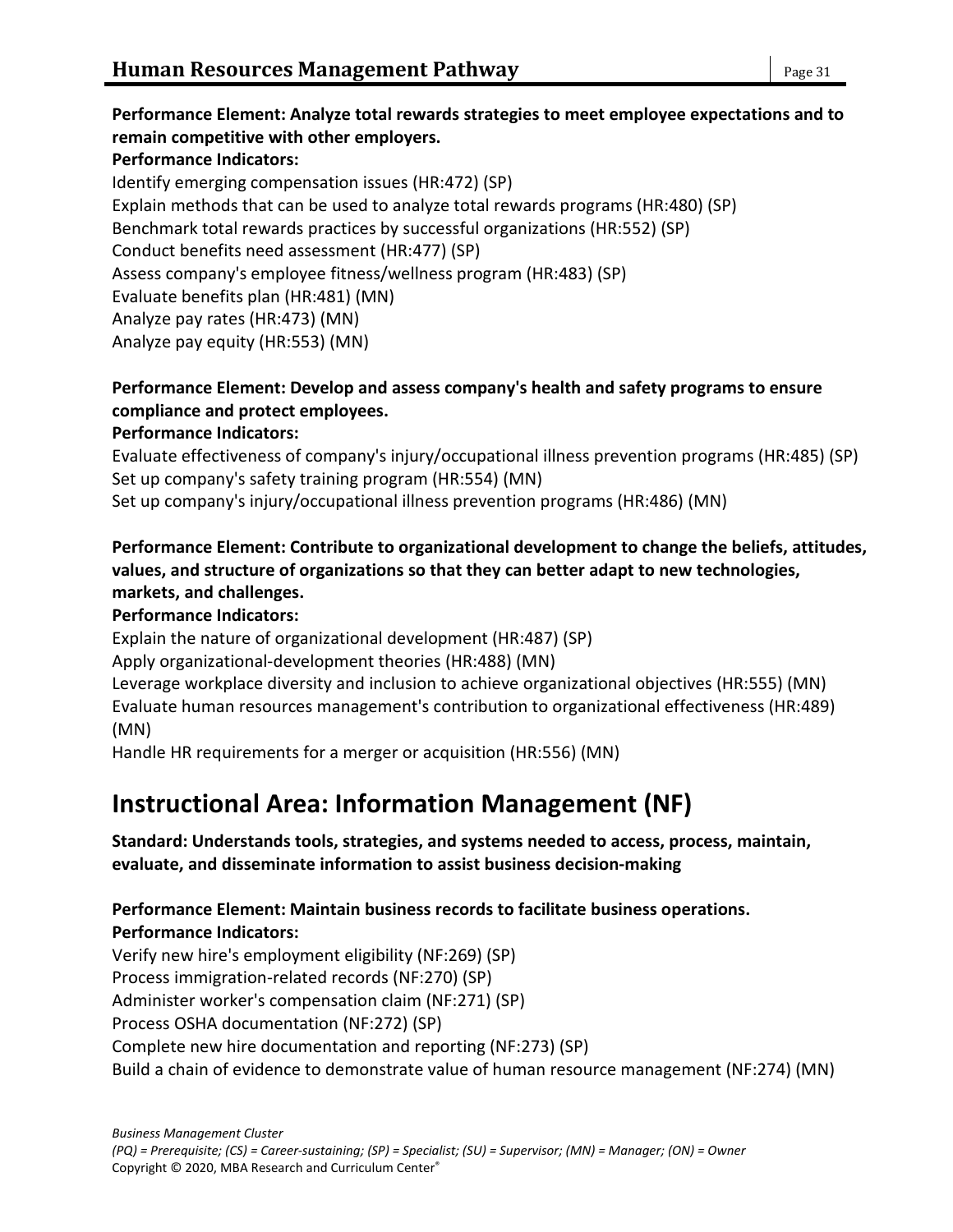### **Performance Element: Acquire information to guide business decision-making. Performance Indicators:**

Explain trends in human resources management (NF:275) (SP) Determine turnover rate and its causes (NF:276) (SP) Identify and report factors negatively impacting productivity (NF:277) (SP)

### **Performance Element: Utilize a human resource information system to increase organizational efficiency.**

### **Performance Indicators:**

Explain the nature of a human resource information system (HRIS) (NF:159) (SP) Capture and store data in a human resource information system (HRIS) (NF:160) (SP) Mine data in human resource information system (NF:161) (SP) Identify trends in human resource information systems (HRIS) (NF:162) (MN) Institute policies/procedures to protect the privacy of human-resources information (NF:163) (MN)

### **Performance Element: Utilize a learning management system to increase organizational efficiency.**

### **Performance Indicators:**

Explain the nature of a learning management system (LMS) (NF:265) (SP) Capture and store data in a learning management system (LMS) (NF:266) (SP) Mine data in learning management systems (NF:267) (SP) Identify trends in learning management systems (NF:268) (MN)

# **Instructional Area: Operations (OP)**

### **Standard: Understands the processes and systems implemented to monitor, plan, and control the day-to-day activities required for continued business functioning**

### **Performance Element: Understand health and safety issues to support a safe work environment. Performance Indicators:**

Describe general health and safety practices monitored and assessed by human resources management (OP:212) (SP)

Discuss the nature of incident and emergency response plans (OP:213) (SP)

Describe the nature of employee-assistance programs (OP:214) (SP)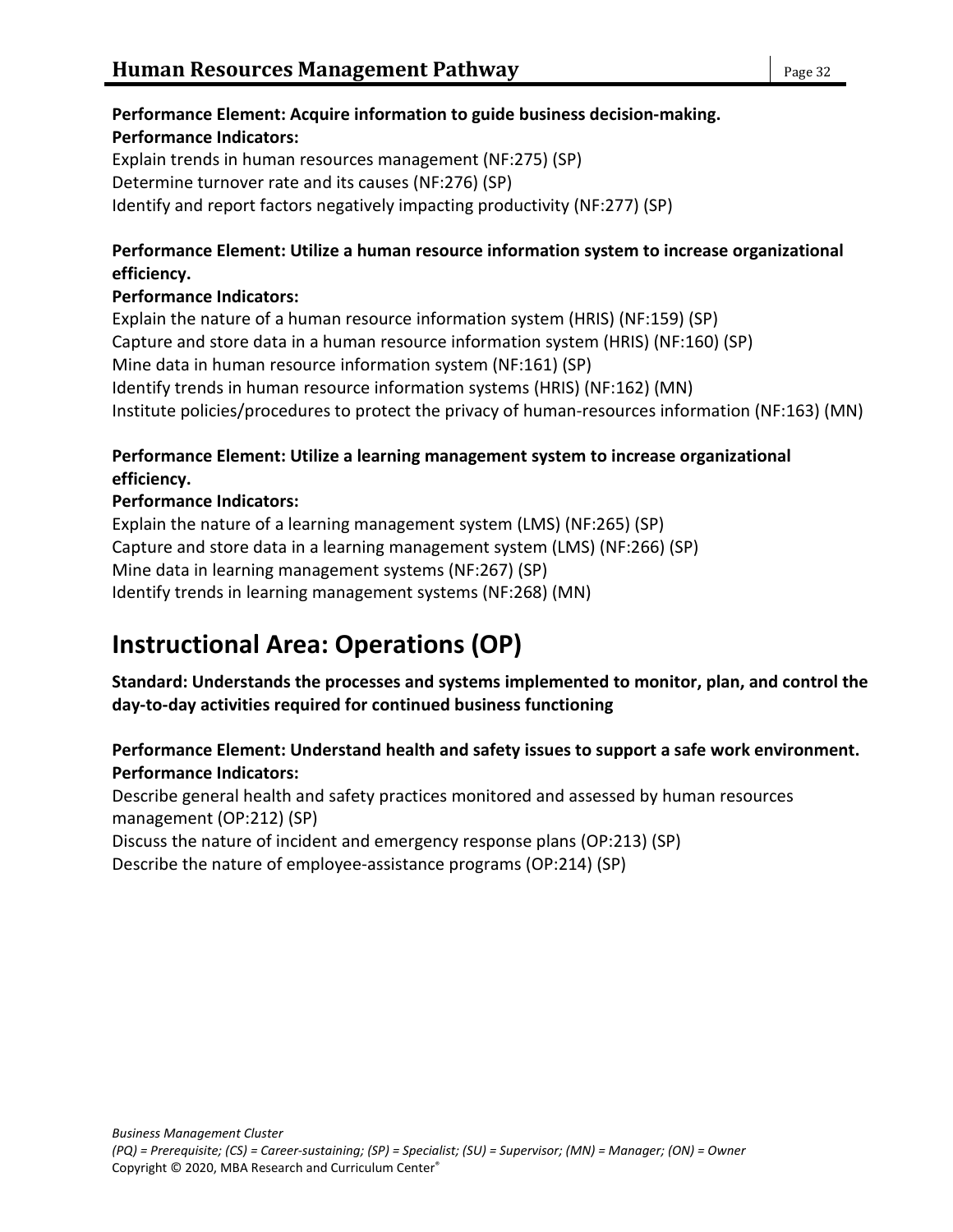### **Performance Element: Troubleshoot health and safety problems to foster a safe work environment.**

### **Performance Indicators:**

Conduct an accident investigation (OP:481) (SP) Identify potential workplace violence conditions (OP:223) (SP) Monitor drug and alcohol testing (OP:482) (SP) Protect business's security when terminating employees (OP:224) (MN) Implement workplace injury/occupational illness procedures (e.g., worker's compensation, OSHA) (OP:225) (MN) Ensure compliance with all applicable workplace health and safety laws and regulations (OP:226) (MN) Facilitate investigation procedures of workplace safety, health, and security enforcement agencies

(OP:227) (MN)

### **Performance Element: Develop and analyze human-resources programs, practices, and services that promote the physical and mental well-being of individuals in the workplace to protect individuals and the workplace.**

### **Performance Indicators:**

Identify opportunities to "green" the workplace (OP:483) (SP) Recommend an emergency response plan (OP:317) (SP) Recommend an incidence response plan (OP:318) (SP) Recommend a security plan for a business (OP:320) (SP) Evaluate incident and emergency response plans (e.g., natural disasters, workplace safety threats, evacuations, etc.) (OP:319) (MN) Evaluate security plans to protect the company from liability (OP:321) (MN) Set up an employee-assistance program (OP:324) (MN) Evaluate effectiveness of safety training and incentive programs (OP:326) (MN) Recommend a business recovery plan (OP:484) (MN)

# **Instructional Area: Professional Development (PD)**

#### **Standard: Understands concepts, tools, and strategies used to explore, obtain, and develop in a business career**

### **Performance Element: Participate in career planning to enhance job-success potential. Performance Indicators:**

Explain career opportunities in human resources management (PD:187) (SP) Describe certifications for human resources-management professionals (e.g., Professional in Human Resources [PHR], Senior Professional in Human Resources [SPHR], Global Professional in Human Resources [GPHR], etc.) (PD:188) (SP)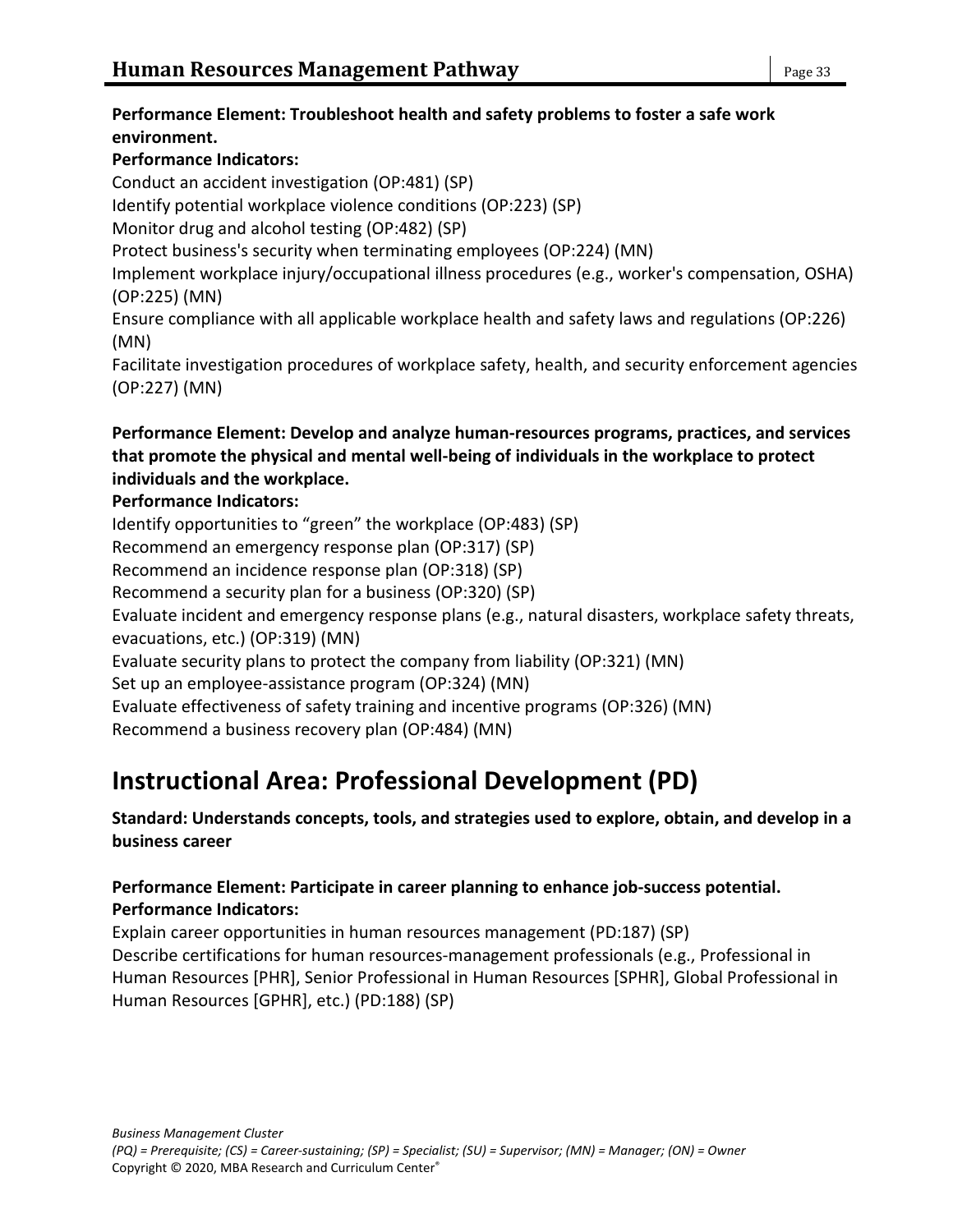#### **Performance Element: Explore professional development opportunities to enhance skills needed in human resources management.**

#### **Performance Indicators:**

Identify continuing education courses or programs available to enhance human resources management skills (PD:263) (SP)

Identify professional association opportunities for human resources management professionals (e.g., educational opportunities, networking, conferences, newsletters, publications) (PD:264) (SP)

# **Instructional Area: Strategic Management (SM)**

**Standard: Understands tools, techniques, and systems that affect a business's ability to plan, control, and organize an organization/department**

### **Performance Element: Implement strategic-planning processes to guide human-resourcesmanagement decision-making.**

### **Performance Indicators:**

Explain how human resources management participates in a company's strategic planning process (SM:050) (SP)

Describe the impact of organizational factors on human-resource management strategies (e.g., global business strategy, organizational structure, organizational culture) (SM:097) (SP)

Develop organizational change-management program (SM:052) (MN)

Facilitate activities to enable strategic management process implementation (SM:053) (MN) Evaluate human resources management's contribution to organizational effectiveness (SM:054) (MN)

### **Performance Element: Evaluate organization's strategic planning and policy-making processes to guide decision-making.**

### **Performance Indicators:**

Apply environmental scanning techniques to assess strategic-planning processes (SM:060) (MN) Apply results of environmental scan to business goals/objectives (SM:061) (MN) Evaluate organizational change-management program (SM:062) (MN) Align workforce strategies with organization's objectives (SM:098) (MN)

# **Instructional Area: Knowledge Management (KM)**

**Standard: Understands the systems, strategies, and techniques used to collect, organize, analyze, and share information known in an organization**

#### **Performance Element: Use knowledge management strategies to improve the performance and competitive advantage of an organization.**

#### **Performance Indicators:**

Identify ways to use crowdsourcing in business (KM:017) (SP)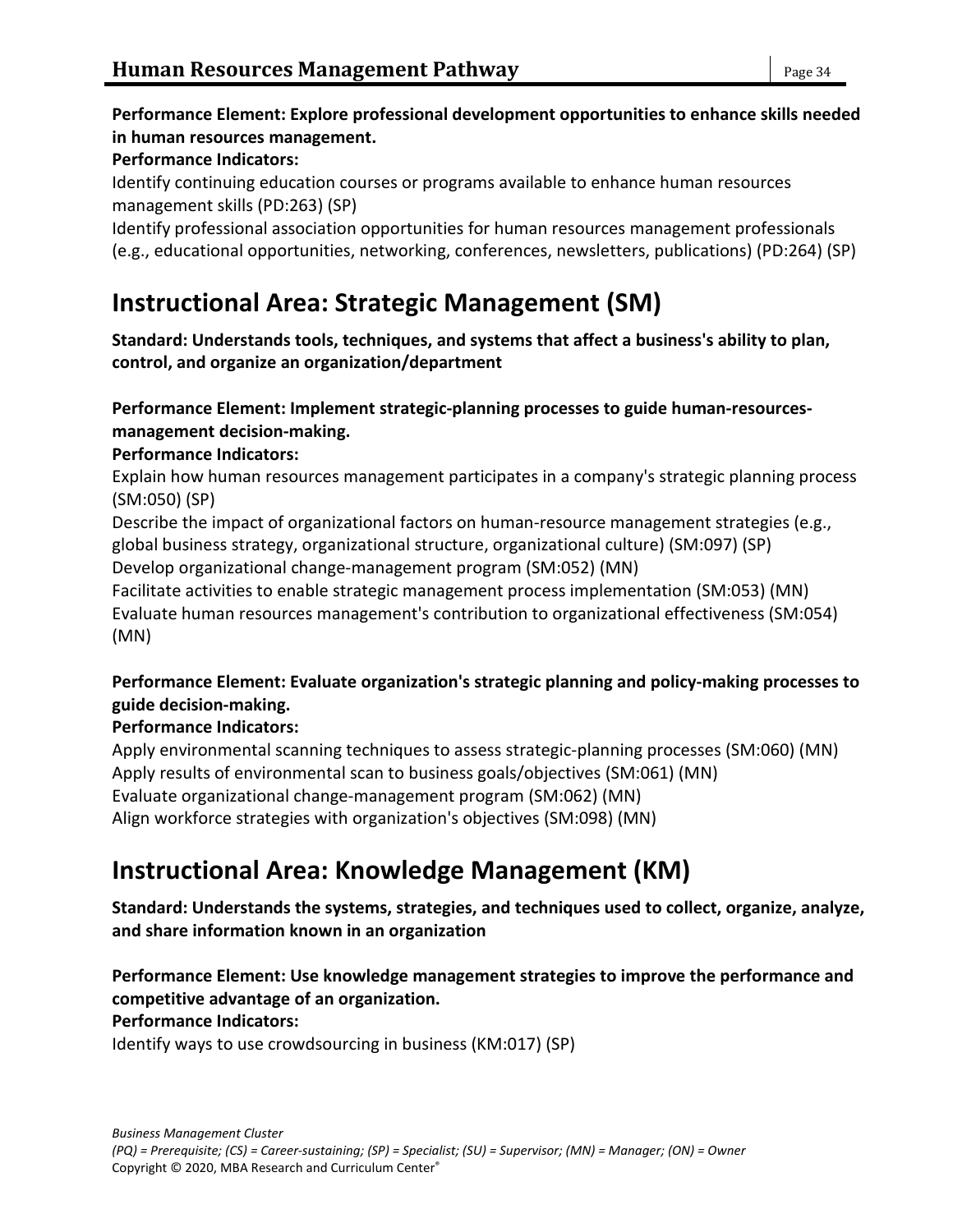# **Instructional Area: Business Law (BL)**

**Standard: Understands business's responsibility to know, abide by, and enforce laws and regulations that affect business operations and transactions**

#### **Performance Element: Apply knowledge of business contracts to establish business relationships. Performance Indicators:**

Discuss the nature of contract suspensions (BL:084) (SP) Explain the nature of contract terminations (BL:085) (SP) Issue a service/goods contract (BL:087) (MN)

### **Performance Element: Understand laws regulating the vendor/supplier bidding process to facilitate business operations.**

**Performance Indicators:**

Discuss regulations that affect the vendor/supplier bidding process (BL:125) (SP)

#### **Performance Element: Develop a compliance program to protect the company wellbeing. Performance Indicators:**

Explain the nature of a compliance program (BL:162) (SP) Develop policies/procedures to comply with regulatory requirements and self-regulatory guidelines (BL:150) (MN)

# **Instructional Area: Communication Skills (CO)**

**Standard: Understands the concepts, strategies, and systems used to obtain and convey ideas and information**

**Performance Element: Write internal and external business correspondence to convey and obtain information effectively.**

**Performance Indicators:**

Repurpose content for social media (CO:210) (SP)

# **Instructional Area: Customer Relations (CR)**

**Standard: Understands the techniques and strategies used to foster positive, ongoing relationships with customers**

### **Performance Element: Foster positive relationships with customers to enhance sales. Performance Indicators:**

Use digital media to enhance customer post-sales experience (CR:028) (SP) Explain the relationship between customer services and sales (CR:027) (CS) Process customer returns (CR:022) (CS)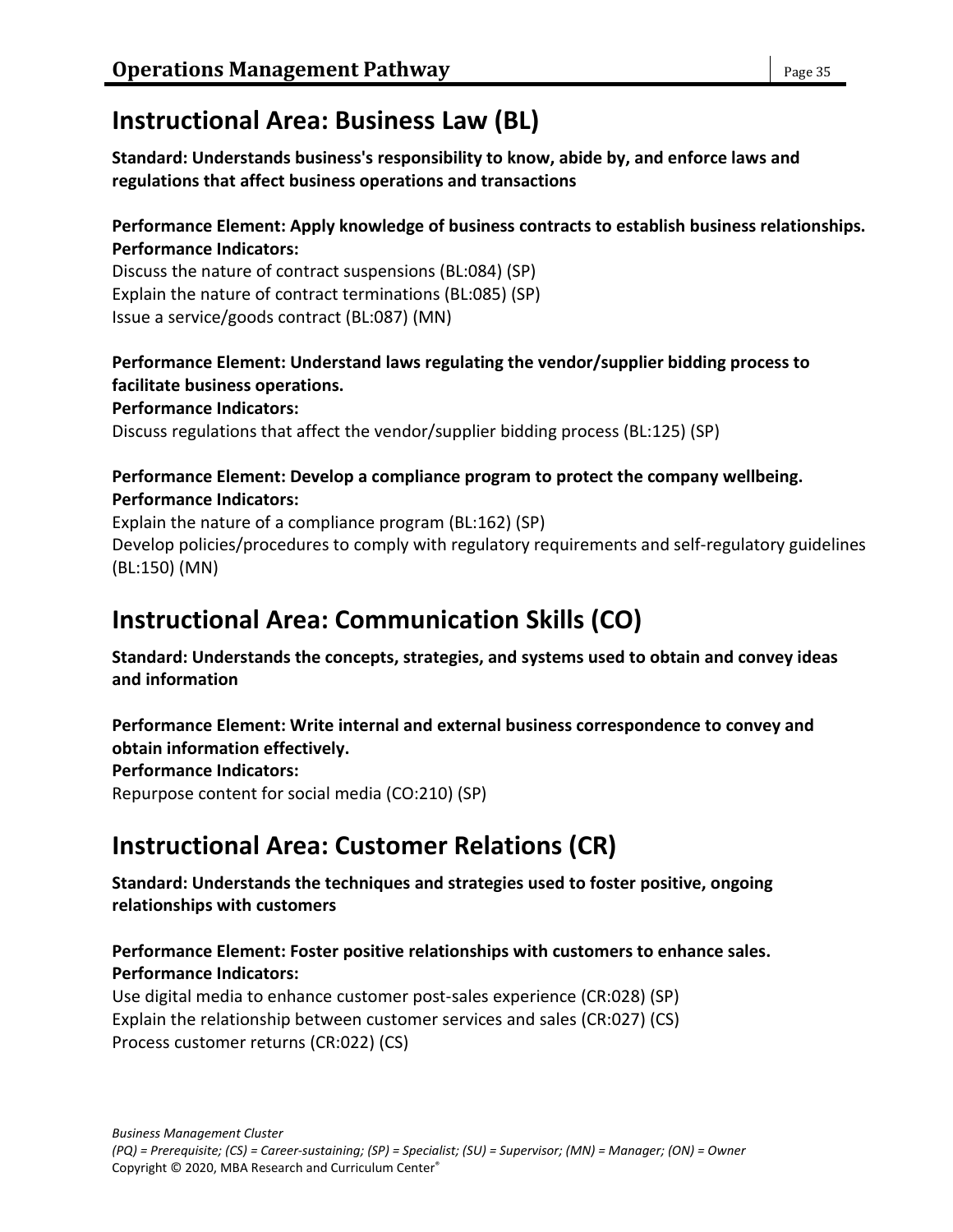# **Instructional Area: Emotional Intelligence (EI)**

**Standard: Understands techniques, strategies, and systems used to foster self-understanding and enhance relationships with others**

### **Performance Element: Manage internal and external business relationships to foster positive interactions.**

### **Performance Indicators:**

Explain the impact of business customs and practices on global trade (EI:082) (SP) Describe the nature of business customs and practices in the North American market (EI:083) (SP) Explain the nature of business customs and practices in Western Europe (EI:084) (SP) Explain the nature of business customs and practices in Eastern Europe (EI:117) (SP) Explain the nature of business customs and practices in Latin America (EI:085) (SP) Describe the nature of business customs and practices in the Pacific Rim (EI:086) (SP) Discuss the nature of business customs and practices in the Middle East (EI:087) (SP) Explain the nature of business customs and practices in South Asia (EI:118) (SP) Describe the nature of business customs and practices in Northern Africa (EI:119) (SP) Discuss the nature of business customs and practices in Sub-Saharan Africa (EI:120) (SP)

# **Instructional Area: Financial Analysis (FI)**

**Standard: Understands tools, strategies, and systems used to maintain, monitor, control, and plan the use of financial resources**

### **Performance Element: Understand the fundamentals of managerial accounting to aid in financial decision-making.**

### **Performance Indicators:**

Describe types of costs used in managerial accounting (e.g., direct cost, indirect cost, sunk cost, differential cost, etc.) (FI:658) (SP) Describe marginal analysis techniques and applications (FI:659) (SP) Explain the nature of managerial accounting (FI:660) (SP) Discuss the use of variance analysis in managerial accounting (FI:661) (SP)

### **Performance Element: Implement suitable internal accounting controls to ensure the proper recording of financial transactions.**

### **Performance Indicators:**

Explain the purpose of internal accounting controls (FI:343, LAP-FI-343) (SP) Determine the components of internal accounting control procedures for a business (FI:479) (SP) Maintain internal accounting controls (FI:480) (SP)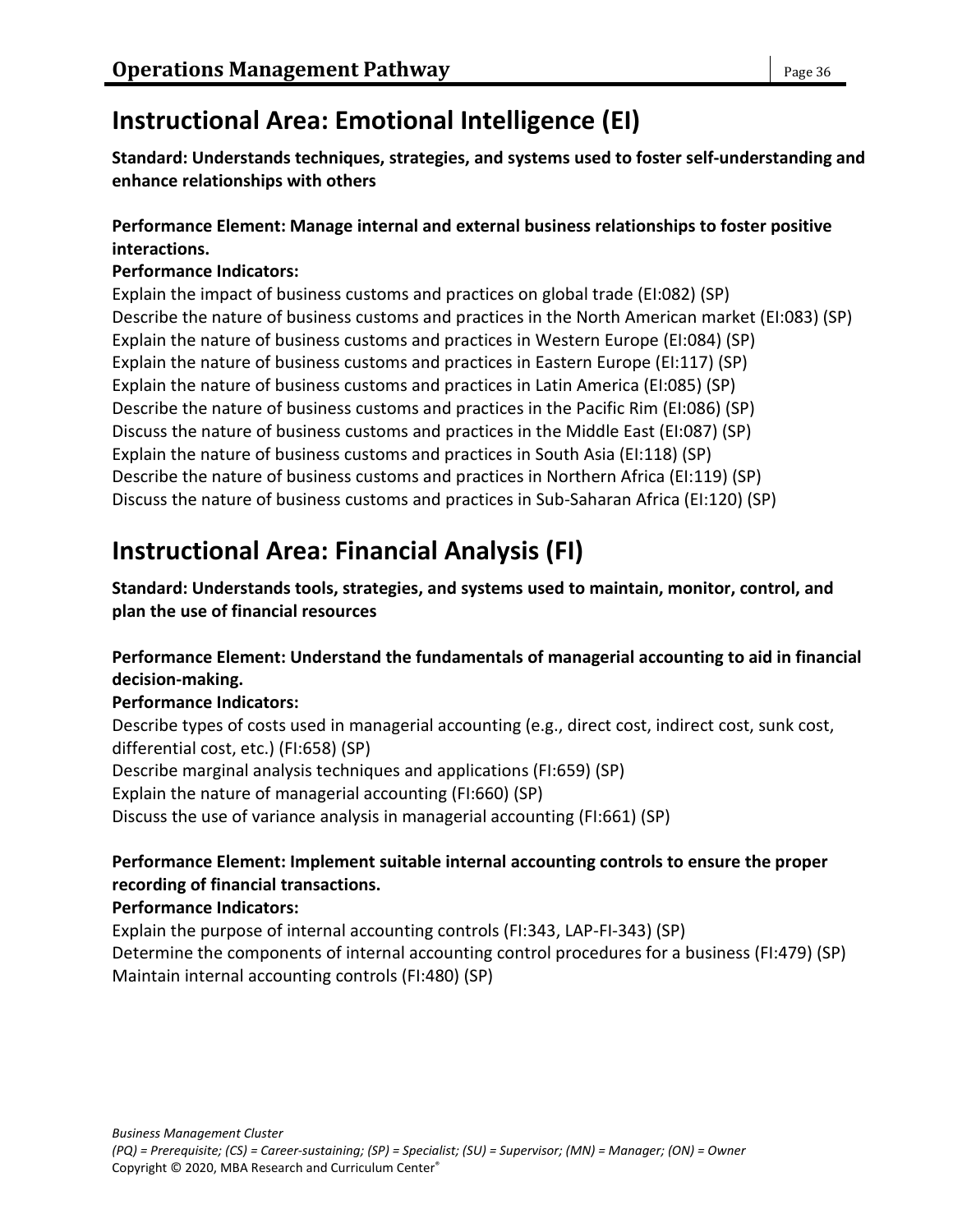### **Performance Element: Utilize cost accounting methods to guide business decision-making. Performance Indicators:** Discuss the relationship between operations management and accounting (FI:416) (SP) Describe the nature of cost accounting decision making (FI:417) (SP) Explain the nature of job costing (FI:418) (SP)

Describe the nature of activity-based costing (FI:419) (SP)

Perform job costing (FI:421) (MN)

Conduct cost/benefit analysis on planned acquisitions (FI:423) (MN)

### **Performance Element: Manage financial risks to protect a business's financial well-being. Performance Indicators:**

Assess accounting risks (FI:371) (MN) Assess fraud risk (FI:777) (MN)

# **Instructional Area: Information Management (NF)**

**Standard: Understands tools, strategies, and systems needed to access, process, maintain, evaluate, and disseminate information to assist business decision-making**

### **Performance Element: Acquire information to guide business decision-making.**

**Performance Indicators:**

Use analytical software (e.g., SPSS, SAS, Excel, etc.) (NF:214) (SP)

### **Performance Element: Explain the role of technology to process and track customer orders. Performance Indicators:**

Describe the impact of technology on order processing (NF:118) (CS) Explain the nature of universal product code (UPC) barcoding (NF:119) (SP) Explain the nature of radio frequency identification (RFID) tags (NF:120) (SP)

#### **Performance Element: Manage business records to maintain needed documentation. Performance Indicators:**

Process customer orders (NF:169) (CS)

# **Instructional Area: Operations (OP)**

**Standard: Understands the processes and systems implemented to monitor, plan, and control the day-to-day activities required for continued business functioning**

### **Performance Element: Develop an understanding of business analysis to improve business functions and activities.**

### **Performance Indicators:**

Discuss the connection between business analysis and business process management (OP:328) (SP) Explain types of requirements (e.g., business, system, functional, nonfunctional) (OP:329) (SP)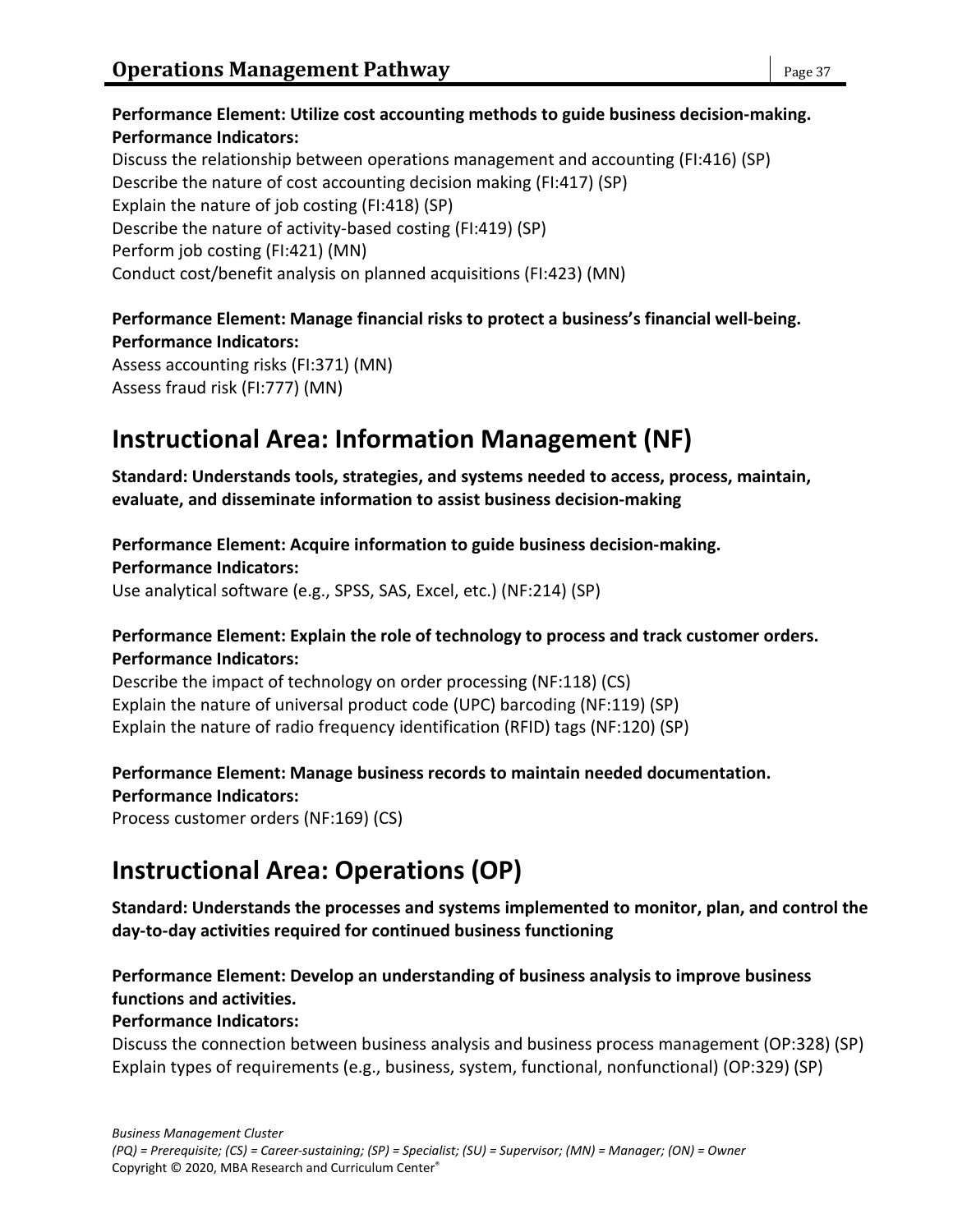### **Performance Element: Acquire foundational knowledge of distribution to understand its role and function.**

### **Performance Indicators:**

Explain the nature and scope of distribution (OP:522) (CS) Explain the relationship between customer service and distribution (OP:523) (CS) Describe the use of technology in distribution (OP:524) (SP) Explain legal considerations in distribution (OP:525) (SP) Describe ethical considerations in distribution (OP:526) (SP)

### **Performance Element: Maintain property and equipment to facilitate ongoing business activities. Performance Indicators:**

Identify routine activities for maintaining business facilities and equipment (OP:032) (SP) Conduct safety inspections (OP:490) (SP) Monitor and evaluate maintenance program (OP:491) (SP) Plan maintenance program (OP:033) (MN) Improve maintenance program (OP:492) (MN)

### **Performance Element: Understand purchasing activities to obtain business materials and services.**

### **Performance Indicators:**

Describe the role of solicitations used in the purchasing process (OP:244) (SP) Discuss the impact of vendor competition on purchasing (OP:245) (SP) Discuss the nature of purchasing methods (OP:248) (SP) Describe business objectives/strategies that influence purchasing (OP:249) (SP) Describe the relationship between purchasing and operations management activities (e.g., strategic sourcing, sustainability, supply chain management) (OP:486) (SP)

### **Performance Element: Manage purchasing activities to obtain the best service/product at the least cost.**

### **Performance Indicators:**

Coordinate corporate purchasing activities (OP:487) (SP) Develop purchasing guidelines (OP:488) (MN)

### **Performance Element: Acquire knowledge of organizational requirements to properly handle purchase activity.**

### **Performance Indicators:**

Discuss organizational requirements for purchase authorizations (OP:251) (SP) Discuss priority procedures used by businesses for purchases (OP:252) (SP) Explain budgetary procedures for purchase activity (OP:253) (MN)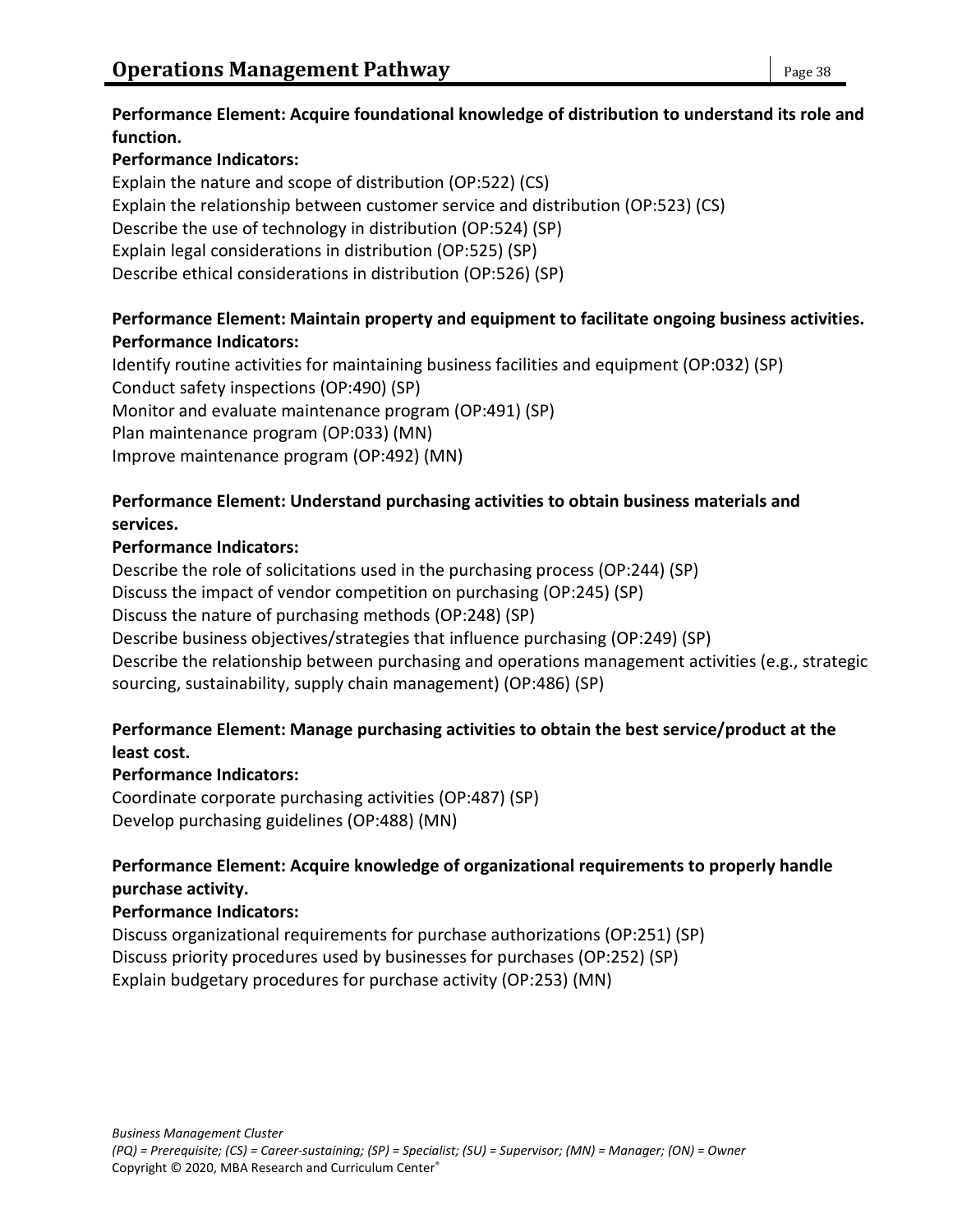# **Performance Indicators:** Explain the factors impacting a master production schedule (OP:255) (MN) Create a master production schedule (OP:256) (MN) Evaluate the effectiveness and efficiency of a production schedule (OP:257) (MN) Develop an operational contingency plan (OP:493) (MN) **Performance Element: Conduct supply chain management activities to coordinate the movement of materials, information, and funds into an organization and the movement of finished products/services out of an organization. Performance Indicators:** Explain the nature of order cycle time (OP:299) (SP) Describe the nature of inter-organizational supply chains (OP:301) (SP) Describe the relationship between supply chain management and operations management (OP:304) (SP)

**Performance Element: Plan the production of a product/service to facilitate business operations.**

Describe supply-chain management strategies (OP:305) (SP) Use supply chain measures to evaluate achievement of goals (OP:498) (SP) Evaluate risk factors and trends affecting supply chain systems (e.g., sustainability, political volatility) (OP:499) (SP) Identify supply chain process improvement opportunities (OP:500) (SP) Evaluate supplier performance and compliance (OP:501) (SP)

Implement supply chain management strategies (OP:306) (SP)

### **Performance Element: Adjust the work capacity of an organization to meet predicted demands. Performance Indicators:**

Discuss the nature of capacity planning (OP:313) (SP) Describe factors impacting demand (OP:314) (SP) Explain types of capacity planning (e.g., lead strategy, lag strategy, match strategy) (OP:315) (MN) Plan work capacity (OP:316) (MN)

### **Performance Element: Utilize order-fulfillment processes to move product through the supply chain.**

### **Performance Indicators:**

Use an information system for order fulfillment (OP:380) (CS)

Fulfill orders (OP:381) (CS)

Analyze capabilities of electronic business systems to facilitate order fulfillment (OP:382) (MN) Assess order fulfillment processes (OP:383) (MN)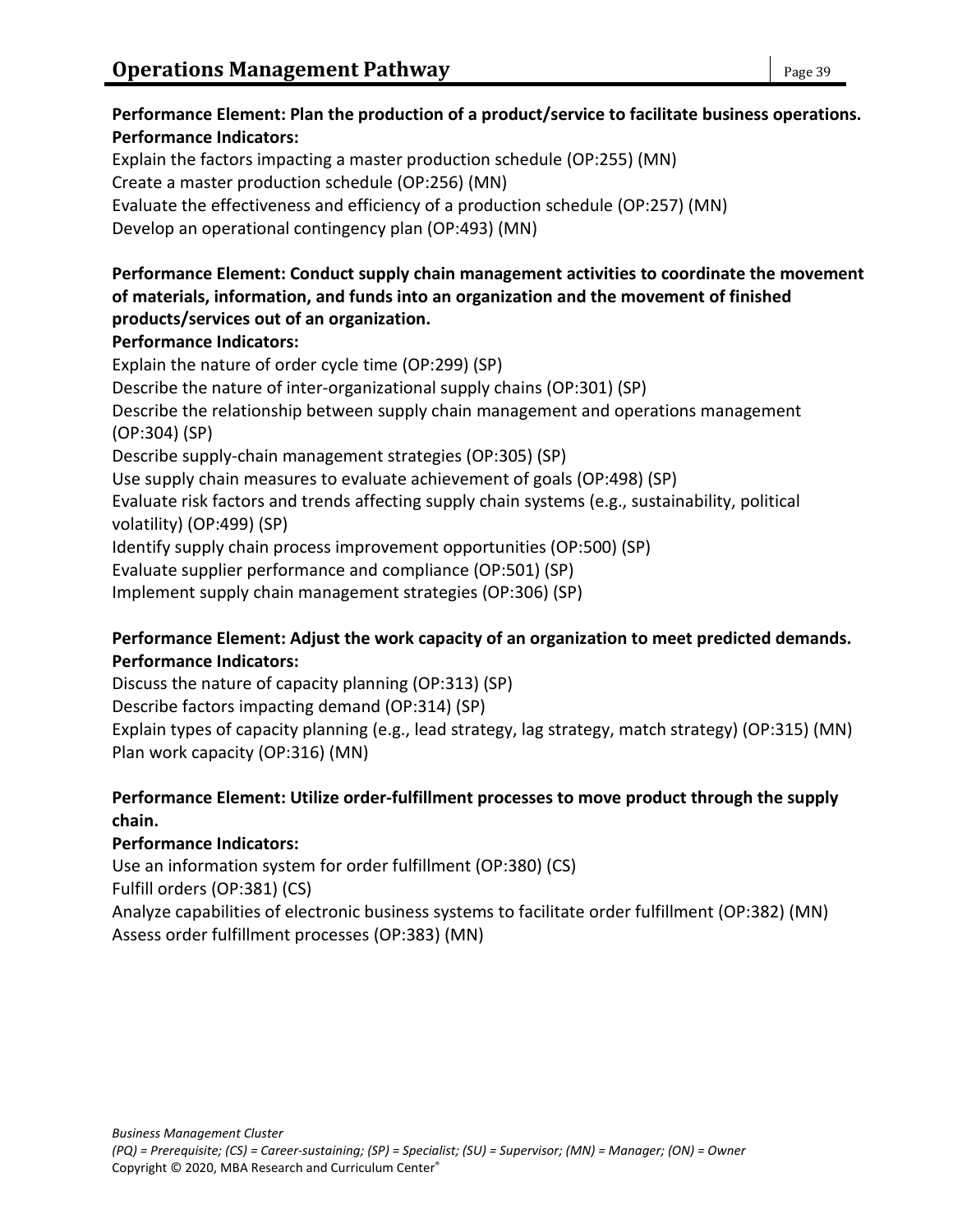### **Performance Element: Implement receiving processes to ensure accuracy and quality of incoming shipments.**

### **Performance Indicators:**

Explain the receiving process (OP:384) (CS) Explain stock-handling techniques used in receiving deliveries (OP:385) (CS) Process incoming merchandise (OP:386) (CS) Resolve problems with incoming shipments (OP:387) (CS) Establish receiving schedules (OP:388) (MN)

### **Performance Element: Utilize stock-handling procedures to process incoming inventory. Performance Indicators:**

Attach source and anti-theft tags (OP:389) (CS) Maintain evidence of material sources (OP:485) (CS) Process returned/damaged product (OP:396) (CS) Transfer stock to/from branches (OP:397) (SP)

### **Performance Element: Utilize warehousing procedures to store inventory until needed. Performance Indicators:**

Explain storing considerations (OP:400) (CS) Explain the nature of warehousing (OP:401) (CS) Store inventory (OP:402) (CS) Select appropriate storage equipment (OP:403) (MN) Plan storage space (OP:404) (MN)

### **Performance Element: Understand transportation processes to move products through the supply chain.**

### **Performance Indicators:**

Explain shipping processes (OP:405) (CS) Identify factors considered when selecting best shipping method (OP:406) (SP)

### **Performance Element: Utilize inventory-control methods to minimize costs and to meet customer demand.**

### **Performance Indicators:**

Describe inventory control systems (OP:413) (CS) Explain types of unit inventory-control systems (OP:414) (SP) Describe strategies to minimize the cost of maintaining inventory (OP:489) (SP) Determine inventory shrinkage (OP:415) (SP) Maintain inventory-control systems (OP:416) (SP) Develop inventory-control systems (OP:419) (MN)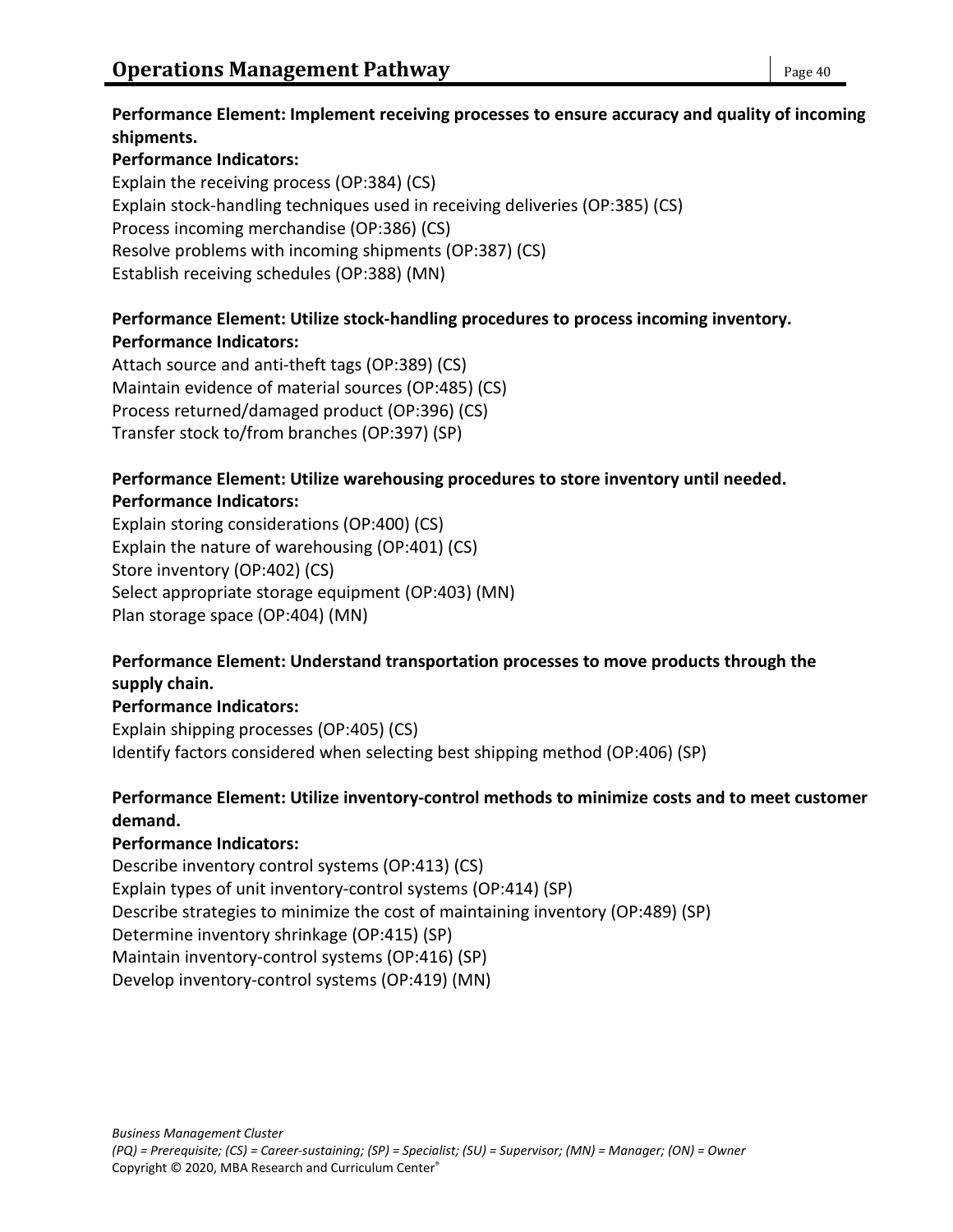#### **Performance Element: Manage facilities to reduce costs and minimize social impact. Performance Indicators:**

Explain the nature of facilities management (OP:466) (SP) Identify waste management opportunities (OP:494) (SP) Identify sustainability opportunities (OP:495) (SP) Design sustainability strategies (OP:467) (MN) Evaluate real estate options (OP:496) (MN) Develop a real estate master plan (OP:468) (MN) Manage renovation projects (OP:497) (MN)

### **Performance Element: Manage operational risks to protect a business's financial well-being. Performance Indicators:**

Identify the factors that contribute to operational risk (e.g., insufficient training, lack of supervision, inadequate security, poor system design, poor HR policies) (OP:447) (SP) Discuss the nature of operational risk management (OP:448) (SP)

### **Performance Element: Analyze business processes to improve business performance. Performance Indicators:**

Document business processes (OP:457) (SP) Identify the business process problem/issue (OP:458) (SP) Define data needs and limitations (e.g., data fields, constraints, assumptions, variations expectations) (OP:459) (SP) Identify data acquisition strategies (OP:460) (SP) Plan the requirements for data analysis (OP:330) (SP) Analyze business processes (e.g., measure efficiency, benchmark metrics) (OP:461) (SP) Recommend improvements to business processes (OP:462) (SP)

### **Performance Element: Implement suitable operational controls to achieve goals and minimize risk.**

### **Performance Indicators:**

Explain the purpose of operational controls (OP:463) (SP) Determine the components of operational control procedures for a business (OP:464) (MN) Maintain operational controls (OP:465) (MN)

### **Performance Element: Assess product packaging to improve supply chain Performance Indicators:**

Assess the impact of product packaging requirements on logistics (OP:502) (SP) Review product packaging to improve supply chain efficiency (OP:503) (SP) Align product packaging with organizational objectives (OP:504) (MN)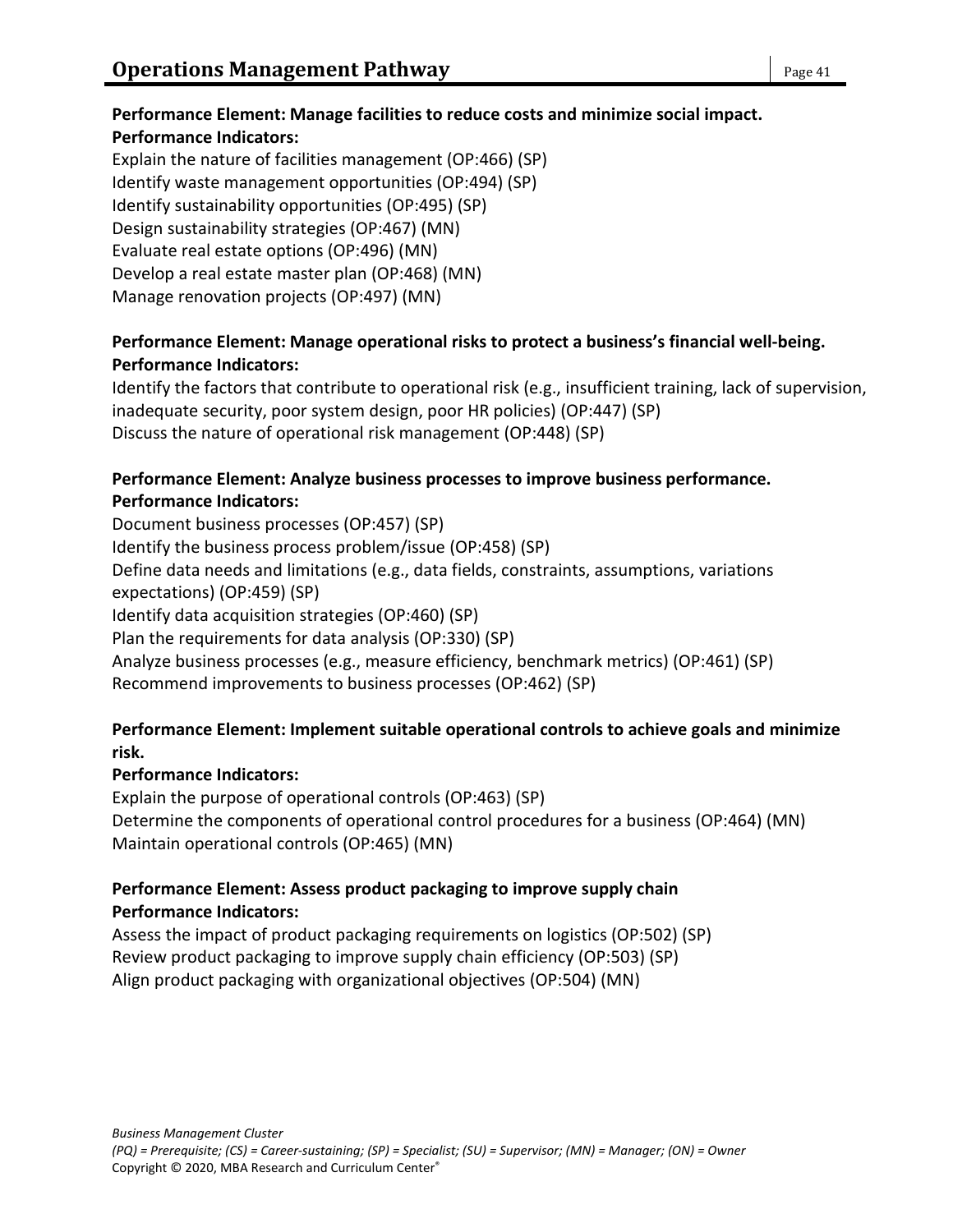**Performance Element: Evaluate transportation strategies to improve the performance and competitive advantage of the organization. Performance Indicators:** Describe the transportation modes (OP:505) (SP) Explain the scope of domestic and global transport systems (OP:506) (SP) Explain the impact of transportation costs on business performance (e.g., cost elements) (OP:507) (SP) Describe trends in international distribution systems (OP:508) (SP) Describe the nature of channel intermediaries for foreign markets (e.g., distributors, agents) (OP:509) (SP) Explain international transportation and delivery system elements (OP:510) (SP) Develop transportation plans (OP:511) (SP) Assess transportation processes (OP:512) (SP) Describe the nature and scope of reverse logistics (OP:513) (SP) Explain the impact of import and export requirements on supply chain design (e.g., documentation requirements, handling requirements) (OP:514) (SP) Manage transportation plans (OP:515) (MN) Improve transportation processes (OP:516) (MN)

# **Instructional Area: Professional Development (PD)**

### **Standard: Understands concepts, tools, and strategies used to explore, obtain, and develop in a business career**

### **Performance Element: Participate in career planning to enhance job-success potential. Performance Indicators:**

Explain career opportunities in operations and supply chain management (PD:189) (SP) Describe certifications for operations-management professionals (PD:190) (SP) Describe certifications for supply chain management professionals (PD:345) (SP)

### **Performance Element: Explore professional development opportunities to enhance operationsmanagement skills.**

### **Performance Indicators:**

Identify continuing education courses or programs available to enhance operations- and supply chain management skills (PD:266) (SP)

Identify professional association opportunities for operations- and supply chain management professionals (e.g., educational opportunities, networking, conferences, newsletters, publications) (PD:267) (SP)

Utilize operations- and supply chain management publications (e.g., books, periodicals, newsletters) to update skills (PD:268) (SP)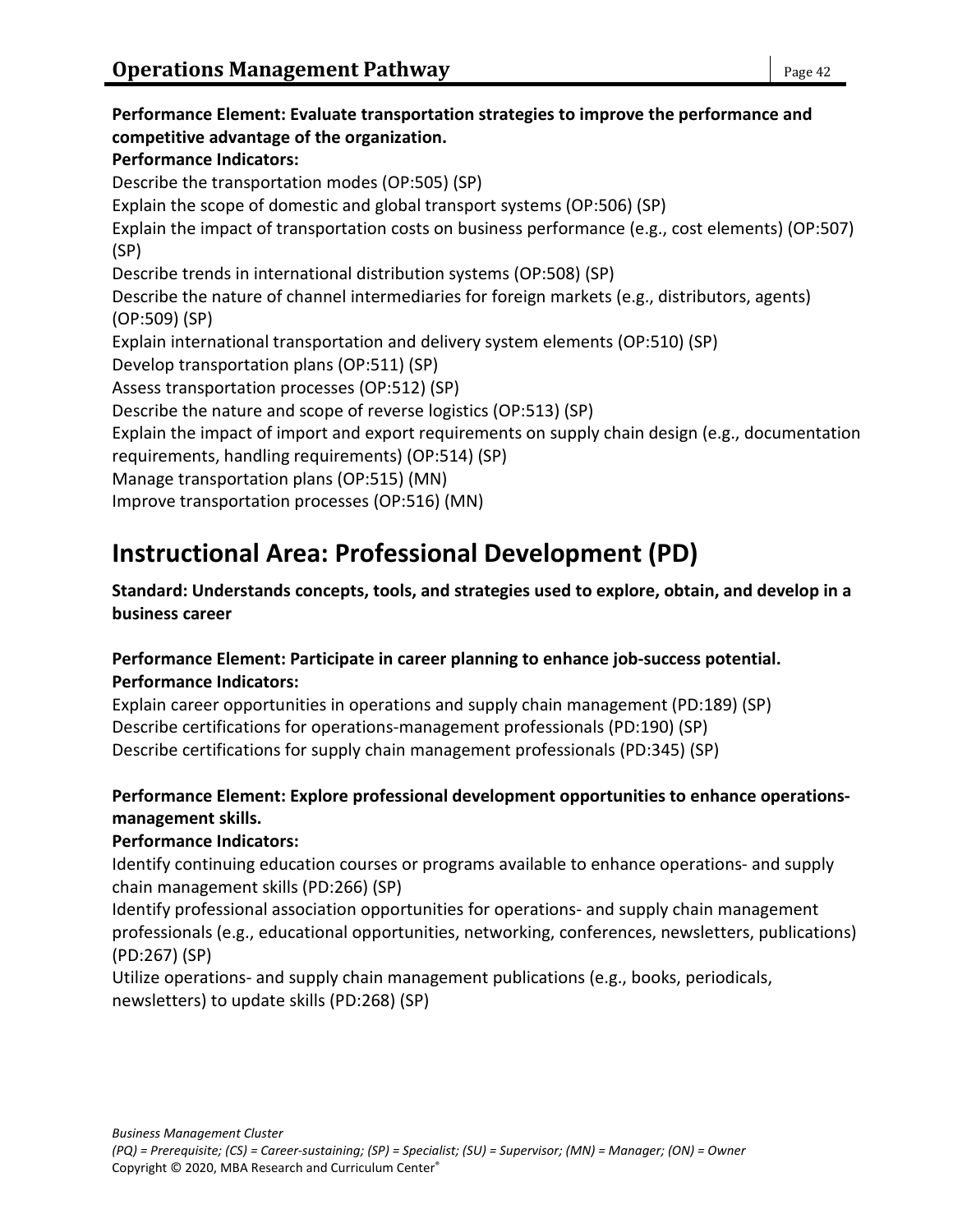# **Instructional Area: Knowledge Management (KM)**

**Standard: Understands the systems, strategies, and techniques used to collect, organize, analyze, and share information known in an organization**

### **Performance Element: Use knowledge management strategies to improve the performance and competitive advantage of an organization.**

**Performance Indicators:**

Identify ways to use crowdsourcing in business (KM:017) (SP) Develop knowledge management processes (KM:023) (MN) Assess knowledge management strategies and processes (KM:024) (MN) Develop knowledge management strategies (KM:014) (MN)

#### **Performance Element: Evaluate knowledge management strategies to improve the performance and competitive advantage of the organization. Performance Indicators:**

Describe the relationship among knowledge management, innovation, and talent development (KM:020) (SP) Discuss the nature of records management (KM:021) (SP) Explain the role of organizational culture in knowledge management implementation (KM:019) (MN)

Assess knowledge-management strategies (KM:022) (MN)

# **Instructional Area: Innovation Management (VM)**

### **Standard: Understand the strategies and techniques used in marketplace innovation.**

### **Performance Element: Understand the use of innovation to gain competitive advantage in the marketplace.**

### **Performance Indicators:**

Discuss the nature of product development (VM:001) (SP) Describe the relationship between innovation and product development (VM:002) (SP) Explain ways to align product-development plans with business strategy (VM:003) (MN)

### **Performance Element: Acquire a foundational knowledge of product design and development to understand its nature and scope.**

### **Performance Indicators:**

Describe methods for recognizing opportunities for innovation (VM:004) (SP) Identify the impact of product life cycles on operating decisions (VM:006) (SP) Describe the use of technology in product-development management (VM:007) (SP) Explain business ethics in product-development management (VM:008) (SP)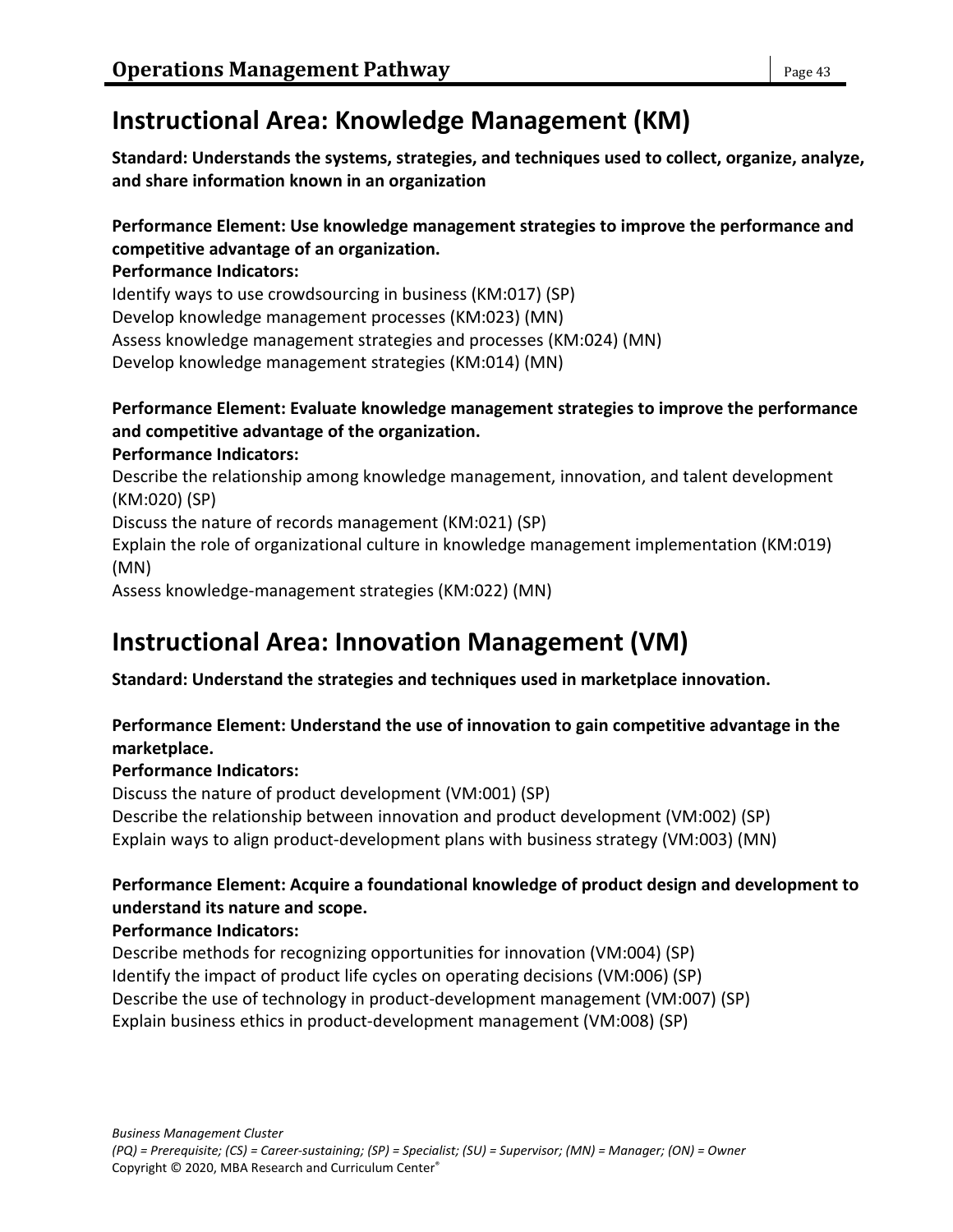**Performance Element: Use innovation to contribute to ongoing business success. Performance Indicators:** Identify opportunities for innovation (VM:009) (SP) Determine feasibility of innovation (VM:010) (MN) Develop proof of concept (VM:011) (MN) Identify champion to push innovation through to fruition (VM:012) (MN) Create environment to foster ongoing innovation (VM:013) (MN) Manage innovation strategies and processes (e.g., product development, change management, project management) (VM:005) (MN)

# **Instructional Area: Quality Management (QM)**

**Standard: Understands the need for standards and the strategies and techniques used to implement, monitor, and evaluate them**

#### **Performance Element: Manage quality to achieve organizational objectives. Performance Indicators:**

Describe product standards' issues associated with global business (QM:008) (SP) Discuss the implications of quality costs (QM:010) (SP) Analyze materials and products to achieve quality goals (QM:009) (SP) Test product/service for quality (QM:004) (SP) Calculate quality costs (e.g., prevention, appraisal, failure) (QM:011) (MN) Develop a plan/program for quality achievement (QM:005) (MN) Determine reliability factors impacting the quality of a product/service (QM:006) (MN) Develop continuous-improvement strategies (QM:007) (MN)

# **Instructional Area: Risk Management (RM)**

### **Standard: Understands risk-management strategies and techniques used to minimize business loss**

### **Performance Element: Administer contracts to achieve organizational goals and minimize risk. Performance Indicators:**

Monitor for breach of contract of non-performance related terms and conditions (RM:078) (SP) Identify operational risk factors associated with business contracts (RM:096) (SP)

Develop monitoring programs for restrictive contract requirements (RM:082) (SP)

Comply with contract termination provisions (RM:084) (MN)

Develop plan to resolve breach of contract (e.g., renegotiation of terms, settlement, litigation) (RM:085) (MN)